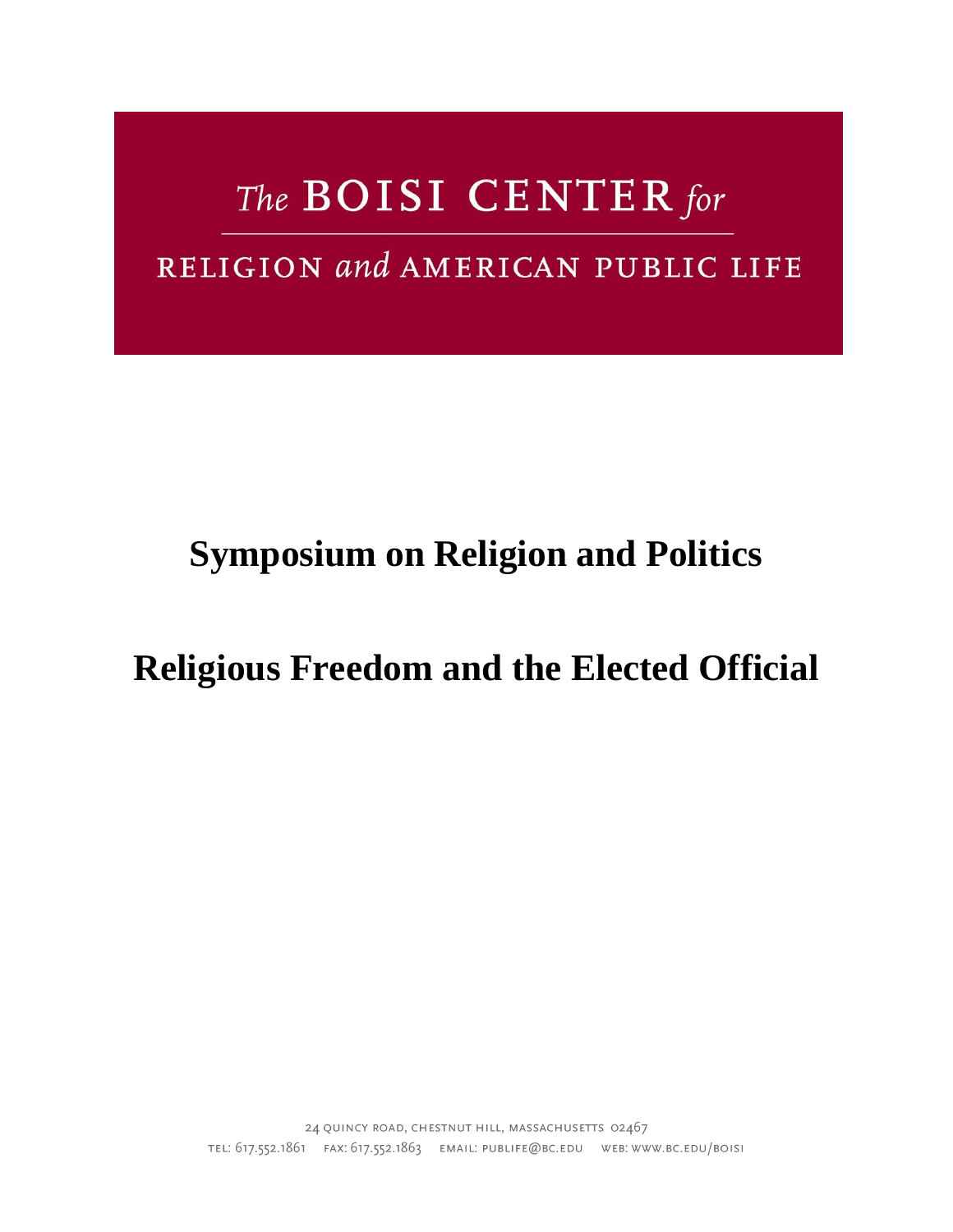

### **BOSTON COLLEGE**

**BOISI CENTER** FOR RELIGION AND AMERICAN PUBLIC LIFE

## Symposium on Religion and Politics

## Religious Freedom and the Elected Official

### Table of Contents:

| <b>Second Inaugural Address</b><br>Abraham Lincoln (1865)                               | 3  |
|-----------------------------------------------------------------------------------------|----|
| <b>Address to the Greater Houston Ministerial Association</b><br>John F. Kennedy (1960) | 4  |
| <b>Religious Belief and Public Morality</b><br>Mario M. Cuomo (1984)                    | 8  |
| The Necessity of Truth<br>Rick Santorum (1999)                                          | 20 |
| <b>Call to Renewal Keynote Address</b><br>Barack Obama (2006)                           | 29 |
| <b>Faith in America</b><br>Mitt Romney (2007)                                           | 37 |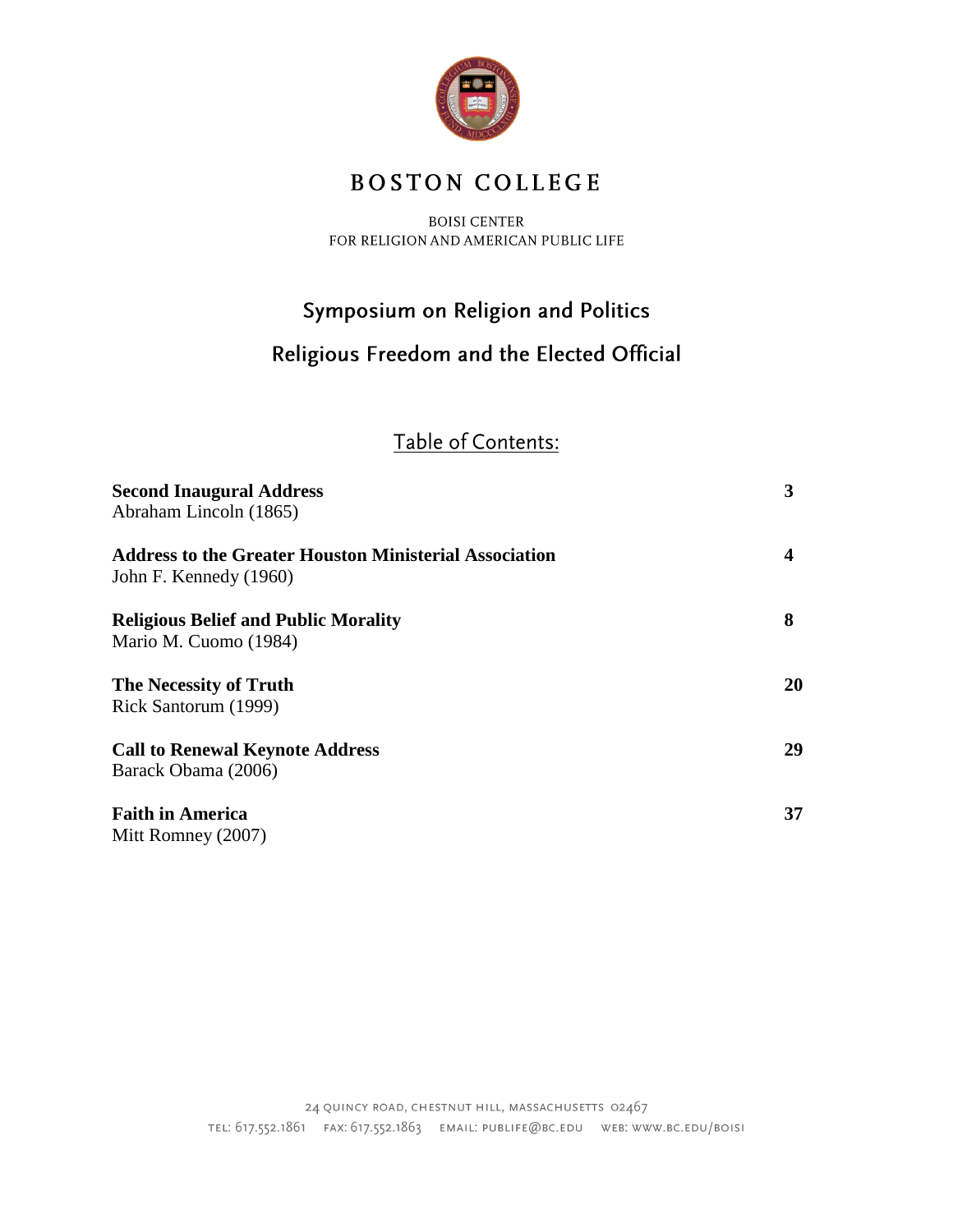#### **Second Inaugural Address**

#### **Abraham Lincoln March 4, 1865**

At this second appearing to take the oath of the presidential office, there is less occasion for an extended address than there was at the first. Then a statement, somewhat in detail, of a course to be pursued, seemed fitting and proper. Now, at the expiration of four years, during which public declarations have been constantly called forth on every point and phase of the great contest which still absorbs the attention, and engrosses the energies of the nation, little that is new could be presented. The progress of our arms, upon which all else chiefly depends, is as well known to the public as to myself; and it is, I trust, reasonably satisfactory and encouraging to all. With high hope for the future, no prediction in regard to it is ventured.

On the occasion corresponding to this four years ago, all thoughts were anxiously directed to an impending civil war. All dreaded it--all sought to avert it. While the inaugeral [sic] address was being delivered from this place, devoted altogether to *saving* the Union without war, insurgent agents were in the city seeking to *destroy* it without war--seeking to dissole [sic] the Union, and divide effects, by negotiation. Both parties deprecated war; but one of them would *make* war rather than let the nation survive; and the other would *accept* war rather than let it perish. And the war came.

One eighth of the whole population were colored slaves, not distributed generally over the Union, but localized in the Southern part of it. These slaves constituted a peculiar and powerful interest. All knew that this interest was, somehow, the cause of the war. To strengthen, perpetuate, and extend this interest was the object for which the insurgents would rend the Union, even by war; while the government claimed no right to do more than to restrict the territorial enlargement of it. Neither party expected for the war, the magnitude, or the duration, which it has already attained. Neither anticipated that the *cause* of the conflict might cease with, or even before, the conflict itself should cease. Each looked for an easier triumph, and a result less fundamental and astounding. Both read the same Bible, and pray to the same God; and each invokes His aid against the other. It may seem strange that any men should dare to ask a just God's assistance in wringing their bread from the sweat of other men's faces; but let us judge not that we be not judged. The prayers of both could not be answered; that of neither has been answered fully. The Almighty has his own purposes. "Woe unto the world because of offences! for it must needs be that offences come; but woe to that man by whom the offence cometh!" If we shall suppose that American Slavery is one of those offences which, in the providence of God, must needs come, but which, having continued through His appointed time, He now wills to remove, and that He gives to both North and South, this terrible war, as the woe due to those by whom the offence came, shall we discern therein any departure from those divine attributes which the believers in a Living God always ascribe to Him? Fondly do we hope--fervently do we pray--that this mighty scourge of war may speedily pass away. Yet, if God wills that it continue, until all the wealth piled by the bond-man's two hundred and fifty years of unrequited toil shall be sunk, and until every drop of blood drawn with the lash, shall be paid by another drawn with the sword, as was said three thousand years ago, so still it must be said "the judgments of the Lord, are true and righteous altogether"

With malice toward none; with charity for all; with firmness in the right, as God gives us to see the right, let us strive on to finish the work we are in; to bind up the nation's wounds; to care for him who shall have borne the battle, and for his widow, and his orphan--to do all which may achieve and cherish a just and lasting peace, among ourselves, and with all nations.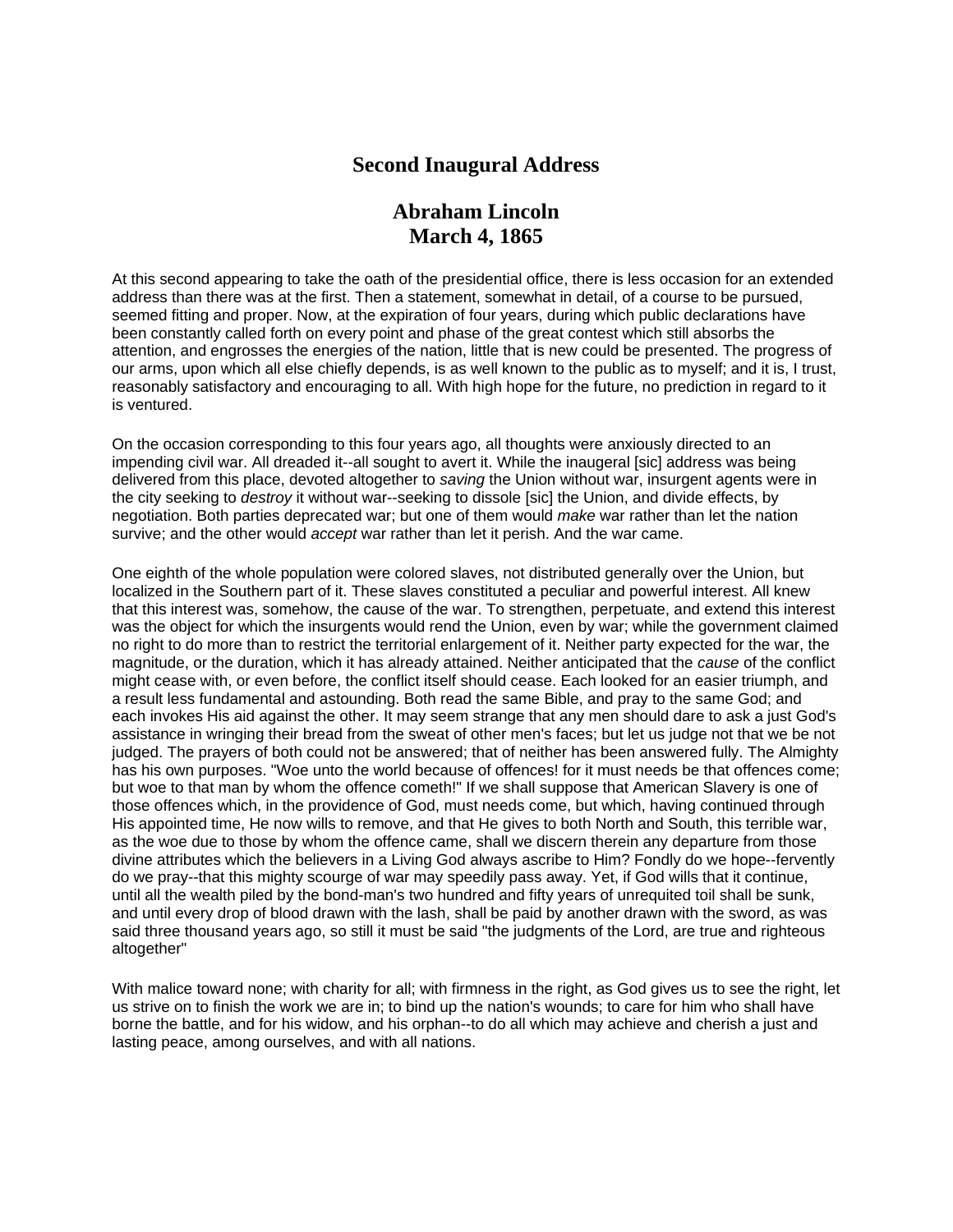## John F. Kennedy

#### *Address to the Greater Houston Ministerial Association*

Delivered 12 September 1960 at the Rice Hotel in Houston, TX



Text version below transcribed directly from audio. (2)]

Reverend Meza, Reverend Reck, I'm grateful for your generous invitation to state my views.

While the so-called religious issue is necessarily and properly the chief topic here tonight, I want to emphasize from the outset that I believe that we have far more critical issues in the 1960 campaign; the spread of Communist influence, until it now festers only 90 miles from the coast of Florida -- the humiliating treatment of our President and Vice President by those who no longer respect our power -- the hungry children I saw in West Virginia, the old people who cannot pay their doctors bills, the families forced to give up their farms -- an America with too many slums, with too few schools, and too late to the moon and outer space. These are the real issues which should decide this campaign. And they are not religious issues -- for war and hunger and ignorance and despair know no religious barrier.

But because I am a Catholic, and no Catholic has ever been elected President, the real issues in this campaign have been obscured -- perhaps deliberately, in some quarters less responsible than this. So it is apparently necessary for me to state once again -- not what kind of church I believe in, for that should be important only to me -- but what kind of America I believe in.

I believe in an America where the separation of church and state is absolute; where no Catholic prelate would tell the President -- should he be Catholic -- how to act, and no Protestant minister would tell his parishioners for whom to vote; where no church or church school is granted any public funds or political preference, and where no man is denied public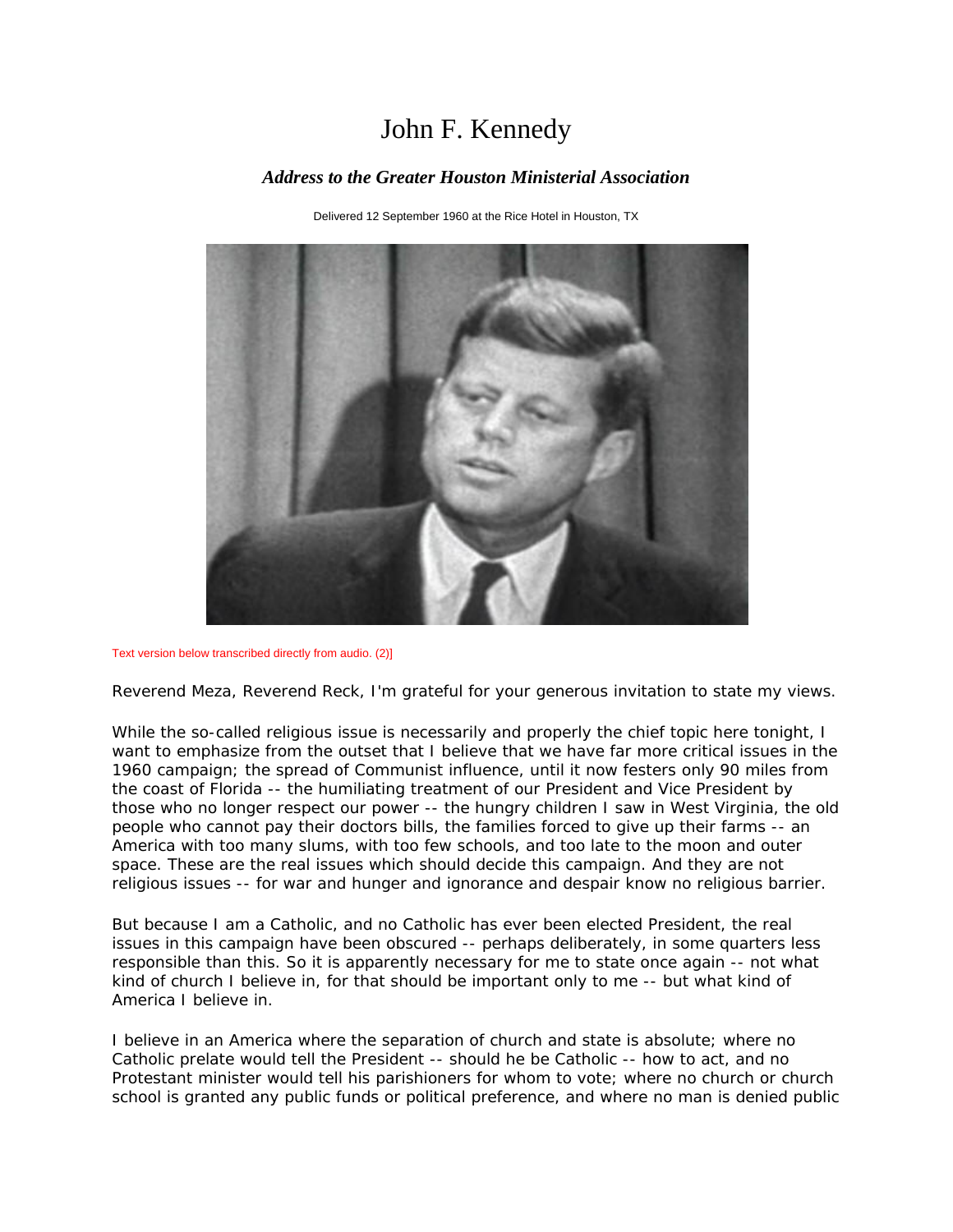office merely because his religion differs from the President who might appoint him, or the people who might elect him.

I believe in an America that is officially neither Catholic, Protestant nor Jewish; where no public official either requests or accept instructions on public policy from the Pope, the National Council of Churches or any other ecclesiastical source; where no religious body seeks to impose its will directly or indirectly upon the general populace or the public acts of its officials, and where religious liberty is so indivisible that an act against one church is treated as an act against all.

For while this year it may be a Catholic against whom the finger of suspicion is pointed, in other years it has been -- and may someday be again -- a Jew, or a Quaker, or a Unitarian, or a Baptist. It was Virginia's harassment of Baptist preachers, for example, that led to Jefferson's statute of religious freedom. Today, I may be the victim, but tomorrow it may be you -- until the whole fabric of our harmonious society is ripped apart at a time of great national peril.

Finally, I believe in an America where religious intolerance will someday end, where all men and all churches are treated as equals, where every man has the same right to attend or not to attend the church of his choice, where there is no Catholic vote, no anti-Catholic vote, no bloc voting of any kind, and where Catholics, Protestants, and Jews, at both the lay and the pastoral levels, will refrain from those attitudes of disdain and division which have so often marred their works in the past, and promote instead the American ideal of brotherhood.

That is the kind of America in which I believe. And it represents the kind of Presidency in which I believe, a great office that must be neither humbled by making it the instrument of any religious group nor tarnished by arbitrarily withholding it -- its occupancy from the members of any one religious group. I believe in a President whose views on religion are his own private affair, neither imposed upon him by the nation, nor imposed by the nation upon  $him<sup>1</sup>$  as a condition to holding that office.

I would not look with favor upon a President working to subvert the first amendment's guarantees of religious liberty; nor would our system of checks and balances permit him to do so. And neither do I look with favor upon those who would work to subvert Article VI of the Constitution by requiring a religious test, even by indirection. For if they disagree with that safeguard, they should be openly working to repeal it.

I want a Chief Executive whose public acts are responsible to all and obligated to none, who can attend any ceremony, service, or dinner his office may appropriately require of him to fulfill; and whose fulfillment of his Presidential office is not limited or conditioned by any religious oath, ritual, or obligation.

This is the kind of America I believe in -- and this is the kind of America I fought for in the South Pacific, and the kind my brother died for in Europe. No one suggested then that we might have a divided loyalty, that we did not believe in liberty, or that we belonged to a disloyal group that threatened -- I quote -- "the freedoms for which our forefathers died."

And in fact this is the kind of America for which our forefathers did die when they fled here to escape religious test oaths that denied office to members of less favored churches - when they fought for the Constitution, the Bill of Rights, the Virginia Statute of Religious Freedom -- and when they fought at the shrine I visited today, the Alamo. For side by side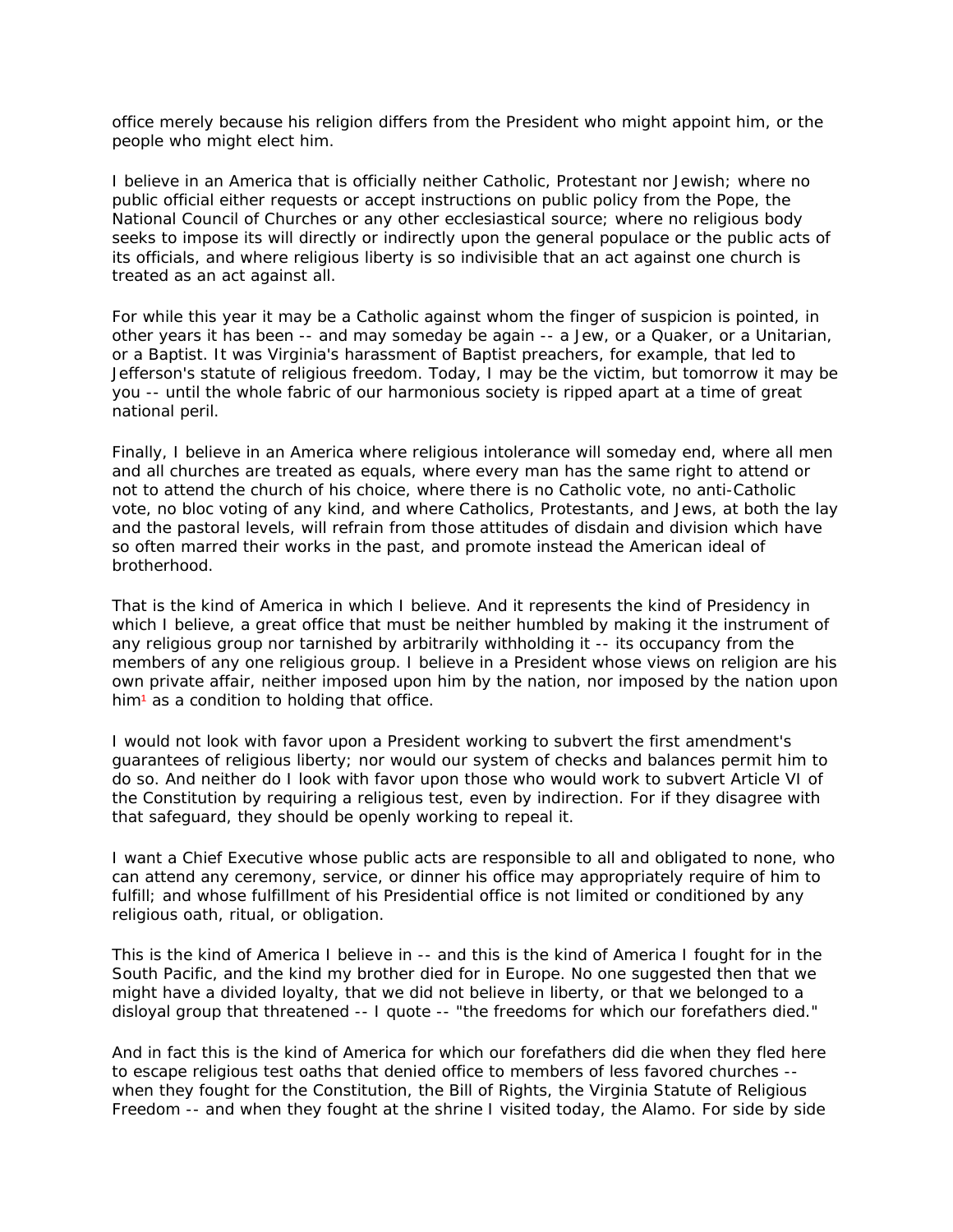with Bowie and Crockett died Fuentes, and McCafferty, and Bailey, and Badillo, and Carey - but no one knows whether they were Catholics or not. For there was no religious test there.

I ask you tonight to follow in that tradition -- to judge me on the basis of 14 years in the Congress, on my declared stands against an Ambassador to the Vatican, against unconstitutional aid to parochial schools, and against any boycott of the public schools - which I attended myself. And instead of doing this, do not judge me on the basis of these pamphlets and publications we all have seen that carefully select quotations out of context from the statements of Catholic church leaders, usually in other countries, frequently in other centuries, and rarely relevant to any situation here. And always omitting, of course, the statement of the American Bishops in 1948 which strongly endorsed Church-State separation, and which more nearly reflects the views of almost every American Catholic.

I do not consider these other quotations binding upon my public acts. Why should you?

But let me say, with respect to other countries, that I am wholly opposed to the State being used by any religious group, Catholic or Protestant, to compel, prohibit, or prosecute the free exercise of any other religion. And that goes for any persecution, at any time, by anyone, in any country. And I hope that you and I condemn with equal fervor those nations which deny their Presidency to Protestants, and those which deny it to Catholics. And rather than cite the misdeeds of those who differ, I would also cite the record of the Catholic Church in such nations as France and Ireland, and the independence of such statesmen as De Gaulle and Adenauer.

But let me stress again that these are my views.

For contrary to common newspaper usage, I am not the Catholic candidate for President.

I am the Democratic Party's candidate for President who happens also to be a Catholic.

I do not speak for my church on public matters; and the church does not speak for me. Whatever issue may come before me as President, if I should be elected, on birth control, divorce, censorship, gambling or any other subject, I will make my decision in accordance with these views -- in accordance with what my conscience tells me to be in the national interest, and without regard to outside religious pressure or dictates. And no power or threat of punishment could cause me to decide otherwise.

But if the time should ever come -- and I do not concede any conflict to be remotely possible -- when my office would require me to either violate my conscience or violate the national interest, then I would resign the office; and I hope any conscientious public servant would do likewise.

But I do not intend to apologize for these views to my critics of either Catholic or Protestant faith; nor do I intend to disavow either my views or my church in order to win this election.

If I should lose on the real issues, I shall return to my seat in the Senate, satisfied that I'd tried my best and was fairly judged.

But if this election is decided on the basis that 40 million Americans lost their chance of being President on the day they were baptized, then it is the whole nation that will be the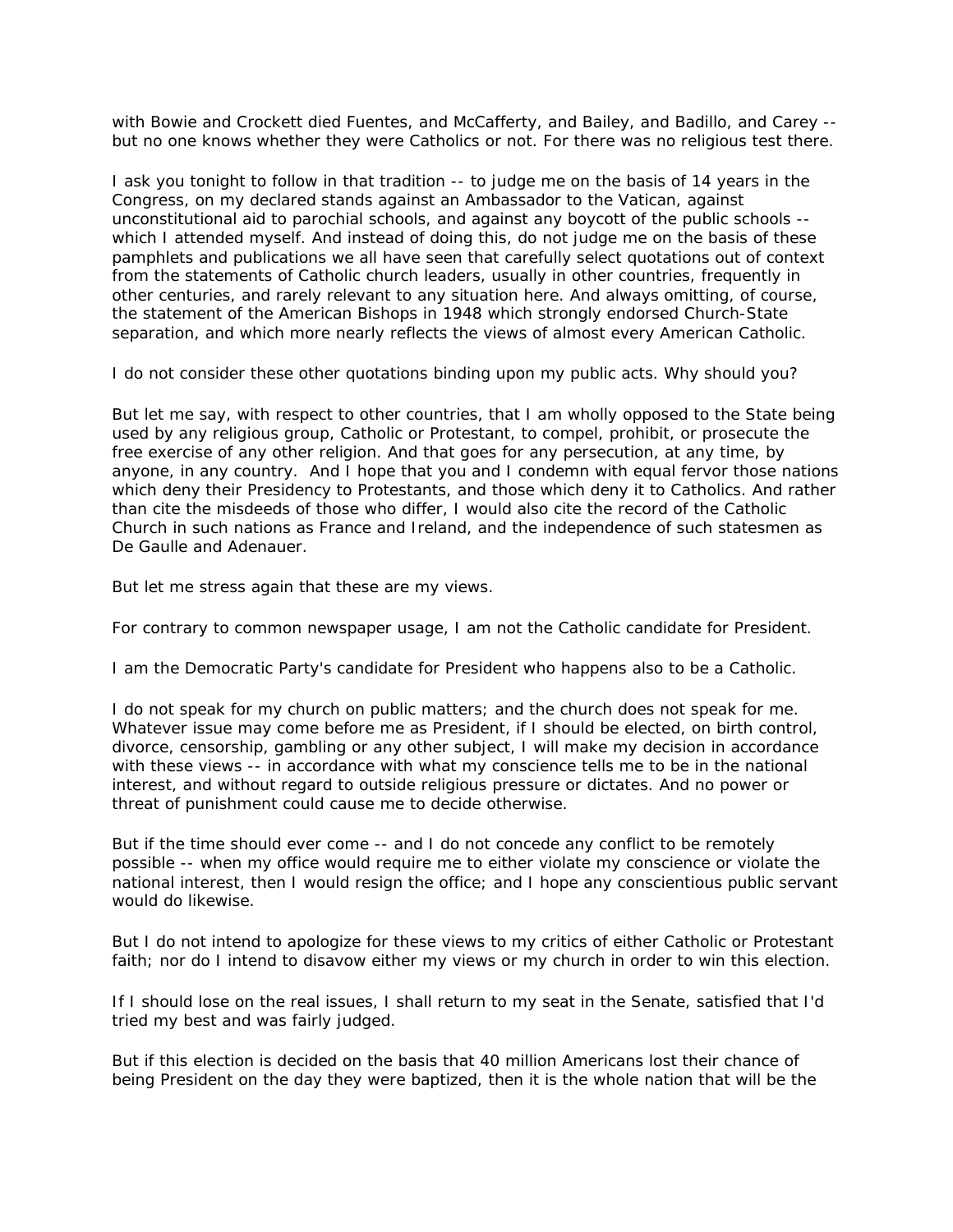loser, in the eyes of Catholics and non-Catholics around the world, in the eyes of history, and in the eyes of our own people.

But if, on the other hand, I should win this election, then I shall devote every effort of mind and spirit to fulfilling the oath of the Presidency -- practically identical, I might add, with the oath I have taken for 14 years in the Congress. For without reservation, I can, "solemnly swear that I will faithfully execute the office of President of the United States, and will to the best of my ability preserve, protect, and defend the Constitution -- so help me God.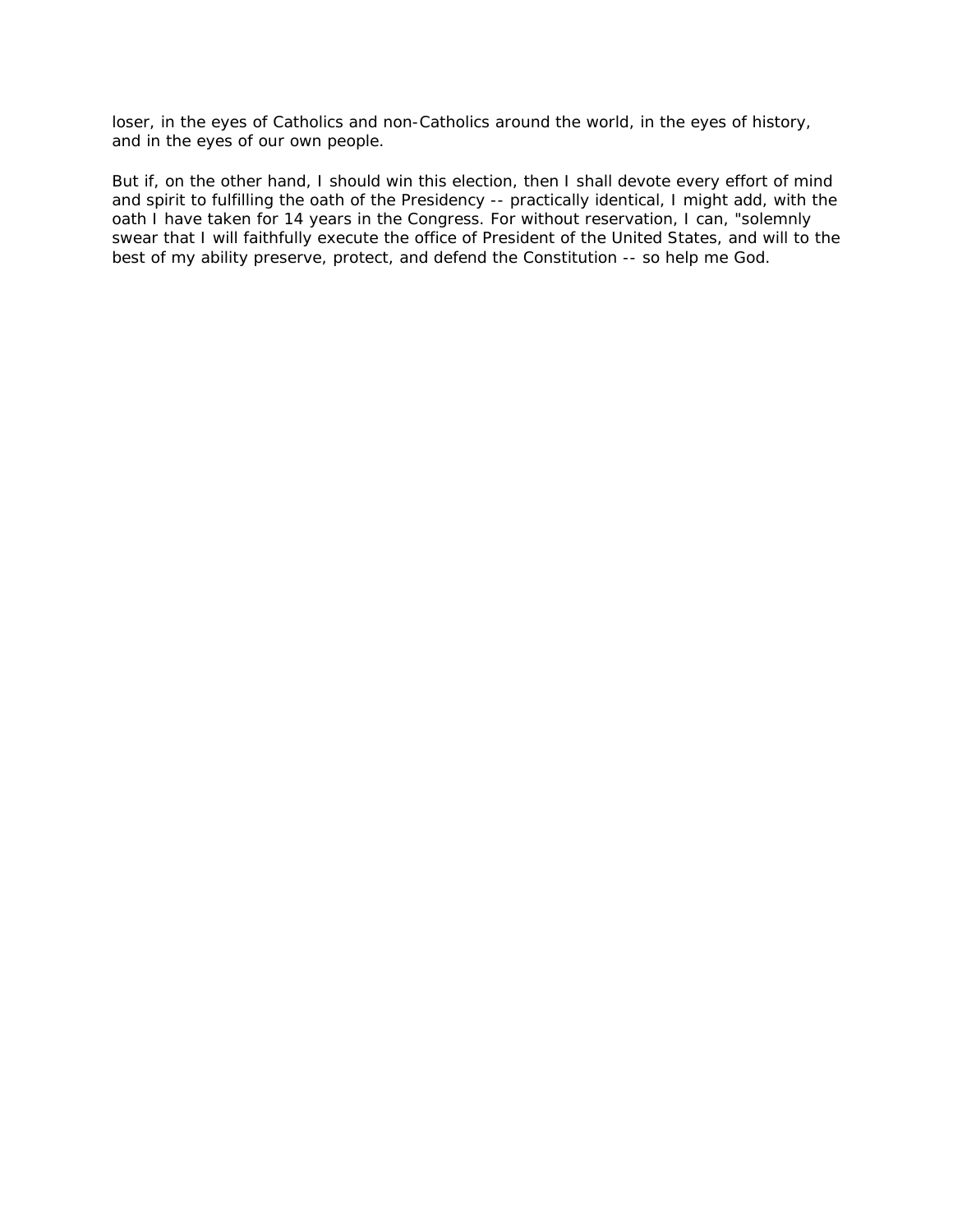### **Religious Belief and Public Morality Mario M. Cuomo October 25, 1984**

*This is the text of the speech by Governor Cuomo to the Department of Theology at the University of Notre Dame, September 13, 1984. Although some excerpts were published in the press, they were heavily cut. Here only the opening remarks have been omitted*.

I speak here as a politician. And also as a Catholic, a lay person baptized and raised in the pre– Vatican II Church, educated in Catholic schools, attached to the Church first by birth, then by choice, now by love. An old-fashioned Catholic who sins, regrets, struggles, worries, gets confused, and most of the time feels better after confession. The Catholic Church is my spiritual home. My heart is there, and my hope.

There is, of course, more to being a Catholic than having a sense of spiritual and emotional resonance. Catholicism is a religion of the head as well as the heart, and to be a Catholic is to say "I believe" to the essential core of dogmas that distinguishes our faith. The acceptance of this faith requires a lifelong struggle to understand it more fully and to live it more truly, to translate truth into experience, to practice as well as to believe. That's not easy: applying religious belief to everyday life often presents difficult challenges.

It's always been that way. It certainly is today. The America of the late twentieth century is a consumer society, filled with endless distractions, where faith is more often dismissed than challenged, where the ethnic and other loyalties that once fastened us to our religion seem to be weakening.

In addition to all the weaknesses, dilemmas, and temptations that impede every pilgrim's progress, the Catholic who holds political office in a pluralistic democracy—who is elected to serve Jews and Moslems, atheists and Protestants, as well as Catholics—bears special responsibility. He or she undertakes to help create conditions under which *all* can live with a maximum of dignity and with a reasonable degree of freedom; where everyone who chooses may hold beliefs different from specifically Catholic ones—sometimes contradictory to them; where the laws protect people's right to divorce, to use birth control, and even to choose abortion.

In fact, Catholic public officials take an oath to preserve the Constitution that guarantees this freedom. And they do so gladly. Not because they love what others do with their freedom, but because they realize that in guaranteeing freedom for all, they guarantee *our* right to be Catholics; *our* right to pray, to use the sacraments, to refuse birth control devices, to reject abortion, not to divorce and remarry if we believe to be wrong.

The Catholic public official lives the political truth most Catholics, throughout most of American history, have accepted and insisted on: the truth that to assure our freedom we must allow others the same freedom, even if occasionally it produces conduct by them that we would hold to be sinful.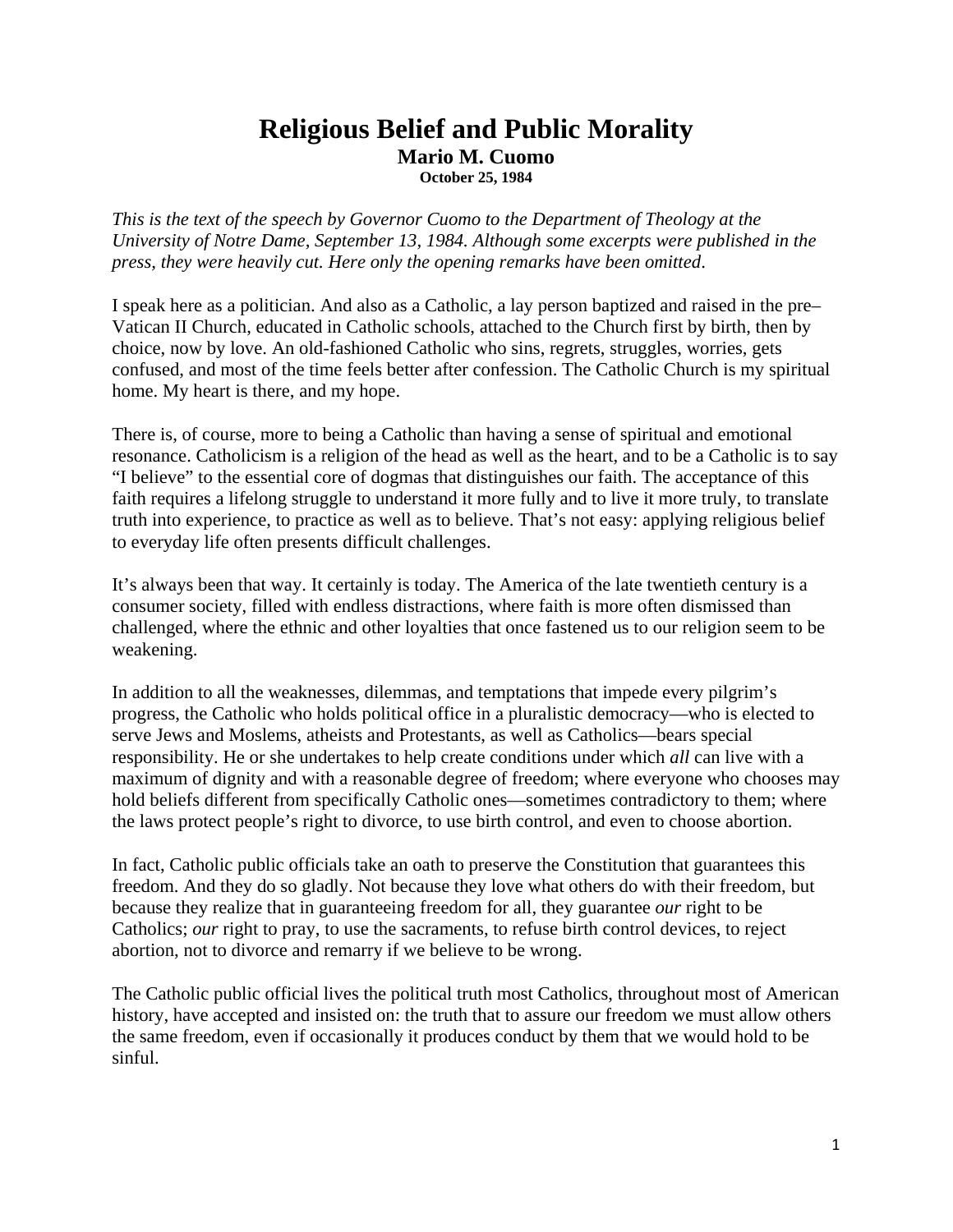I protect my right to be a Catholic by preserving your right to believe as a Jew, a Protestant, or nonbeliever, or as anything else you choose. We know that the price of seeking to force our beliefs on others is that they might someday force theirs on us. This freedom is the fundamental strength of our unique experiment in government. In the complex interplay of forces and considerations that go into the making of our laws and policies, its preservation must be a pervasive and dominant concern.

But insistence on freedom is easier to accept as a general proposition than in its applications to specific situations. There are other valid general principles firmly embedded in our Constitution, which, operating at the same time, create interesting and occasionally troubling problems. Thus the same amendment of the Constitution that forbids the establishment of a state church affirms my legal right to argue that my religious belief would serve well as an article of our universal public morality. I may use the prescribed processes of government—the legislative and executive and judicial processes—to convince my fellow citizens—Jews and Protestants and Buddhists and nonbelievers—that what I propose is as beneficial for them as I believe it is for me; that it is not just parochial or narrowly sectarian but fulfills a human desire for order, peace, justice, kindness, love, any of the values most of us agree are desirable even apart from their specific religious base or context.

I am free to argue for a governmental policy for a nuclear freeze not just to avoid sin but because I think my democracy should regard it as a desirable goal. I can, if I wish, argue that the state should not fund the use of contraceptive devices not because the pope demands it but because I think that the whole community—for the good of the whole community—should not sever sex from an openness to the creation of life.

And surely I can, if so inclined, demand some kind of law against abortion not because my bishops say it is wrong but because I think that the whole community, regardless of its religious beliefs, should agree on the importance of protecting life—including life in the womb, which is at the very least potentially human and should not be extinguished casually.

No law prevents us from advocating any of these things: I am free to do so. So are the bishops. And so is Reverend Falwell. In fact, the Constitution guarantees my right to try. And theirs. And his.

But should I? Is it helpful? Is it essential to human dignity? Does it promote harmony and understanding? Or does it divide us so fundamentally that it threatens our ability to function as a pluralistic community? When should I argue to make my religious value your morality? My rule of conduct your limitation? What are the rules and policies that should influence the exercise of this right to argue and promote?

I believe I have a salvific mission as a Catholic. Does that mean I am in conscience required to do everything I can as governor to translate *all* my religious values into the laws and regulations of the state of New York or the United States? Or be branded a hypocrite if I don't?

As a Catholic, I respect the teaching authority of the bishops. But must I agree with everything in the bishops' pastoral letter on peace and fight to include it in party platforms? And will I have to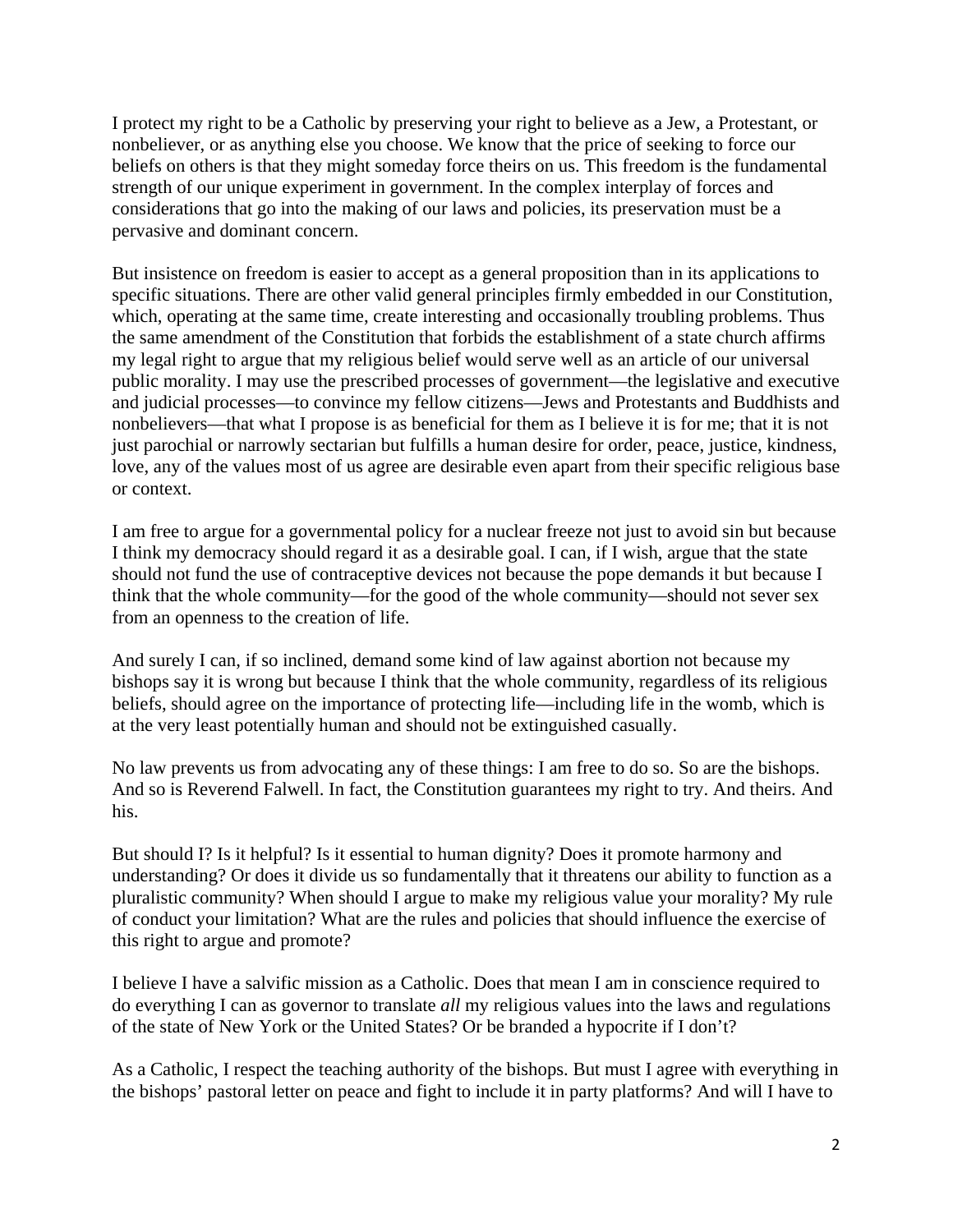do the same for the forthcoming pastoral on economies even if I am an unrepentant supply-sider? Must I, having heard the pope renew the Church's ban on birth control devices, veto the funding of contraceptive programs for non-Catholics or dissenting Catholics in my state?

I accept the Church's teaching on abortion. Must I insist you do? By law? By denying you Medicaid funding? By a constitutional amendment? If so, which one? Would that be the best way to avoid abortions or to prevent them? These are only some of the questions for Catholics. People with other religious beliefs face similar problems.

Let me try some answers. Almost all Americans accept some religious values as a part of our public life. We are a religious people, many of us descended from ancestors who came here expressly to live their religious faith free from coercion or repression. But we are also a people of many religions, with no established church, who hold different beliefs on many matters.

Our public morality, then—the moral standards we maintain for everyone, not just the ones we insist on in our private lives—depends on a consensus view of right and wrong. The values derived from religious belief will not—and should not—be accepted as part of the public morality unless they are shared by the pluralistic community at large, by consensus.

That values happen to be religious values does not deny them acceptability as a part of this consensus. But it does not require their acceptability, either. The agnostics who joined the civil rights struggle were not deterred because that crusade's values had been nurtured and sustained in black Christian churches. Those on the political left are not perturbed today by the religious basis of the clergy and lay people who join them in the protest against the arms race and hunger and exploitation.

The arguments start when religious values are used to support positions which would impose on other people restrictions they find unacceptable. Some people *do* object to Catholic demands for an end to abortion, seeing it as a violation of the separation of Church and State. And some others, while they have no compunction about invoking the authority of the Catholic bishops in regard to birth control and abortion, might reject out of hand their teaching on war and peace and social policy.

Ultimately, therefore, the question "whether or not we admit religious values into our public affairs" is too broad to yield a single answer. "Yes," we create our public morality through consensus and in this country that consensus reflects to some extent religious values of a great majority of Americans. But "no," all religiously based values don't have an a priori place in our public morality.

The community must decide if what is being proposed would be better left to private discretion than public policy; whether it restricts freedoms, and if so to what end, to whose benefit; whether it will produce a good or bad result; whether overall it will help the community or merely divide it. The right answers to these questions can be elusive. Some of the wrong answers, on the other hand, are quite clear. For example, there are those who say there is a simple answer to *all* these questions; they say that by history and practice of our people we were intended to be—and should be—a Christian country in law.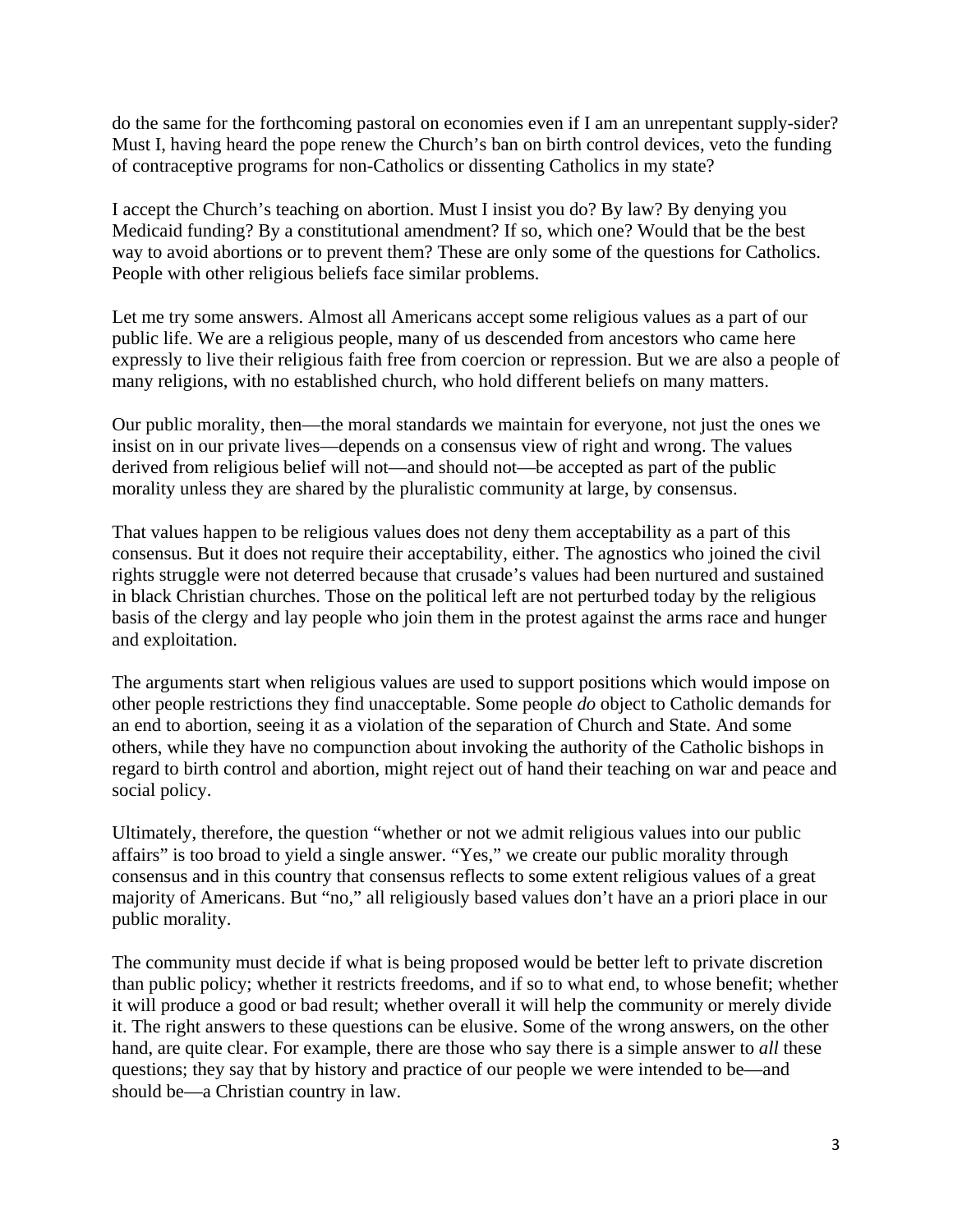But where would that leave the non-believers? And whose Christianity would be law, yours or mine?

The "Christian nation" argument should concern—even frighten—two groups: non-Christians and thinking Christians. I believe it does. I think it's already apparent that a good part of this nation understands—if only instinctively—that anything which seems to suggest that God favors a political party or the establishment of a state church, is wrong and dangerous.

Way down deep the American people are afraid of an entangling relationship between formal religions—or whole bodies of religious belief—and government. Apart from constitutional law and religious doctrine, there is a sense that tells us it's wrong to presume to speak for God or to claim God's sanction of our particular legislation and His rejection of all other positions. Most of us are offended when we see religion being trivialized by its appearance in political throwaway pamphlets.

The American people need no course in philosophy or political science or church history to know that God should not be made into a celestial party chairman. To most of us, the manipulative invoking of religion to advance a politician or a party is frightening and divisive. The American people will tolerate religious leaders taking positions for or against candidates, although I think the Catholic bishops are right in avoiding that position. But the American people are leery about large religious organizations, powerful churches or synagogue groups, engaging in such activities—again, not as a matter of law or doctrine, but because our innate wisdom and democratic instinct teaches us that these things are dangerous.

Today there are a number of issues involving life and death that raise questions of public morality. They are also questions of concern to most religions. Pick up a newspaper and you are almost certain to find a bitter controversy over any one of them: Baby Jane Doe, the right to die, artificial insemination, embryos in vitro, abortion, birth control…not to mention nuclear war and the shadow it throws across all existence. Some of these issues touch the most intimate recesses of our lives, our roles as someone's mother or child or husband; some affect women in a unique way. But they are also public questions, for all of us.

Put aside what God expects—assume if you like that there is no God—then the greatest thing still left to us is life. Even a radically secular world must struggle with the questions of when life begins, under what circumstances it can be ended, when it must be protected, by what authority; it too must decide what protection to extend to the helpless and the dying, to the aged and the unborn, to life in all its phases.

As a Catholic, I have accepted certain answers as the right ones for myself and my family, and because I have, they have influenced me in special ways, as Matilda's husband, as a father of five children, as a son who stood next to his own father's deathbed trying to decide if the tubes and needles no longer served a purpose. As a governor, however, I am involved in defining policies that determine *other* people's rights in these same areas of life and death. Abortion is one of these issues, and while it is one issue among many, it is one of the most controversial and affects me in a special way as a Catholic public official. So let me spend some time considering it.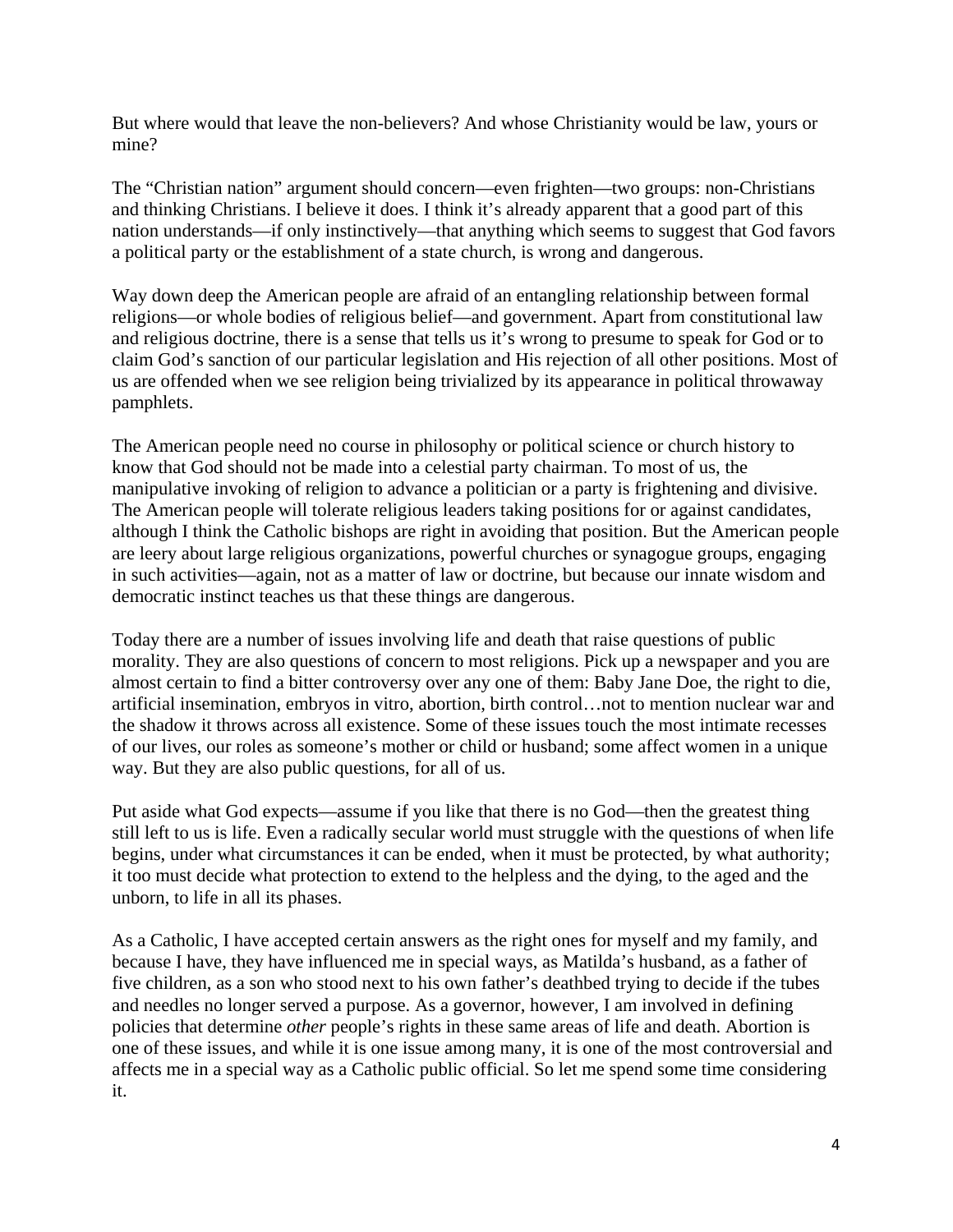I should start, I believe, by noting that the Catholic Church's actions with respect to the interplay of religious values and public policy make clear that there is no inflexible moral principle that determines what our *political* conduct should be. For example, on divorce and birth control, without changing its moral teaching, the Church abides the civil law as it now stands, thereby accepting—without making much of a point of it—that in our pluralistic society we are not required to insist that *all* our religious values be the law of the land.

Abortion is treated differently. Of course there are differences both in degree and quality between abortion and some of the other religious positions the Church takes: abortion is a "matter of life and death," and degree counts. But the differences in approach reveal a truth, I think, that is not well enough perceived by Catholics and therefore still further complicates the process for us. That is, while we always owe our bishops' words respectful attention and careful consideration, the question whether to engage the political system in a struggle to have it adopt certain articles of our belief as part of public morality is not a matter of doctrine: it is a matter of prudential political judgment.

Recently, Michael Novak put it succinctly: "Religious judgment and political judgment are both needed," he wrote. "But they are not identical." My Church and my conscience require me to believe certain things about divorce, birth control, and abortion. My Church does not order me under pain of sin or expulsion—to pursue my salvific mission according to a precisely defined political plan.

As a Catholic I accept the Church's teaching authority. While in the past some Catholic theologians may appear to have disagreed on the morality of some abortions (it wasn't, I think, until 1869 that excommunication was attached to all abortions without distinction), and while some theologians still do, I accept the bishops' position that abortion is to be avoided.

As Catholics, my wife and I were enjoined never to use abortion to destroy the life we created, and we never have. We thought Church doctrine was clear on this, and—more than that—both of us felt it in full agreement with what our hearts and our consciences told us. For me life or fetal life in the womb should be protected, even if five of nine justices of the Supreme Court and my neighbor disagree with me. A fetus is different from an appendix or a set of tonsils. At the very least, even if the argument is made by some scientists or some theologians that in the early stages of fetal development we can't discern human life, the full potential of human life is indisputably there. That—to my less subtle mind—by itself should demand respect, caution, indeed…reverence. But not everyone in our society agrees with Matilda and me.

And those who don't—those who endorse legalized abortions—aren't a ruthless, callous alliance of anti-Christians determined to overthrow our moral standards. In many cases, the proponents of legal abortion are the very people who have worked with Catholics to realize the goals of social justice set out in papal encyclicals: the American Lutheran Church, the Central Conference of American Rabbis, the Presbyterian Church in the United States, B'nai B'rith Women, the Women of the Episcopal Church. These are just a few of the religious organizations that don't share the Church's position on abortion.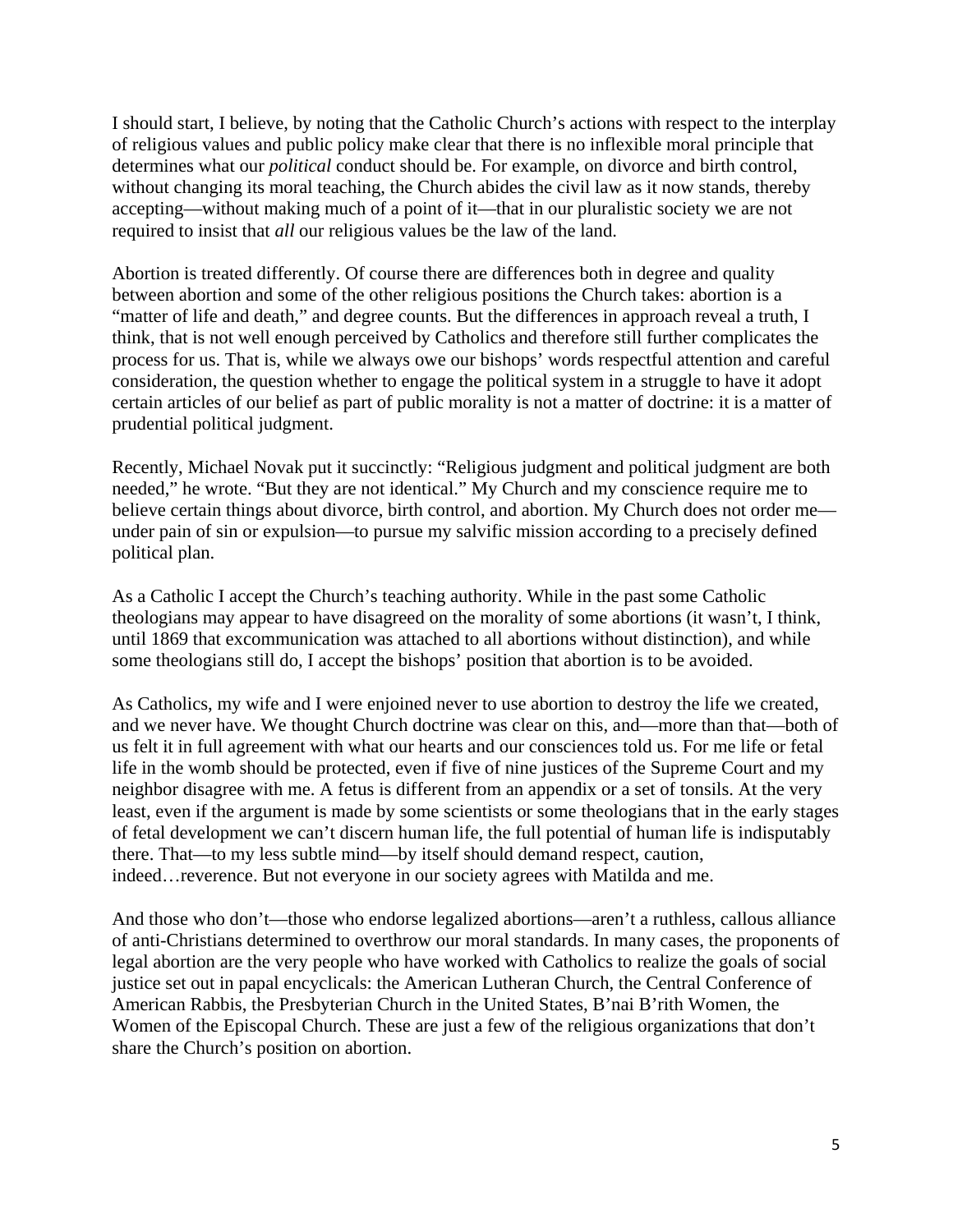Certainly, we should not be forced to mold Catholic morality to conform to disagreement by non-Catholics however sincere or severe their disagreement. Our bishops should be teachers, not pollsters. They should not change what we Catholics believe in order to ease our consciences or please our friends or protect the Church from criticism. But if the breadth, intensity, and sincerity of opposition to Church teaching shouldn't be allowed to shape our Catholic morality, it can't help but determine our ability—our realistic, political ability—to translate our Catholic morality into civil law, a law not for the believers who don't need it but for the disbelievers who reject it. And it is here, in our attempt to find a political answer to abortion—an answer beyond our private observance of Catholic morality—that we encounter controversy within and without the Church over how and in what degree to press the case that our morality should be everybody else's, and to what effect.

I repeat, there is no Church teaching that mandates the best political course for making our belief everyone's rule, for spreading this part of our Catholicism. There is neither an encyclical nor a catechism that spells out a political strategy for achieving legislative goals. And so the Catholic trying to make moral and prudent judgments in the political realm must discern which, if any, of the actions one could take would be best.

This latitude of judgment is not something new in the Church, not a development that has arisen only with the abortion issue. Take, for example, the question of slavery. It has been argued that the failure to endorse a legal ban on abortions is equivalent to refusing to support the cause of abolition before the Civil War. This analogy has been advanced by the bishops of my own state.

But the truth of the matter is, few if any Catholic bishops spoke for abolition in the years before the Civil War. It wasn't, I believe, that the bishops endorsed the idea of some humans owning and exploiting other humans; Pope Gregory XVI, in 1840, had condemned the slave trade. Instead it was a practical political judgment that the bishops made. They weren't hypocrites; they were realists. At the time, Catholics were a small minority, mostly immigrants, despised by much of the population, often vilified and the object of sporadic violence. In the face of a public controversy that aroused tremendous passions and threatened to break the country apart, the bishops made a pragmatic decision. They believed their opinion would not change people's minds. Morever they knew that there were southern Catholics, even some priests, who owned slaves. They concluded that under the circumstances arguing for a constitutional amendment against slavery would do more harm than good, so they were silent. As they have been, generally, in recent years, on the question of birth control. And as the Church has been on even more controversial issues in the past, even ones that dealt with life and death.

What is relevant to this discussion is that the bishops were making judgments about translating Catholic teachings into public policy, not about the moral validity of the teachings. In so doing they grappled with the unique political complexities of their time. The decision they made to remain silent on a constitutional amendment to abolish slavery or on the repeal of the Fugitive Slave Law wasn't a mark of their moral indifference: it was a measured attempt to balance moral truths against political realities. Their decision reflected their sense of complexity, not their diffidence. As history reveals, Lincoln behaved with similar discretion.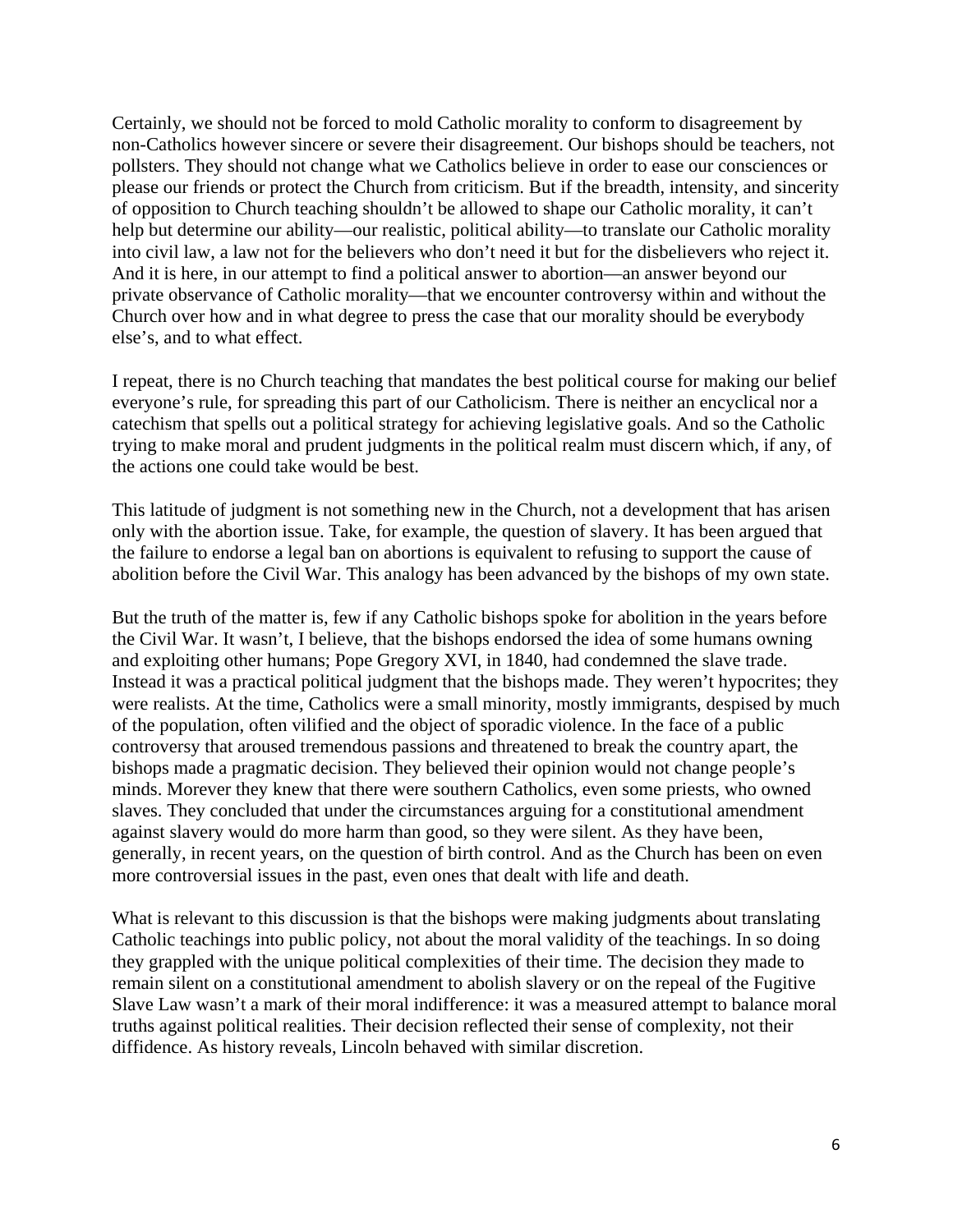The parallel I want to draw here is not between or among what we Catholics believe to be moral wrongs. It is in the Catholic response to those wrongs. Church teaching on slavery and abortion is clear. But in the application of those teachings—the exact way we translate them into action, the specific laws we propose, the exact legal sanctions we seek—there was and is no one, clear, absolute route that the Church says, as a matter of doctrine, we must follow.

The bishops' pastoral letter, "The Challenge of Peace," speaks directly to this point. "We recognize," the bishops wrote,

that the Church's teaching authority does not carry the same force when it deals with technical solutions involving particular means as it does when it speaks of principles or ends. People may agree in abhorring an injustice, for instance, yet sincerely disagree as to what practical approach will achieve justice. Religious groups are entitled as others to their opinion in such cases, but they should not claim that their opinions are the only ones that people of good will may hold.

With regard to abortion, the American bishops have had to weigh Catholic moral teaching against the fact of a pluralistic country where our view is in the minority, acknowledging that what is ideally desirable isn't always feasible, that there can be different political approaches to abortion besides unyielding adherence to an absolute prohibition. This is in the American-Catholic tradition of political realism. In supporting or opposing specific legislation the Church in this country has never retreated into a moral fundamentalism that will settle for nothing less than total acceptance of its views.

Indeed, the bishops have already confronted the fact that an absolute ban on abortion doesn't have the support necessary to be placed in our Constitution. In 1981, they put aside earlier efforts to describe a law they could accept and get passed, and supported the Hatch amendment instead.<sup>\*</sup> Some Catholics felt the bishops had gone too far with that action, some not far enough. Such judgments were not a rejection of the bishops' teaching authority: the bishops even disagreed among themselves. Catholics are allowed to disagree on these technical political questions without having to confess.

Respectfully, and after careful consideration of the position and arguments of the bishops, I have concluded that the approach of a constitutional amendment is not the best way for us to seek to deal with abortion.

I believe that legally interdicting abortion by either the federal government or the individual states is not a plausible possibility and even if it could be obtained, it wouldn't work. Given present attitudes, it would be "Prohibition" revisited, legislating what couldn't be enforced and in the process creating a disrespect for law in general. And as much as I admire the bishops' hope that a constitutional amendment against abortion would be the basis for a full, new bill of rights for mothers and children, I disagree that this would be the result.

I believe that, more likely, a constitutional prohibition would allow people to ignore the causes of many abortions instead of addressing them, much the way the death penalty is used to escape dealing more fundamentally and more rationally with the problem of violent crime.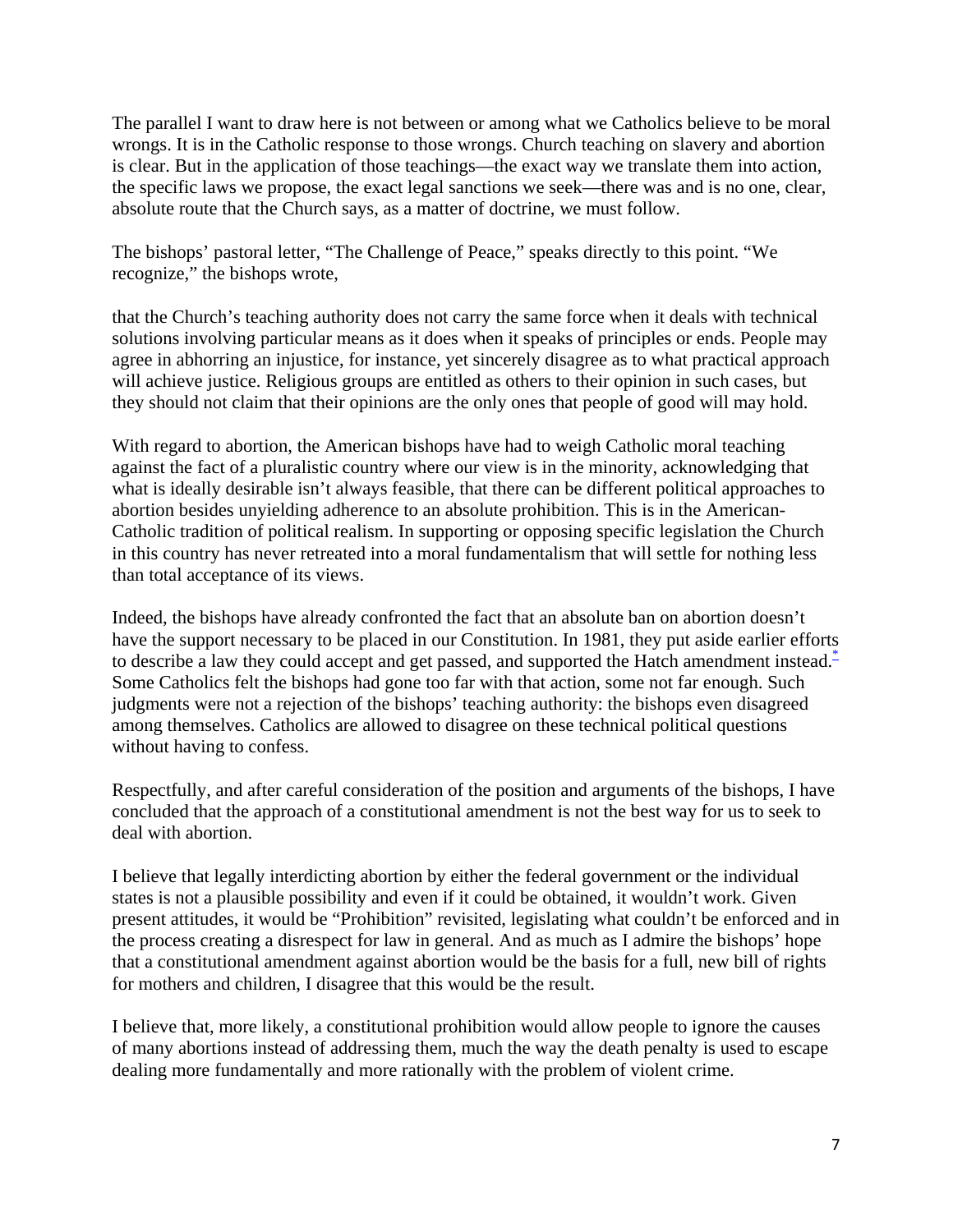Other legal options that have been proposed are, in my view, equally ineffective. The Hatch amendment, by returning the question of abortion to the states, would have given us a checkerboard of permissive and restrictive jurisdictions. In some cases people might have been forced to go elsewhere to have abortions and that might have eased a few consciences but it wouldn't have done what the Church wants to do—it wouldn't have created a deep-seated respect for life. Abortions would have gone on, millions of them.

Nor would a denial of Medicaid funding for abortion achieve our objectives. Given *Roe v. Wade*, it would be nothing more than an attempt to do indirectly what the law says cannot be done directly; worse, it would do it in a way that would burden only the already disadvantaged. Removing funding from the Medicaid program would not prevent the rich and middle classes from having abortions. It would not even assure that the disadvantaged wouldn't have them; it would only impose financial burdens on poor women who want abortions.

Apart from that unevenness, there is a more basic question. Medicaid is designed to deal with health and medical needs. But the arguments for the cutoff of Medicaid abortion funds are not related to those needs. They are moral arguments. If we assume health and medical needs exist, our personal view of morality ought not to be considered a relevant basis for discrimination.

We must keep in mind always that we are a nation of laws—when we like those laws, and when we don't. The Supreme Court has established a woman's constitutional right to abortion. The Congress has decided the federal government should not provide federal funding in the Medicaid program for abortion. That, of course, does not bind states in the allocation of their own state funds. Under the law, individual states need not follow the federal lead, and in New York I believe we *cannot* follow that lead. The equal protection clause in New York's constitution has been interpreted by the courts as a standard of fairness that would preclude us from denying only the poor—indirectly, by a cutoff of funds—the practical use of the constitutional right given by *Roe* v. *Wade*.

In the end, even if after a long and divisive struggle we were able to remove all Medicaid funding for abortion and restore the law to what it was—if we could put most abortions out of our sight, return them to the back rooms where they were performed for so long—I don't believe our responsibility as Catholics would be any closer to being fulfilled than it is now, with abortion guaranteed by the law as a woman's right.

The hard truth is that abortion isn't a failure of government. No agency or department of government forces women to have abortions, but abortion goes on. Catholics, the statistics show, support the right to abortion in equal proportion to the rest of the population. Despite the teaching in our homes and schools and pulpits, despite the sermons and pleadings of parents and priests and prelates, despite all the effort at defining our opposition to the sin of abortion, collectively we Catholics apparently believe—and perhaps act—little differently from those who don't share our commitment.

Are we asking government to make criminal what we believe to be sinful because we ourselves can't stop committing the sin? The failure here is not Caesar's. This failure is our failure, the failure of the entire people of God.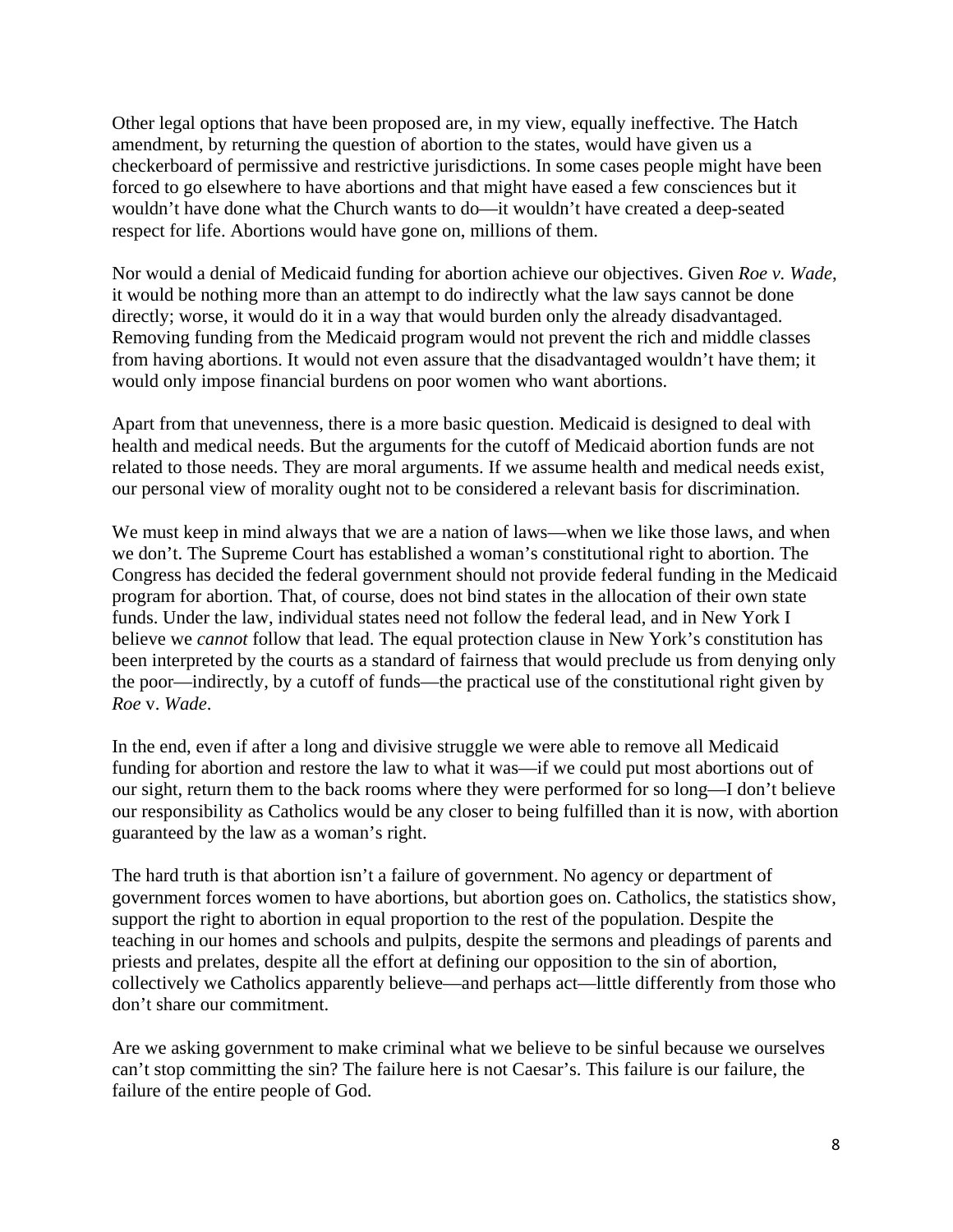Nobody has expressed this better than a bishop in my own state, Joseph Sullivan, a man who works with the poor in New York City, is resolutely opposed to abortion, and argues, with his fellow bishops, for a change of law. "The major problem the Church has is internal," the bishop said last month in reference to abortion. "How do we teach? As much as I think we're responsible for advocating public policy issues, our primary responsibility is to teach our own people. We haven't done that. We're asking politicians to do what we haven't done effectively ourselves."

I agree with the bishop. I think our moral and social mission as Catholics must begin with the wisdom contained in the words "Physician, heal thyself." Unless we Catholics educate ourselves better to the values that define—and can ennoble—our lives, following those teachings better than we do now, unless we set an example that is clear and compelling, then we will never convince this society to change the civil laws to protect what we preach is precious human life.

Better than any law or rule or threat of punishment would be the moving strength of our own good example, demonstrating our lack of hypocrisy, proving the beauty and worth of our instruction. We must work to find ways to avoid abortions without otherwise violating our faith. We should provide funds and opportunities for young women to bring their child to term, knowing both of them will be taken care of if that is necessary; we should teach our young men better than we do now their responsibilities in creating and caring for human life.

It is this duty of the Church to teach through its practice of love what Pope John Paul II has proclaimed so magnificently to all peoples. "The Church," he wrote in *Redemptor Hominis* (1979),

which has no weapons at her disposal apart from those of the spirit, of the word and of love, cannot renounce her proclamation of "the word…in season and out of season." For this reason she does not cease to implore…everybody in the name of God and in the name of man: Do not kill! Do not prepare destruction and extermination for each other! Think of your brothers and sisters who are suffering hunger and misery! Respect each one's dignity and freedom!

The weapons of the word and of love are already available to us: we need no statute to provide them. I am not implying that we should stand by and pretend indifference to whether a woman takes a pregnancy to its conclusion or aborts it. I believe we should in all cases try to teach a respect for life. And I believe with regard to abortion that, despite *Roe* v. *Wade*, we can, in practical ways. Here, in fact, it seems to me that all of us can agree.

Without lessening their insistence on a woman's right to an abortion, the people who call themselves "pro-choice" can support the development of government programs that present an impoverished mother with the full range of support she needs to bear and raise her children, to have a real choice. Without dropping their campaign to ban abortion, those who gather under the banner of "pro-life" can join in developing and enacting a legislative bill of rights for mothers and children, as the bishops have already proposed.

While we argue over abortion, the United States' infant mortality rate places us sixteenth among the nations of the world. Thousands of infants die each year because of inadequate medical care.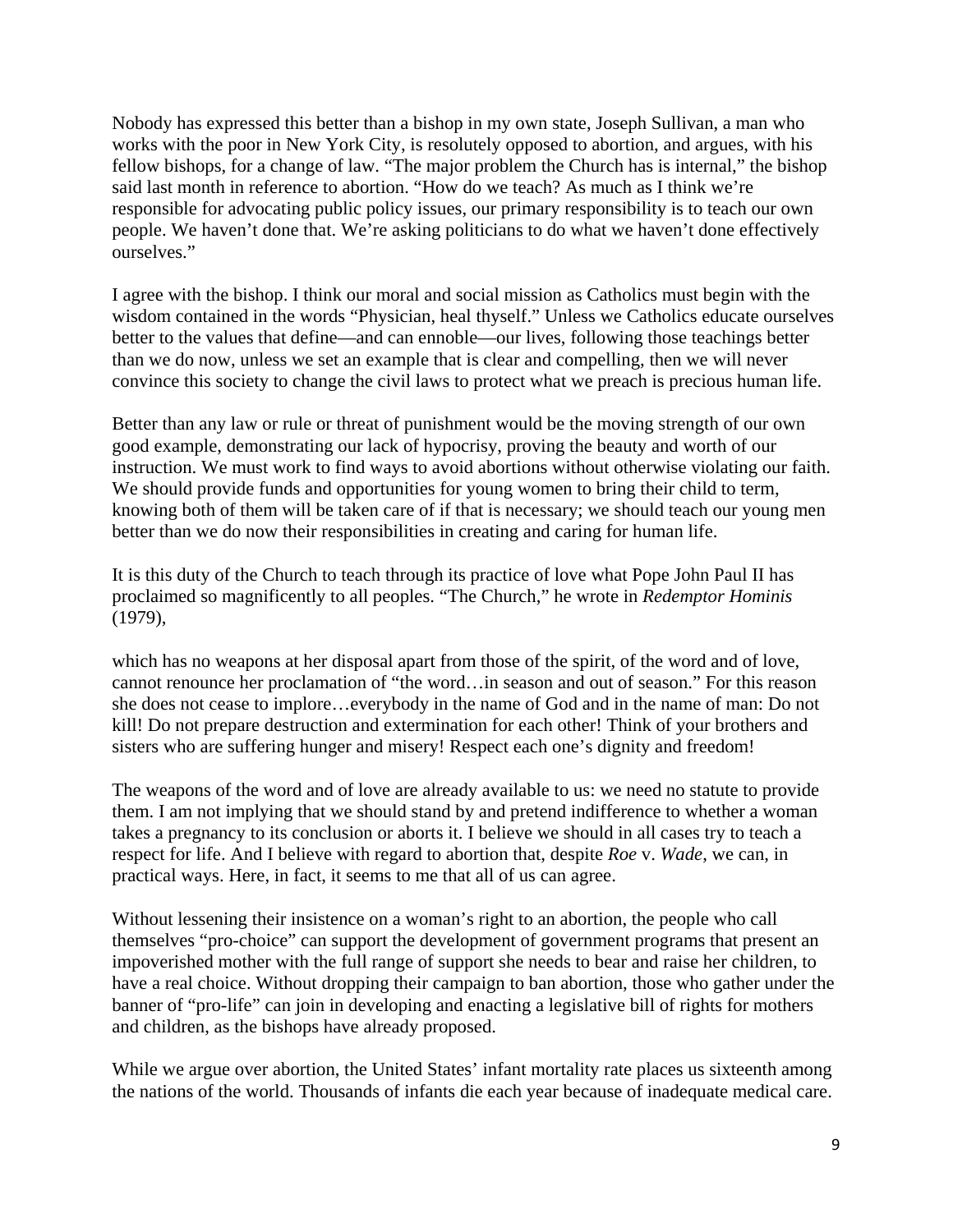Some are born with birth defects that, with proper treatment, could be prevented. Some are stunted in their physical and mental growth because of improper nutrition. If we want to prove our regard for life in the womb, for the helpless infant—if we care about women having real choices in their lives and not being driven to abortions by a sense of helplessness and despair about the future of their child—then there is work enough for all of us. Lifetimes of it.

In New York, we have put in place a number of programs to begin this work, assisting women in giving birth to healthy babies. This year we doubled Medicaid funding to private-care physicians for prenatal and delivery services. The state already spends \$20 million a year for prenatal care in out-patient clinics and for in-patient hospital care. One program in particular we believe holds a great deal of promise. It's called "new avenues to dignity," and it seeks to provide a teen-age mother with the special service she needs to continue with her education, to train for a job, to become capable of standing on her own, to provide for herself and the child she is bringing into the world.

My dissent, then, from the contention that we can have effective and enforceable legal prohibitions on abortion is by no means an argument for religious quietism, for accepting the world's wrongs because that is our fate as "the poor banished children of Eve."

Let me make another point. Abortion has a unique significance but not a preemptive significance. Apart from the question of the efficacy of using legal weapons to make people stop having abortions, we know our Christian responsibility doesn't end with any one law or amendment. That it doesn't end with abortion. Because it involves life and death, abortion will always be a central concern of Catholics. But so will nuclear weapons. And hunger and homelessness and joblessness, all the forces diminishing human life and threatening to destroy it. The "seamless garment" that Cardinal Bernardin has spoken of is a challenge to all Catholics in public office, conservatives as well as liberals.

We cannot justify our aspiration to goodness simply on the basis of the vigor of our demand for an elusive and questionable civil law declaring what we already know, that abortion is wrong. Approval or rejection of legal restrictions on abortion should not be the exclusive litmus test of Catholic loyalty. We should understand that whether abortion is out-lawed or not, our work has barely begun: the work of creating a society where the right to life doesn't end at the moment of birth; where an infant isn't helped into a world that doesn't care if it's fed properly, housed decently, educated adequately; where the blind or retarded child isn't condemned to exist rather than empowered to live.

The bishops stated this duty clearly in 1974, in their statement to the Senate subcommittee considering a proposed amendment to restrict abortions. They maintained such an amendment could not be seen as an end in itself. "We do not see a constitutional amendment as the final product of our commitment or of our legislative activity," they said.

It is instead the constitutional base on which to provide support and assistance to pregnant women and their unborn children. This would include nutritional, prenatal, child-birth and postnatal care for the mother, and also nutritional and pediatric care for the child through the first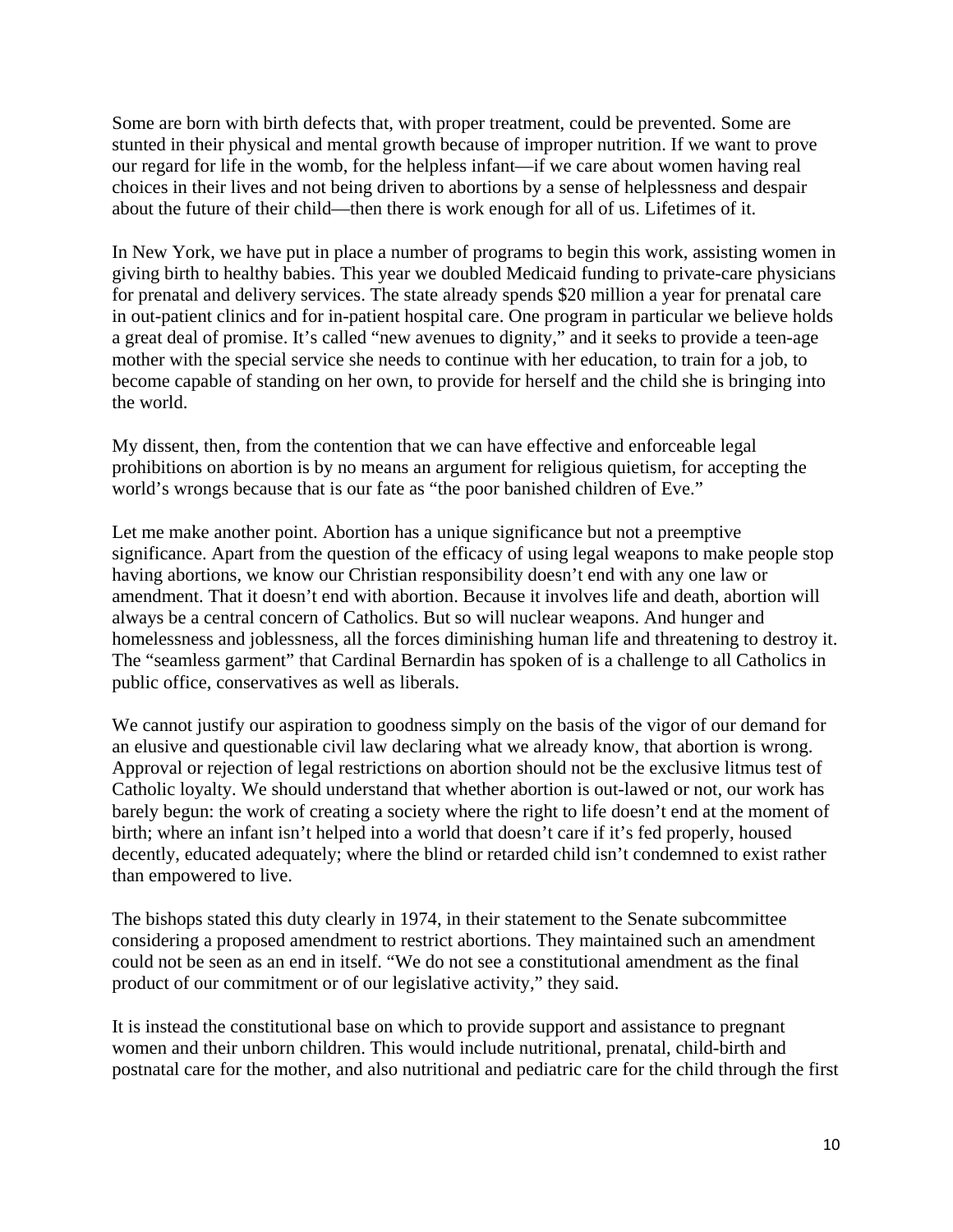year of life…. We believe that all of these should be available as a matter of right to all pregnant women and their children.

The bishops reaffirmed that view in 1976, in 1980, and again this year when the United States Catholic Committee asked Catholics to judge candidates on a wide range of issues—on abortion, yes; but also on food policy, the arms race, human rights, education, social justice, and military expenditures. The bishops have been consistently "pro-life" in the full meaning of that term, and I respect them for that.

The problems created by the matter of abortion are complex and confounding. Nothing is clearer to me than my inadequacy to find compelling solutions to all of their moral, legal, and social implications. I—and many others like me—am eager for enlightenment, eager to learn new and better ways to manifest respect for the deep reverence for life that is our religion and our instinct. I hope that this public attempt to describe the problems as I understand them will give impetus to the dialogue in the Catholic community and beyond, a dialogue that could show me a better wisdom than I've been able to find so far. It would be tragic if we let that dialogue become a prolonged, divisive argument that destroys or impairs our ability to practice any part of the morality given us in the Sermon on the Mount, to touch, heal, and affirm the human life that surrounds us.

We Catholic citizens of the richest, most powerful nation that has ever existed are like the stewards made responsible over a great household: from those to whom so much has been given, much shall be required. It is worth repeating that ours is not a faith that encourages its believers to stand apart from the world, seeking their salvation alone, separate from the salvation of those around them. We speak of ourselves as a body. We come together in worship as companions, in the ancient sense of that word, those who break bread together, and who are obliged by the commitment we share to help one another, everywhere, in all we do, and in the process, to help the whole human family. We see our mission to be "the completion of the work of creation."

This is difficult work today. It presents us with many hard choices. The Catholic Church has come of age in America. The ghetto walls are gone, our religion no longer a badge of irredeemable foreignness. This new-found status is both an opportunity and a temptation. If we choose, we can give in to the temptation to become more and more assimilated into a larger, blander culture, abandoning the practice of the specific values that made us different, worshiping whatever gods the marketplace has to sell while we seek to rationalize our own laxity by urging the political system to legislate on others a morality we no longer practice ourselves.

Or we can remember where we come from, the journey of two millennia, clinging to our personal faith, to its insistence on constancy and service and on hope. We can live and practice the morality Christ gave us, maintaining His truth in this world, struggling to embody His love, practicing it especially where that love is most needed, among the poor and the weak and the dispossessed. Not just by trying to make laws for others to live by, but by living the laws already written for us by God, in our hearts and our minds.

We can be fully Catholic; proudly, totally at ease with ourselves, a people in the world, transforming it, a light to this nation. Appealing to the best in our people not the worst.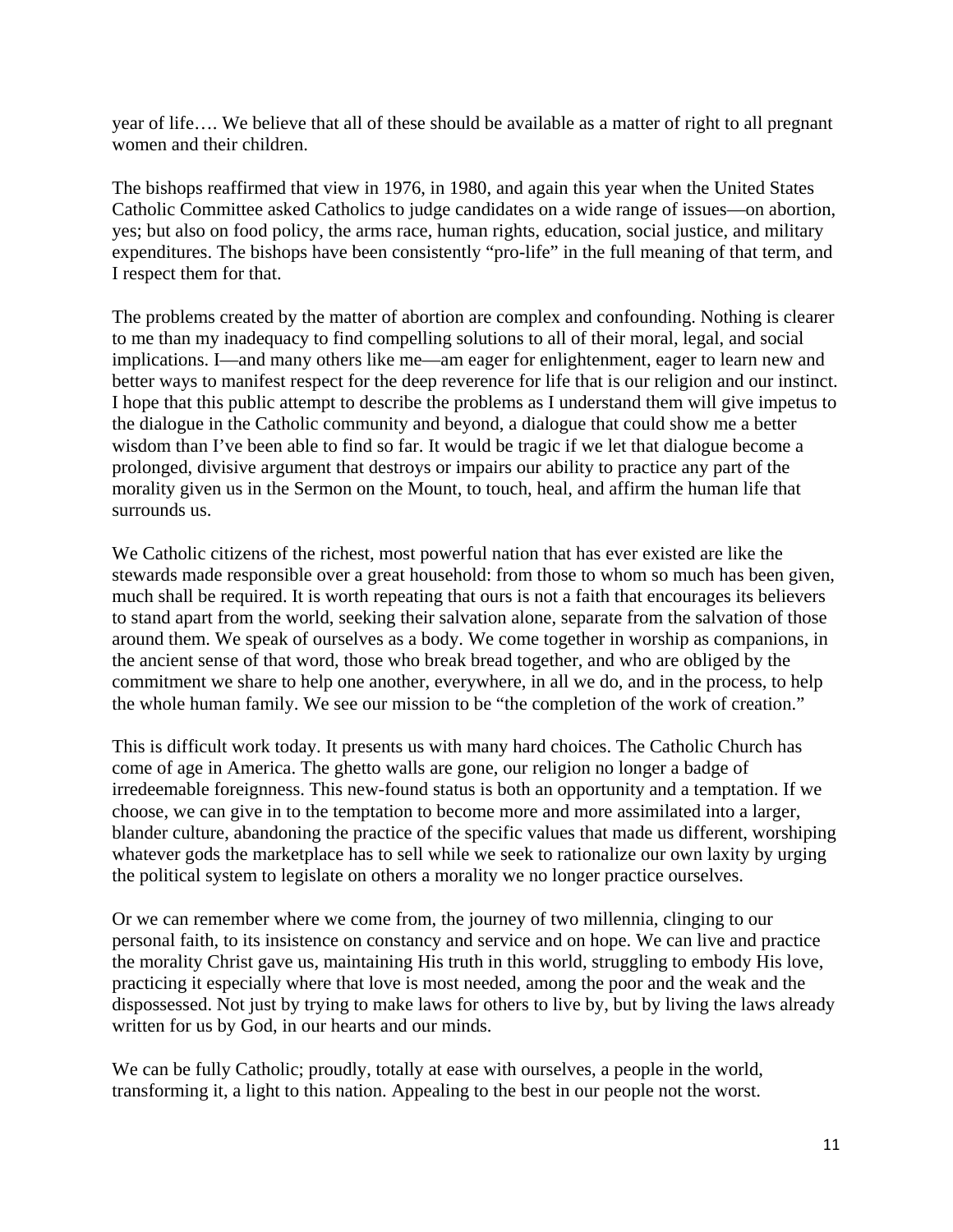Persuading not coercing. Leading people to truth by love. And still, all the while, respecting and enjoying our unique pluralistic democracy. And we can do it even as politicians.

1. \*

*Editors' note* : The proposed Hatch amendment to the Constitution would permit the states to pass anti-abortion laws.  $\triangle$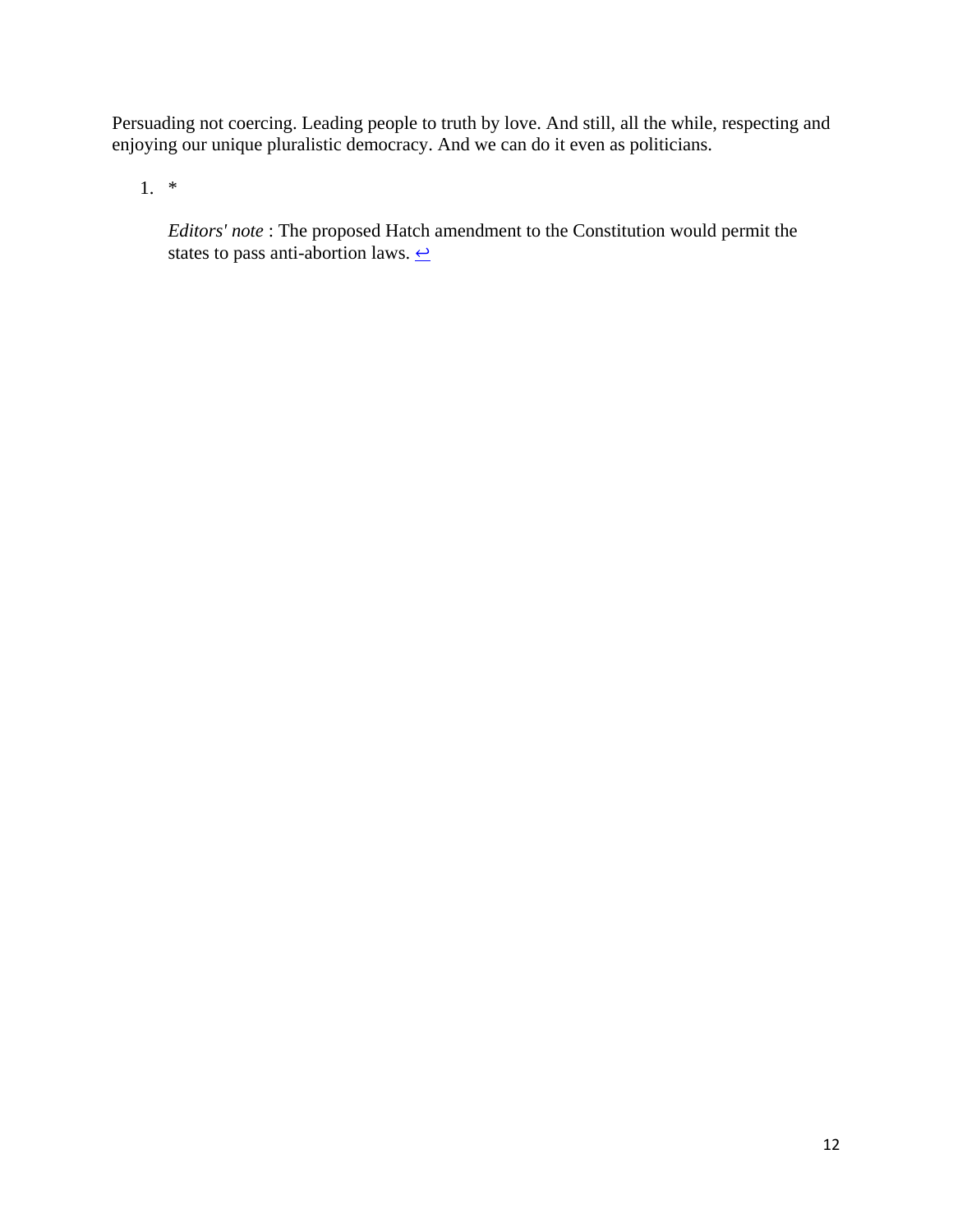

This is a Lecture On Religion and Civil Society*,* Civil Society*,* Family and Marriage *and* Welfare and Welfare Spending

*Lecture*- Lectures given at Heritage Foundation events by prominent political figures, academics, and issue experts from around the world. Unfortunately, not all of our lectures are transcribed.

## The Necessity of Truth

By Rick Santorum *August 6, 1999*

Ever since Alexis de Tocqueville, foreign observers have consistently noted that the United States is one of the most religious countries on the face of the planet. Year after year, Gallup polls reveal that nearly 90 percent of all Americans consider religion either "very important" or "fairly important"--and even those who don't regard themselves as conventionally religious generally profess to believe in a Supreme Being. On any given Sunday, more Americans are to be found in church than the total number of people who attend professional sports events over the course of an entire year. Although Friedrich Nietzsche famously argued, a century ago, that "God is dead," here in the United States He appears to be alive and thriving.

Yet, at the same time that Americans confound secularist predictions about God's imminent demise, we are increasingly reluctant to make critical moral distinctions, when necessary. Whether things are true or false, right or wrong, good or evil doesn't seem to concern us very much any more--so long as we are all pleasant to each another and do nothing to call into question our collective self-esteem. Social critic Michael Novak writes, "I don't know if `judgmentaphobic' is a word, but it ought to be. Where conscience used to raise an eyebrow at our slips and falls, sunny non-judgmentalism winks and slaps us on the back."

In my remarks to you this afternoon, I will examine the paradox of a people that strives to be both religious and non-judgmental. How is it possible, I wonder, to believe in the existence of God yet refuse to express outrage when His moral code is flouted? To have faith in God, but to reject moral absolutes? How is it possible that there exists so little space in the public square for expressions of "faith" and the standards that follow from belief in a transcendent God? How is it possible to be a theist and a relativist, a traditionalist and a post-modernist, a believer and a "judgmentaphobe"--all at the same time? How is it possible to mantain liberty while banishing from the public square any reference to a transcendent moral code?

My answer to these questions is that it simply is not possible. In the view of our country's Founding Fathers and our greatest moral teachers, religion--and the truths to which religion points us--is essential to the success of the American experiment. The Founders believed that God is the source of truth--and that it is through religion that the light of self-evident truth will guide Americans in their lives, order their national affairs, and protect their liberty. If we are to resolve the problems that currently threaten to overwhelm us, I am convinced that we first must recover this traditional understanding of religion as the way in which we determine commonly agreed-on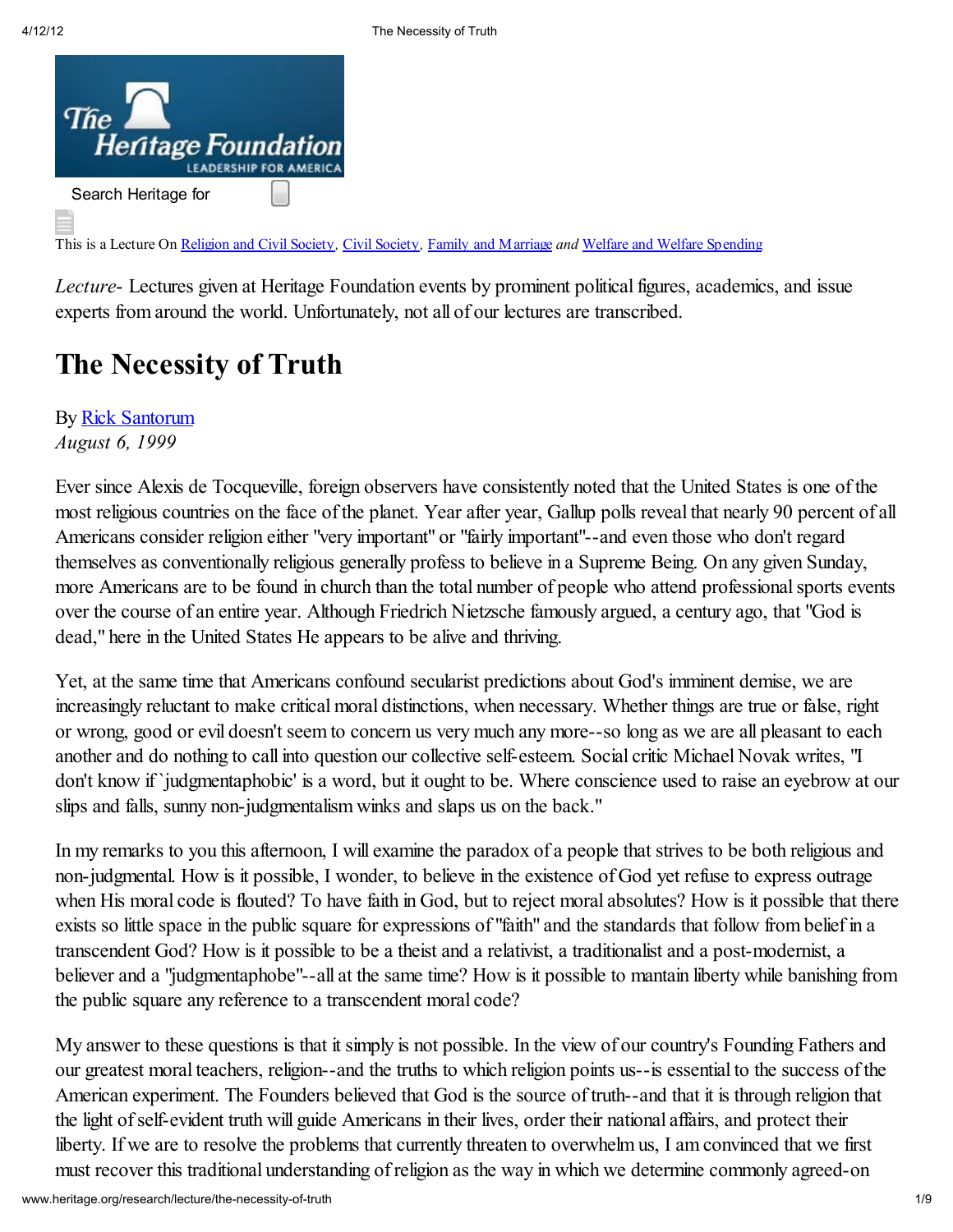moral precepts--an understanding that has clearly been present throughout most of our history but has somehow grown obscure today--and make room in the public square for this discussion.

To illustrate the traditional American understanding of religion, I'll begin with the Pennsylvania experience, not merely because I harbor a certain partiality toward that great commonwealth but also because, as PaulJohnson rightly argues in his splendid *History of the American People*, "Quaker Pennsylvania was the key state in American history." And the principal reason for Pennsylvania's importance is the charter of government that William Penn gave his fellow Quakers in 1682, making religious freedom the law of the land. In his famous Frame of Government, Penn pledged that

all citizens who believed in "One Almighty and Eternal God...shall in no way be molested or prejudiced for their religious persuasion or practice in matters of faith and worship, nor shall they be compelled at any time to frequent or maintain any religious worship, place or ministry whatever."

This charter of religious liberty made Pennsylvania a magnet for victims of religious persecution of every sort, with the result that, in short order, it simultaneously became, in Johnson's words,

the center of Quaker influence throughout the world, a stronghold of Presbyterianism, the headquarters in America of the Baptists, an Anglican center, a place where many important German religious sects-- Moravians, Mennonites, Lutherans, German Reformed--established their headquarters, and yet a place where large numbers of Catholics and Jews were tolerated.

Given the stereotypes about religion that prevail in America today, one might have expected that a state throbbing with so much religious enthusiasm would rapidly become a haven for bigotry and radical fundamentalism--a kind of 17th century Tehran. In fact, Pennsylvania became a center of liberty and learning, the seat of the American Philosophical Society and the home of some of America's finest colleges and universities-most of them church-founded. And it is from within Pennsylvania that we were given both the symbol of America's struggle for independence--the Liberty Bell with its exhortation from Leviticus to "proclaim liberty throughout the land"--and the classic statement of the American Creed, the Declaration of Independence.

How is it possible that a state filled with so much religion yielded such a bountiful harvest of freedom, tolerance, and reason? The answer to this question lies in Penn's charter of religious liberty. With no faith enjoying state support, the fires of religious persecution, which burned so fiercely in Europe, were quickly and decisively extinguished; and with each faith thrown back on its own resources, a free competition of religious beliefs ensued, with every church and sect striving to put its best foot forward.

Pennsylvania's successful experiment in religious disestablishment was eventually emulated by all the other states of the Union, and has come to typify America's approach to religion. But it's important to remember exactly what Penn--and all those who followed his example--actually set out to do, and what they did not set out to do. They did seek to sever all connections between a particular church and the coercive power of the state. They did not seek to exclude religion and expressions of faith from the public square and from public debate. In contrast, our country's founders acknowledged that religion, and the moral code it reveals for us, is necessary for the success of the American Experiment.

First, religion protects us from tyranny.

The impossibility of government's being neutral in the matter of religion and irreligion, morality and immorality,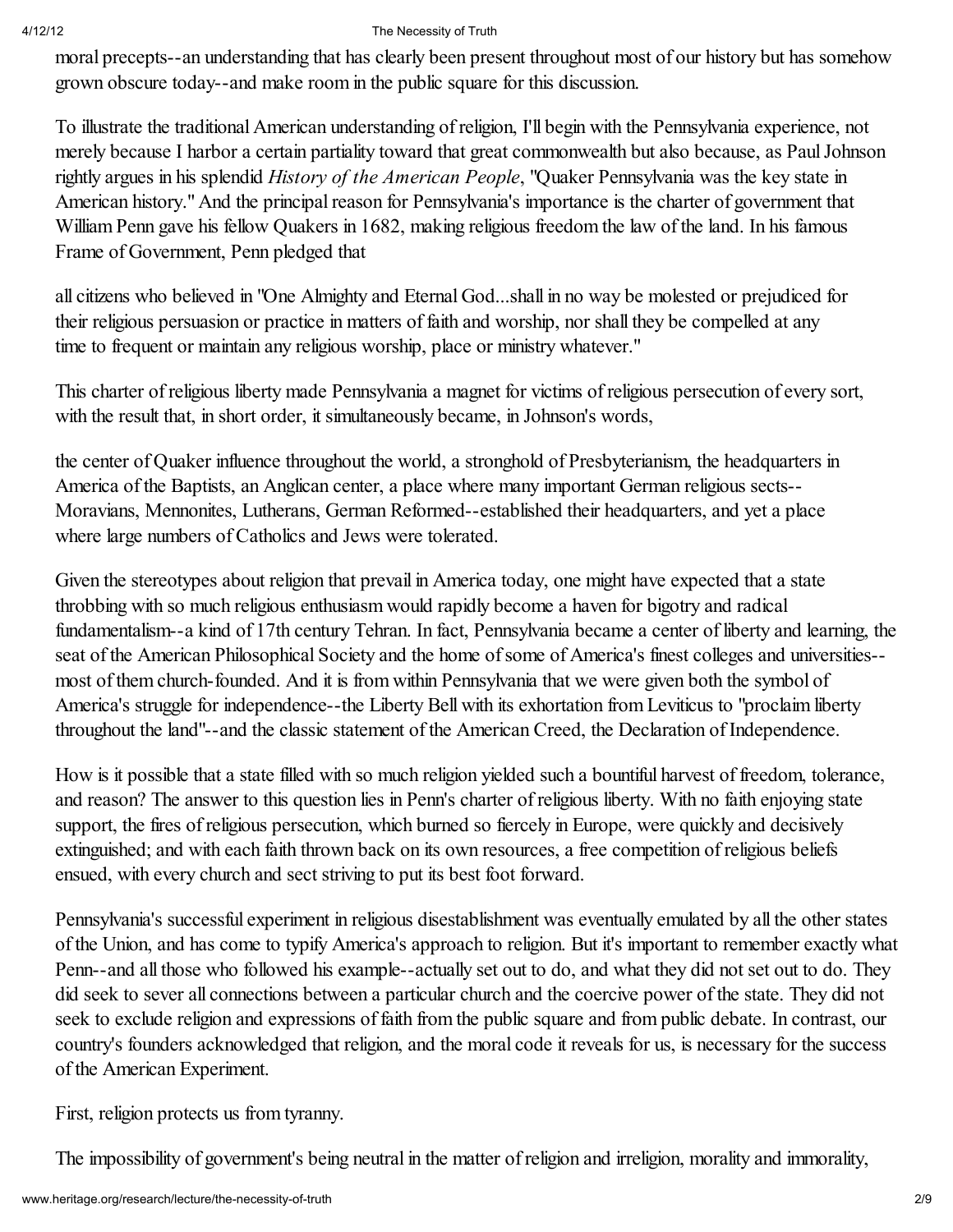was clear to the Founders. As historian Allen C. Guelzo observes,

The American revolutionaries were convinced that the root problem in their great quarrel over self-rule with England was corruption. They eventually concluded that the whole British system of monarchy was built on corruption, and that it was held together by bribery and self-interest.

To prevent the new United States from being similarly corrupted over time, its institutions had to be founded on the solid rock of "self-evident truths."

Consider the famous words of the Declaration of Independence: "We hold these truths to be self-evident": "Truths"--not "opinions," not "premises," not "assumptions," not "collective myths," not "accepted rules of procedure," not "value-judgments," not "working hypotheses"--but "truths." And what made them truths was that they accorded with what the Declaration calls the "laws of nature and of nature's God." To the Founders, these God-given truths--that "all men are created equal, that they are endowed by their Creator with certain inalienable rights"--are no more open to discussion or debate than the laws of gravity. They are simply there, part of the created order. And because they are divinely sanctioned, it followed that even if a wicked and depraved majority tried to subvert them in the name of "democracy," the moral minority would be obliged to resist the majority's wishes in the name of moral truth. Or, as Abraham Lincoln put it in 1858 during one of his debates with Stephen A. Douglas,

The real issue in this controversy--the one pressing on every mind--is the sentiment on the part of one class that looks upon the institution of slavery as a wrong.... They look upon it as being a moral, social and political wrong; and...they insist that it should as far as may be, be treated as a wrong.

Second, liberty depends on religion.

The Founders hoped that the majority would never become so misled as to reject the existence of the "laws of nature and of nature's God." For that reason, they constantly stressed the centrality of a divinely based moral code in instilling Americans with a sense of virtue. Listen to how George Washington made the case for religion and morality in his Farewell Address of 1796:

Of all the dispositions and habits which lead to political prosperity, religion and morality are indispensable supports.... And let us with caution indulge the supposition, that morality can be maintained without religion. Whatever may be conceded to the influence of refined education on minds of peculiar structure; reason and experience both forbid us to expect that national morality can prevail in exclusion of religious principle. 'Tis substantially true, that virtue or morality is a necessary spring of popular government.

But Washington was not the only one who stressed the importance of religion to the well-being of the republic. The Founders regarded the newly created United States as an "experiment in ordered liberty." Experiments, by definition, can fail--indeed, most of them do. For the American experiment not to fail, it was necessary for the power of government to remain limited, for only under a regime of limited government could liberty flourish. Yet how could government power remain limited if people regularly lied and stole, cheated and killed one another? If only to maintain minimalstandards of order, sooner or later a lack of virtue among the people would force the state to expand its reach. Only among a virtuous people could limited government--and liberty--flourish. As Edmund Burke put it in 1774, two years before the Declaration of Independence was proclaimed,

Men qualify for freedom in exact proportion to their disposition to put moral chains on their own appetites.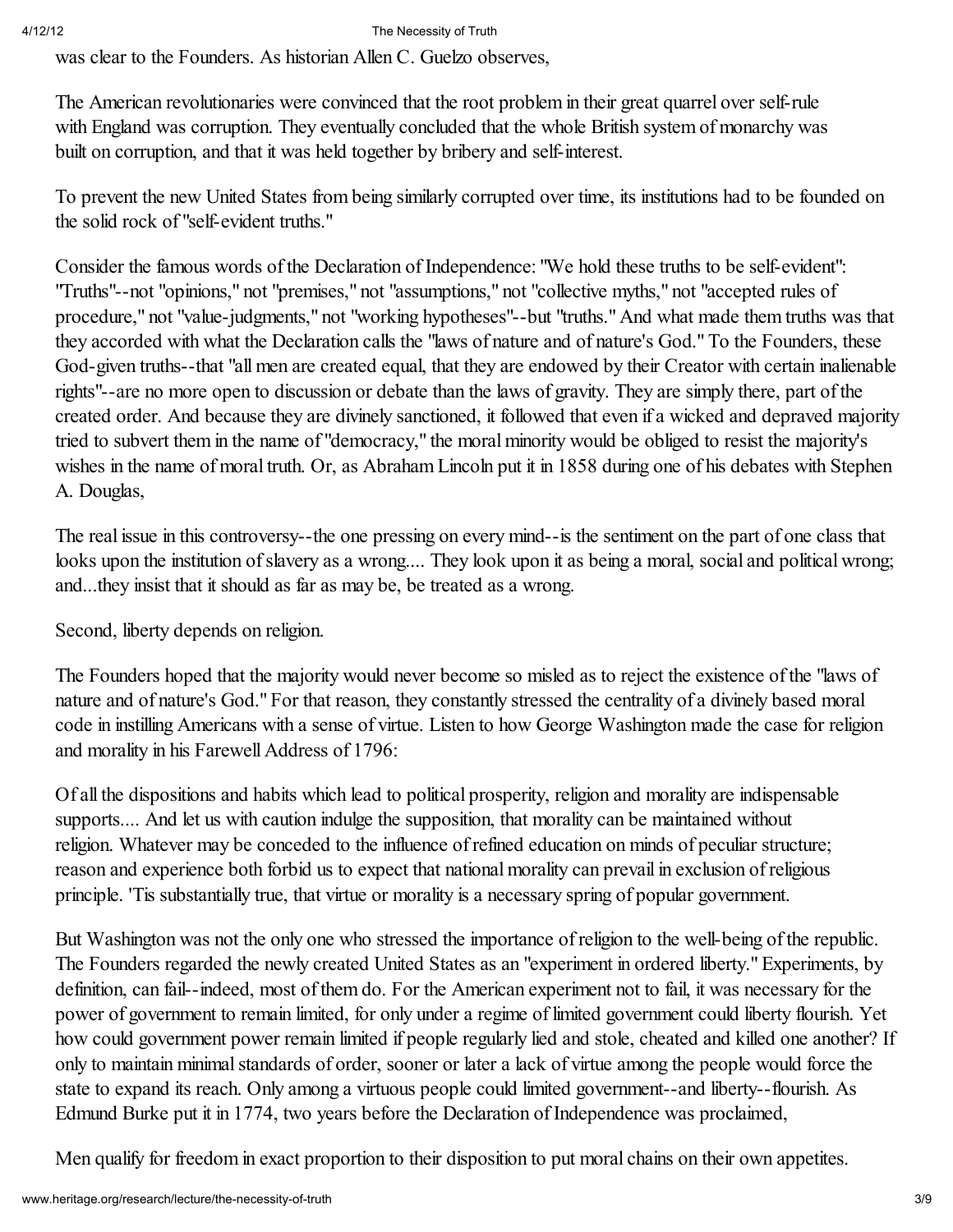Society cannot exist unless a controlling power is put somewhere on will and appetite, and the less of it there is within, the more of it there must be without.

Hence the Founders' almost obsessive insistence on the role of religion in keeping Americans virtuous--and therefore more free.

Third, religion furthers freedom and tolerance.

The Founders' understanding of the relationship between faith and freedom is embodied in the First Amendment to the Constitution, which famously declares that "Congress shall make no law respecting an establishment of religion, or prohibiting the free exercise thereof." This was something new in the history of the world: A great country formally renouncing the very possibility of an official, state-sponsored and -supported church. But in no way did the Founders and William Penn view this opposition to an established church as hostility to religion per se. On the contrary, Washington and Thomas Jefferson, James Madison, and John Adams all understood that the surest way to corrupt a religion, to turn its spokesmen into cynical and self-seeking apologists for the status quo, is to involve it too closely in the affairs ofstate. It is to strengthen religion's role in our society by keeping it clear of the state's fatal embrace that the Founders refused to create an official church. And that is pretty much the way things worked out. Indeed, if you want to know why America is such a religious country today, why the disdain that we periodically feel for our elected officials does not rub off onto our religious institutions, why anticlericalism is so potent a force in Europe but so insignificant a factor here, I suggest that you look to the First Amendment, the product of a distinctly American political genius that helps to keep us a religious people--"one nation, under God."

Finally, religion advances social betterment.

Religion contributes to the American Experiment in at least one other way--it burns deeply in the hearts of men and women, emboldening them to confront injustice and improve the condition of our society. Being "one nation, under God" is not at all the same as being a godly nation. Our history bears ample witness to the fact that we Americans, like every other people who ever were or ever will be, are a community of sinners. But that same history also makes it clear that, in every generation, men and women with a fervent faith in God's word have valiantly sought to curb our evil impulses. The campaigns against "demon rum" and child labor, the efforts to protect women and Indians, the movement to advance the civil rights of African-Americans--all had their origins in the truth-claims of religious conviction. From its very outset, the campaign against slavery in the United States was based on the conviction that inasmuch as all men and women are created in God's image, slavery is an affront against God Himself. This appeal to the transcendent to confront injustice was reinforced when the Reverend Martin Luther King wrote from the Birmingham jail that

when these disinherited children of God sat down at lunch counters, they were in reality standing up for what is best in the American Dream and the most sacred value in our Judeo-Christian heritage.

And, of course, today men and women motivated by religious conviction are at the forefront of the movements to defend the very lives of the most vulnerable in our society--the elderly and infirm, the handicapped, and the unborn--as they, to all, are created in the image of God.

The Founders, therefore, recognized the necessity of religion to the American experiment in the self-evident truths it gives us to guard against tyranny, protect liberty, foster freedom and tolerance, and better society. In the words of John Adams,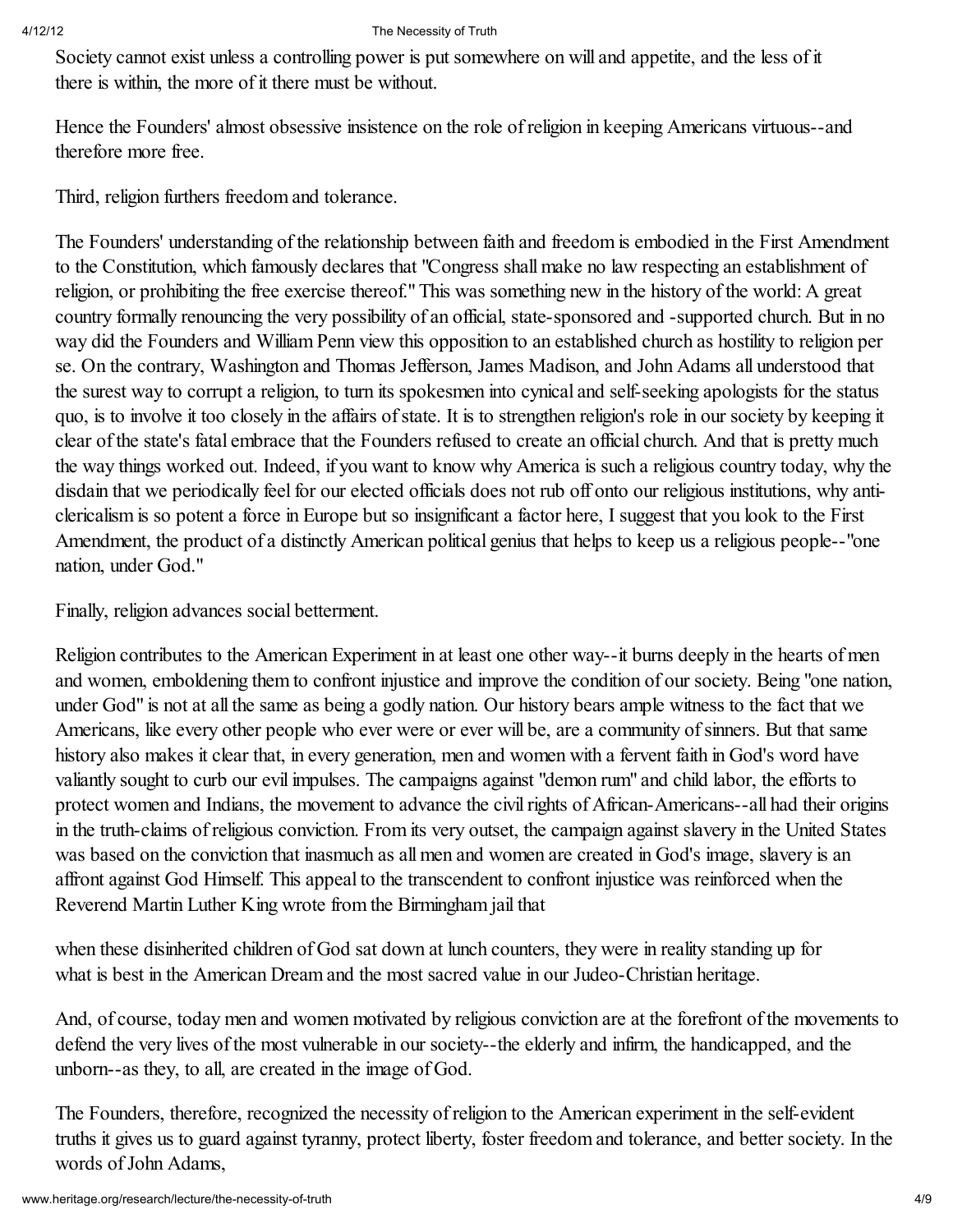We have no government armed with power capable of contending with human passions unbridled by morality and religion.... Our Constitution was made only for a moral and religious people. It is wholly inadequate to the government of any other.

But we recently found ourselves in a different place. Fifteen years ago, Richard Neuhaus observed a "naked public square"--grown too small and intolerant to accommodate the convictions of religion. I believe that we are in a somewhat better place today. A level of access to the public square has been granted to "faith." There is a growing consensus, right and left, that faith has social benefit. Believe in God and you'll live longer. Go to church and you'llstay out of jail. Turn to God and you'll kick your habit. This utilitarian, therapeutic view of faith at least recognizes religion's value to society, and now public policy must recognize it. We are in a better place when, within a month, both the Vice President and the presumptive Republican presidential nominee publicly embrace the advancement of faith-based organizations through the expansion of charitable choice. Texas Governor George W. Bush has gone even further, proposing myriad policy proposals to empower and unfetter faith-based mediating institutions. "Compassionate conservatism," we call it, and it speaks of a better place.

But the fact is, despite the impressive statistics about church-going Americans and the rage over "faith," all that the gatekeepers have really allowed into the public square is an attenuated, watered-down version of religiosity that the Founders hardly would recognize as the genuine article. To them, religion had important and far-reaching public consequences; to us, religion increasingly has become strictly a private affair. To them, religion made stern, uncompromising moral demands on its adherents; to us, religion is just therapeutic, another way to feel good about ourselves. To them, religion pointed to an absolute truth; to us, religion gives us of many competing "truths," any one operative if the majority, or person with the gun, wills it so. But if the Founders would disapprove of the way religion in America today has been marginalized, modern secularists must be delighted. What passes for "faith" in judgmentaphobic America is little more than a toothless tiger, and even if it should wander off the reserve to which it has been largely confined and happen to enter the public square, it could not do much harm. Certainly, it cannot threaten the dominant elite that has banished from the public square the "laws of nature and of nature's God." It cannot challenge the postmodernists who proclaim, as the U.S. Supreme Court put it in 1992, that "At the heart of liberty is the right to define one's own concept of existence, of meaning, of the universe, and of the mystery of human life."

But what if, under your particular concept of existence, certain races or classes were considered subhuman? What if, under your particular notion of meaning, laws affirming the equality of blacks and whites, males and females, became invalid? What if, under your particular understanding of the universe, other human beings were not created in God's image, had no inherent dignity, and were yours to do with as you pleased? And what if your particular response to the mystery of life happened to be the same as that of Eric Harris, one of the two young killers in Littleton, Colorado, who said, "My belief is that if I say something, it goes. I am the law"? or, as Fyodor Dostoevsky wrote, "Without God, everything is permitted"?

Today, the consequences of an approach to public policy that does not seek to identify and accommodate commonly agreed-on moral precepts are to be seen all around us--the disintegration of the family, surging rates of juvenile violent crime, persistence of racial prejudice, and the endless nightmare of our inner cities.

To be sure, the federal government has spent literally trillions of dollars in trying to cure our social ills; it has raised an army of social workers, commissioned a host of research studies, and launched a vast array of programs designed to bring us a "great society." Too often, these programs have failed the very people they were meant to help.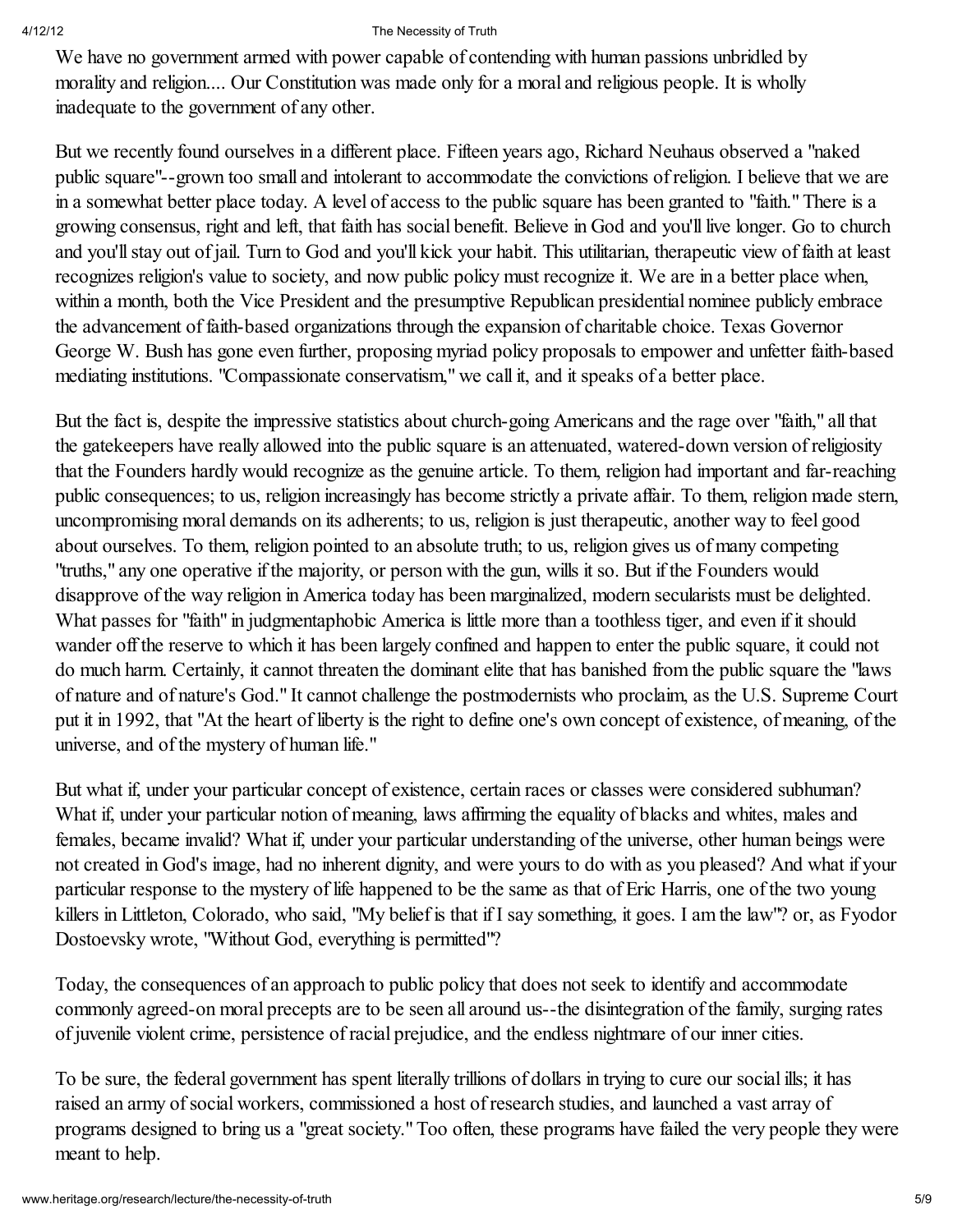The reason some of our more ambitious social programs, such as Aid to Families with Dependent Children, have not succeeded is that, as Chester Finn observes, the problems currently afflicting us reflect an "impoverishment of the soul more than the pocketbook"--and government is simply not equipped to address problems of the soul. That is asking too much of the government and too little of ourselves. Our appallingly high rates of illegitimacy and family breakdown, for example, will never be reversed until young males, in particular, take seriously the view of marriage as a sacred bond and of fatherhood as a God-given trust, a view shared by every major faith and virtually every society in history. Our soaring rates of crime won't come down until the teachings of all the great religions concerning the importance of virtue once again are widely and emphatically reaffirmed. And our culture will continue to grow coarser and more vulgar until all Americans come to realize that the Golden Rule, "Do unto others," and "Love your neighbor" are not just quaint sayings, but the basis of the ordering of our society.

Nothing is as powerful as religious faith in protecting the most vulnerable in, and the "least beneficial" to, society. Nothing is as powerful as religious faith in maintaining the integrity of the family. Nothing is as powerful as religious faith in building character. Nothing is as powerful as religious faith in turning people away from drugs and violence, idleness and despair. Nothing is as powerful as religious faith in helping all of us to lead worthy, decent, compassionate lives. And what gives religion this extraordinary power to turn human lives around? It is religion's claim to truth. To adapt a phrase of Bill Bennett's, Americans, after all, do not merely wish to live well; we also would like to live nobly. And a noble life is one ordered by, and oriented to, a transcendent moral code, not just one's own concept of existence and meaning and truth. Taking away religion's claim to truth is like shearing off Samson's locks: What's left is just a hollowed-out shell of what once was a great and vibrant force for good. It follows, then, that if we want a society that reveres life, that defends the family, and that discourages delinquency and promotes decency, we cannot force a privatization of religion; we must allow the truth-claims of religious faith to be uttered aloud in the public square.

But can we devise a means of doing so without opening up the floodgates of sectarian strife? Militant secularists claim that we cannot. Allow the different religions to stake out their differing claims to truth, they warn us, and it's only a matter of time before we allshall be at one another's throats.

I believe, however, that the American experience in general, and the Pennsylvania experience in particular, refute these fears. As I pointed out at the outset of my remarks, the co-existence in Quaker Pennsylvania of many thriving religious communities--none of them enjoying state support but all of them fervently invoking the word of God--led not to the extinction of liberty, but to its enlargement; not to the reign of religious bigotry, but to its dethronement; not to the extinction of knowledge, but to its advancement; not to oppression, but to justice. Indeed, I would go so far as to say that it is only in a culture that does not dismiss the truth about man--that we all are created in God's image; that each of us enjoys a God-given right to life, liberty, and the pursuit of happiness; and that the laws of God always trump the decrees of tyrants and majorities alike--that liberty, tolerance, and knowledge will flourish, and our rights can be secure.

This, I am happy to report, is Thomas Jefferson's view as well as mine. Although initially somewhat skeptical of religion's claims, by the time he became President, Jefferson declared that

Reading, reflection and time have convinced me that the interests of society require the observation of those moral precepts...in which allreligions agree.

He therefore made a point, throughout his presidency, of regularly attending worship services in the "hall" of the House of Representatives.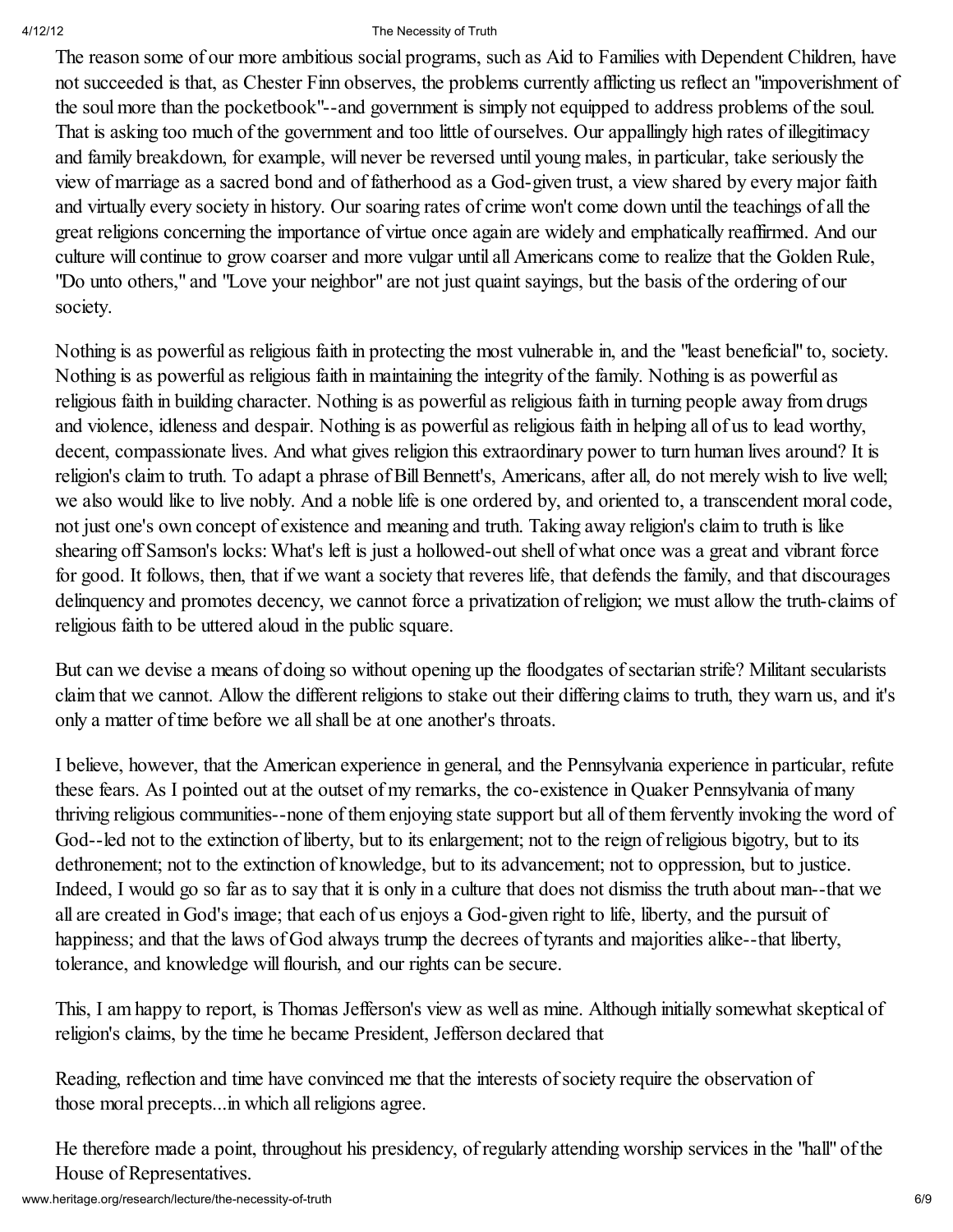Surely, recognizing once again the binding truth of those "moral precepts...in which allreligions agree" does not threaten the foundations of this great and good republic that Jefferson and the other Founders did so much to shape. On the contrary, re-opening the public square to the truth-claims of religion only will strengthen those foundations. Our religious landscape is very different today than it was 200 years ago. So room must be made in the public square for new voices. But this will serve only to secure the foundations of liberty, not weaken them. The great truths on which our country was built do not rest on the shifting sands of fashionable opinion, on the dubious claims of political correctness, or on the capricious judgments of the Supreme Court; rather, they rest on what Calvin Coolidge calls the "things of the spirit." Unless we cling to those things, Coolidge warns,

all our material prosperity, overwhelming though it may appear, will turn to a barren scepter in our grasp. If we are to maintain the great heritage that has been bequeathed to us, we must be like-minded as the fathers who created it. We must not sink into a pagan materialism. We must cultivate the reverence which they had for the things that are holy. We must follow the spiritual and moral leadership which they showed. We must keep replenished, that they may glow with a more compelling flame, the altar fires before which they worshiped.

In conclusion, the challenge is now before those who begrudgingly have accepted the social benefit of "faith" and allowed it to clothe our public square. They must recognize that, when faith works, it is not faith in and of itself, but it is faith in something. Faith--from the Latin fides--means trust and belief. Trust and belief in something. In God. Religion--from the Latin religare--means to bind, hold back, and restrain. Faith works because it is faith in God. Faith works because it acknowledges a moral code, a transcendent truth, that makes a claim on us, individually and collectively. More to the point, to quote C. S. Lewis, "You cannot castrate and bid the geldings be fruitful."

Our challenge together is to refashion a public square that makes room for the voices of our Founding Fathers instead ofsilencing them, voices that lay claim to "self-evident truths" and proclaim that we are endowed by our Creator with certain inalienable rights. For without the voices of Penn, Washington, Jefferson, Lincoln, and Reverend King, we would not have the liberties we enjoy today. If the public square in 1776 had banished any appeal to the laws of nature and nature's God, our country's foundations would not have been laid. Our liberty would not have been secured. Our rights would not have been established. And we would not enjoy the freedoms we do today.

The challenge to all of us--liberal and conservative--is to construct a public square that tolerates--truly tolerates- -Jewish, Muslim, Mormon, Orthodox, Protestant, and Catholic voices, each of which accepts the existence of truth, a transcendent moral code. As Czech President Vaclav Havel observes,

perhaps the way out of the current bleak situation could be found in the search for what unites the various religions and cultures, in search for common sources, principles, certitudes, aspirations and imperatives.

But to undertake this search, we must allow the voices to be heard.

Thank you and God bless you.

The Honorable Rick Santorum, a Republican, represents Pennsylvania in the U.S. Senate. Senator Santorum spoke at The Heritage Foundation's Conference on Religion and Political Leadership.

#### About the Author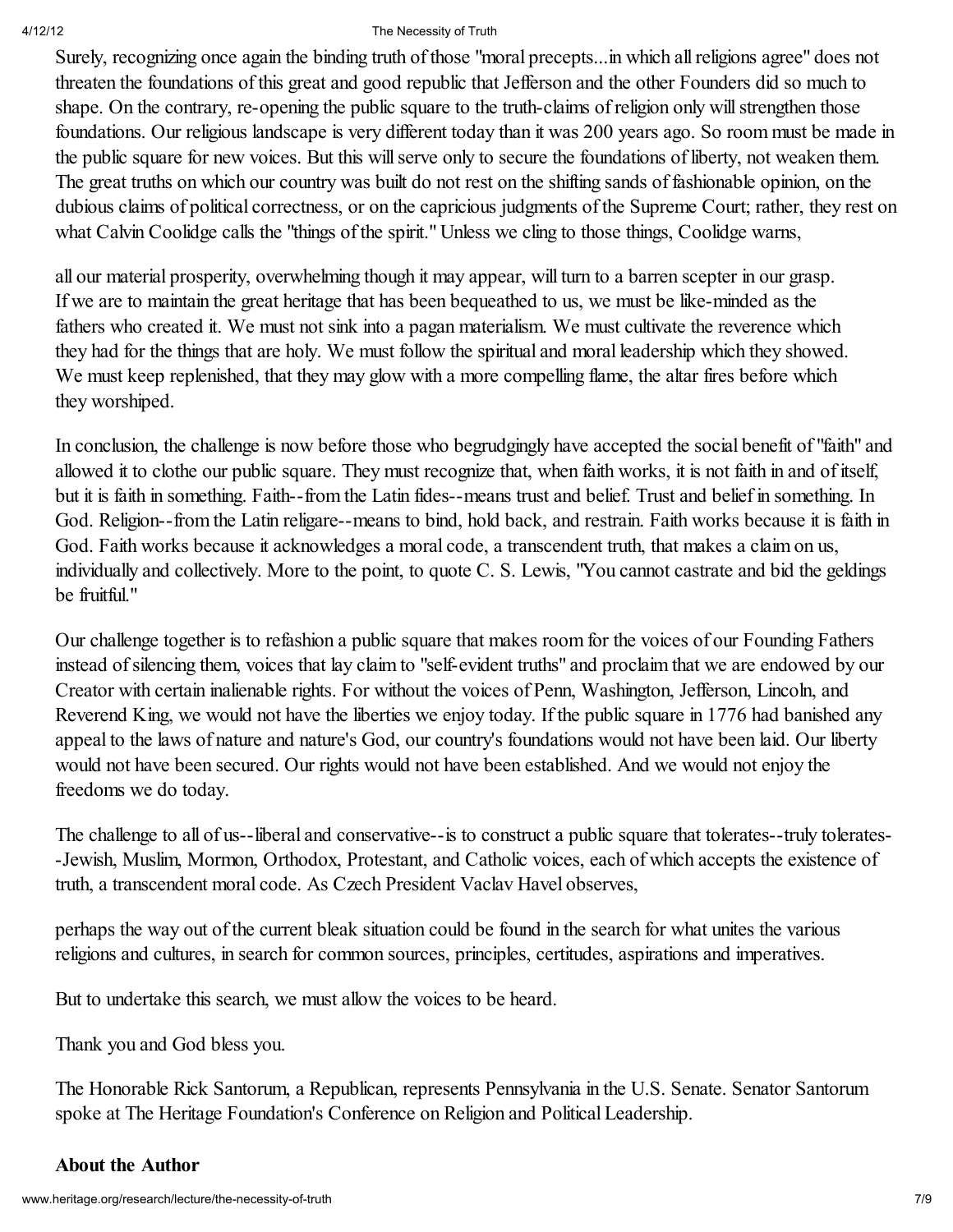Rick Santorum

#### Other Experts on this Issue

- **Jennifer Marshall**
- Katherine Bradley  $\blacksquare$
- Ryan Messmore, D.Phil.  $\blacksquare$
- Christine Kim  $\blacksquare$
- Robert Rector  $\blacksquare$

At the same time that Americans confound secularist predictions about God's imminent demise, we are increasingly reluctant to make critical moral distinctions.

#### This report discusses:

Civil Society Marriage and Poverty Promoting Healthy Marriage Religion and Civil Society

#### Leadership for America Campaign



Family & Religion Initiative of the Leadership for America Campaign

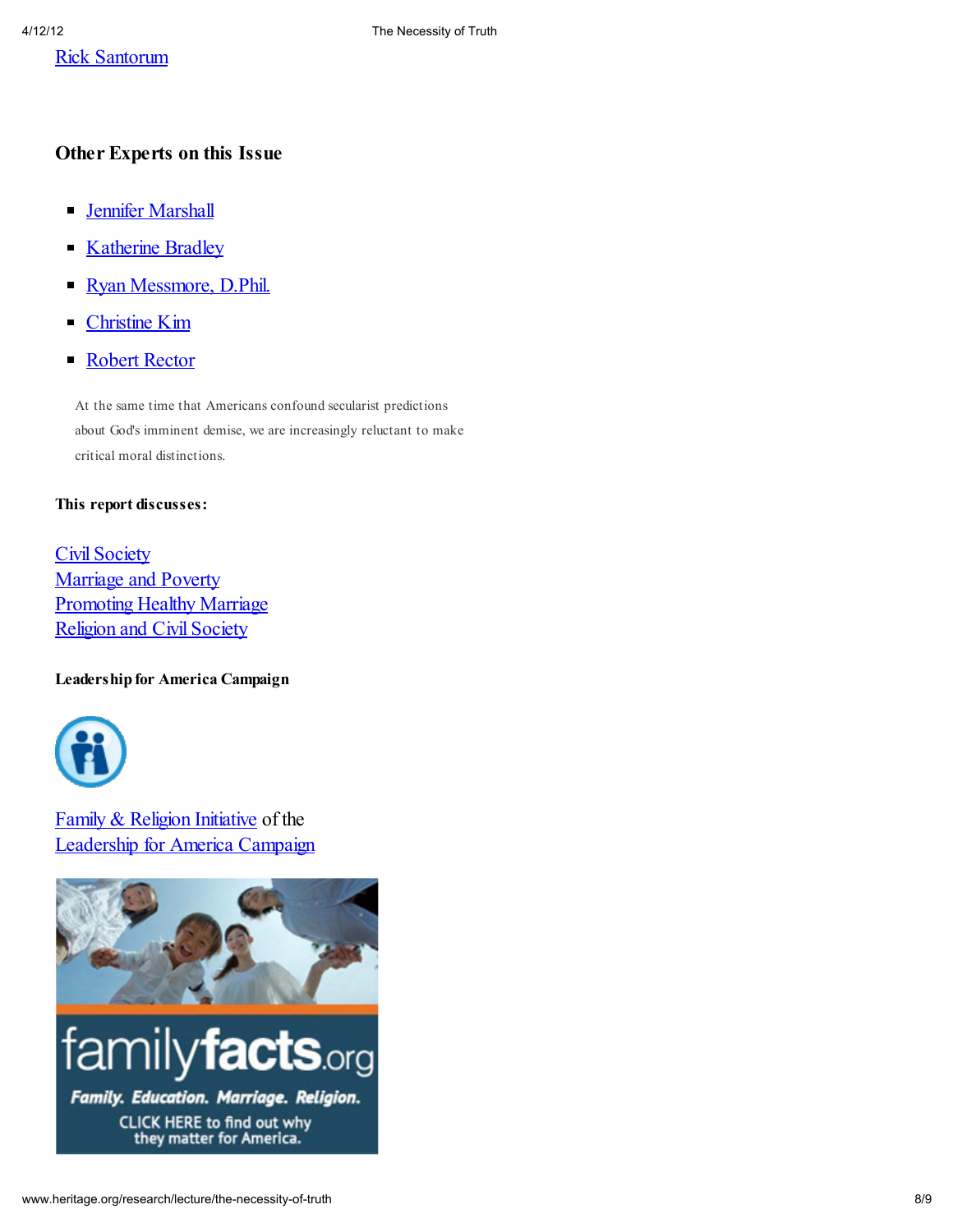

© 2012, The Heritage Foundation Conservative policy research since 1973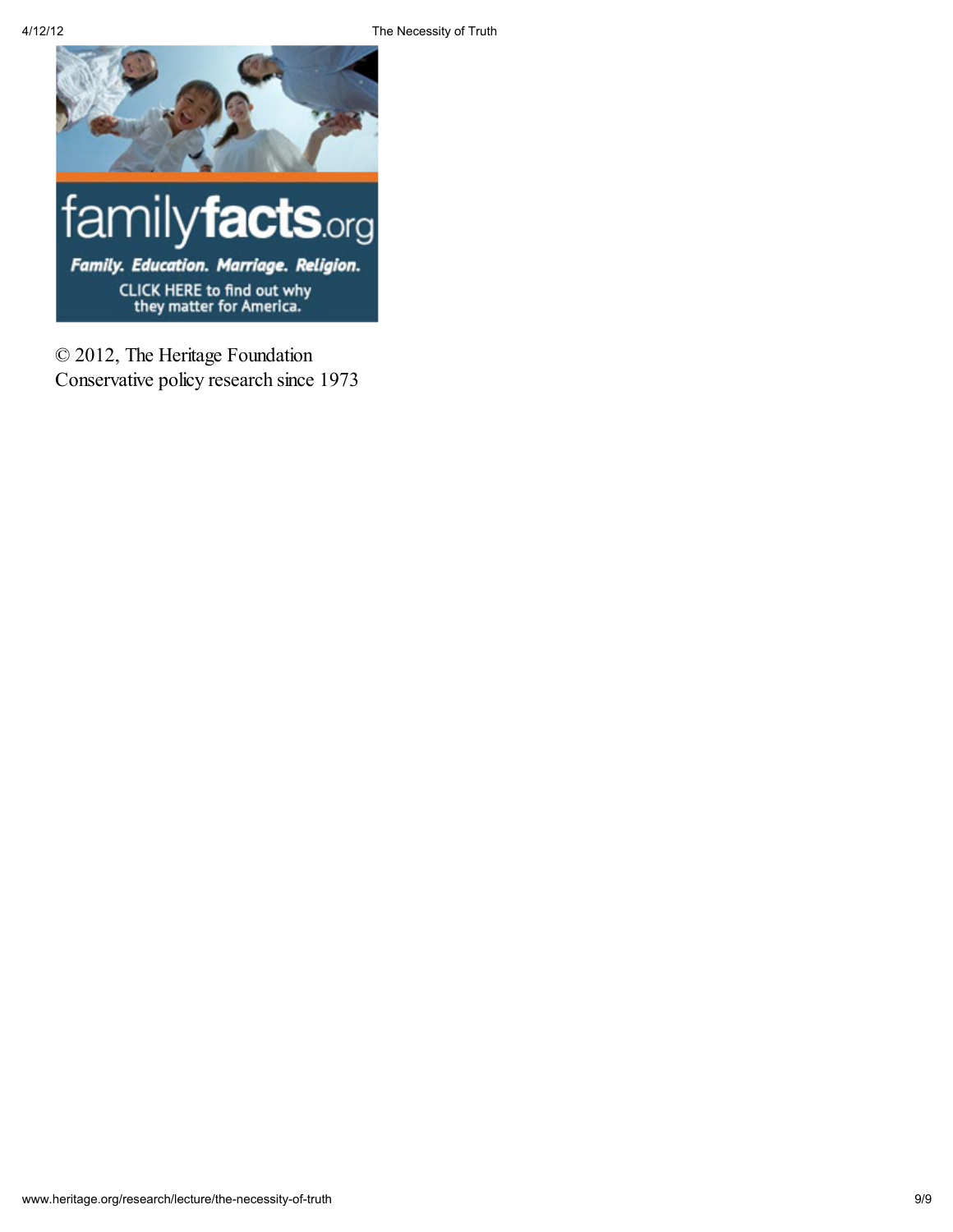#### *Barack Obama Call to Renewal Keynote Address Wednesday, June 28th, 2006, Washington, DC*

Good morning. I appreciate the opportunity to speak here at the Call to Renewal's Building a Covenant for a New America conference, and I'd like to congratulate you all on the thoughtful presentations you've given so far about poverty and justice in America. I think all of us would affirm that caring for the poor finds root in all of our religious traditions – certainly that's true for my own.

But today I'd like to talk about the connection between religion and politics and perhaps offer some thoughts about how we can sort through some of the often bitter arguments over this issue over the last several years.

I do so because, as you all know, we can affirm the importance of poverty in the Bible and discuss the religious call to environmental stewardship all we want, but it won't have an impact if we don't tackle head-on the mutual suspicion that sometimes exists between religious America and secular America.

For me, this need was illustrated during my 2004 face for the U.S. Senate. My opponent, Alan Keyes, was well-versed in the Jerry Falwell-Pat Robertson style of rhetoric that often labels progressives as both immoral and godless.

Indeed, towards the end of the campaign, Mr. Keyes said that, "Jesus Christ would not vote for Barack Obama. Christ would not vote for Barack Obama because Barack Obama has behaved in a way that it is inconceivable for Christ to have behaved.

Now, I was urged by some of my liberal supporters not to take this statement seriously. To them, Mr. Keyes was an extremist, his arguments not worth entertaining.

What they didn't understand, however, was that I had to take him seriously. For he claimed to speak for my religion – he claimed knowledge of certain truths.

Mr. Obama says he's a Christian, he would say, and yet he supports a lifestyle that the Bible calls an abomination.

Mr. Obama says he's a Christian, but supports the destruction of innocent and sacred life.

What would my supporters have me say? That a literalist reading of the Bible was folly? That Mr. Keyes, a Roman Catholic, should ignore the teachings of the Pope?

Unwilling to go there, I answered with the typically liberal response in some debates – namely, that we live in a pluralistic society, that I can't impose my religious views on another, that I was running to be the U.S. Senator of Illinois and not the Minister of Illinois.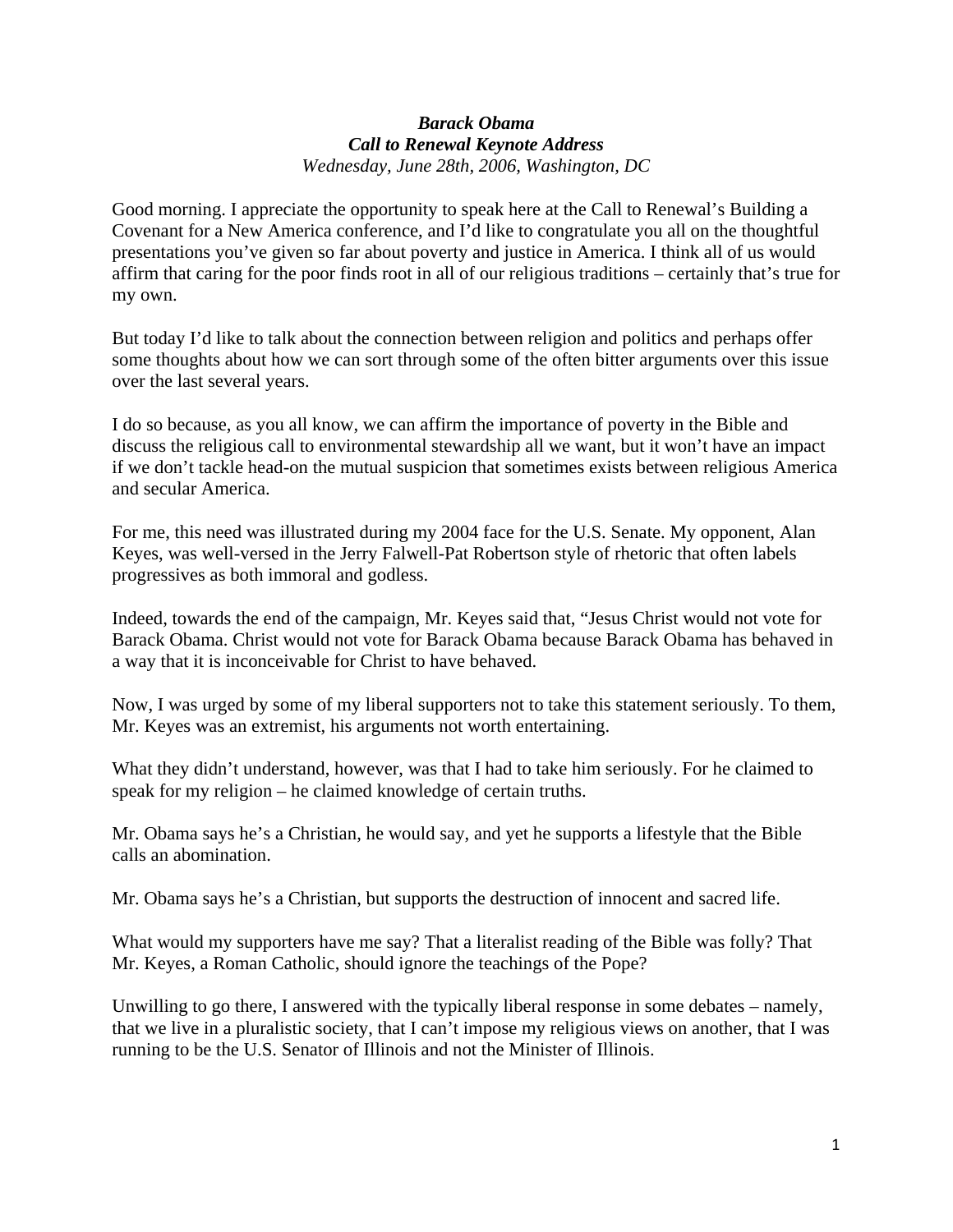But Mr. Keyes implicit accusation that I was not a true Christian nagged at me, and I was also aware that my answer didn't adequately address the role my faith has in guiding my own values and beliefs.

My dilemma was by no means unique. In a way, it reflected the broader debate we've been having in this country for the last thirty years over the role of religion in politics.

For some time now, there has been plenty of talk among pundits and pollsters that the political divide in this country has fallen sharply along religious lines. Indeed, the single biggest "gap in party affiliation among white Americans today is not between men and women, or those who reside in so-called Red States and those who reside in Blue, but between those who attend church regularly and those who don't.

Conservative leaders, from Falwell and Robertson to Karl Rove and Ralph Reed, have been all too happy to exploit this gap, consistently reminding evangelical Christians that Democrats disrespect their values and dislike their Church, while suggesting to the rest of the country that religious Americans care only about issues like abortion and gay marriage; school prayer and intelligent design.

Democrats, for the most part, have taken the bait. At best, we may try to avoid the conversation about religious values altogether, fearful of offending anyone and claiming that – regardless of our personal beliefs – constitutional principles tie our hands. At worst, some liberals dismiss religion in the public square as inherently irrational or intolerant, insisting on a caricature of religious Americans that paints them as fanatical, or thinking that the very word "Christian describes one's political opponents, not people of faith.

Such strategies of avoidance may work for progressives when the opponent is Alan Keyes. But over the long haul, I think we make a mistake when we fail to acknowledge the power of faith in the lives of the American people, and join a serious debate about how to reconcile faith with our modern, pluralistic democracy.

We first need to understand that Americans are a religious people. 90 percent of us believe in God, 70 percent affiliate themselves with an organized religion, 38 percent call themselves committed Christians, and substantially more people believe in angels than do those who believe in evolution.

This religious tendency is not simply the result of successful marketing by skilled preachers or the draw of popular mega-churches. In fact, it speaks to a hunger that's deeper than that  $-$  a hunger that goes beyond any particular issue or cause.

Each day, it seems, thousands of Americans are going about their daily round – dropping off the kids at school, driving to the office, flying to a business meeting, shopping at the mall, trying to stay on their diets – and coming to the realization that something is missing. They are deciding that their work, their possessions, their diversions, their sheer busyness, is not enough.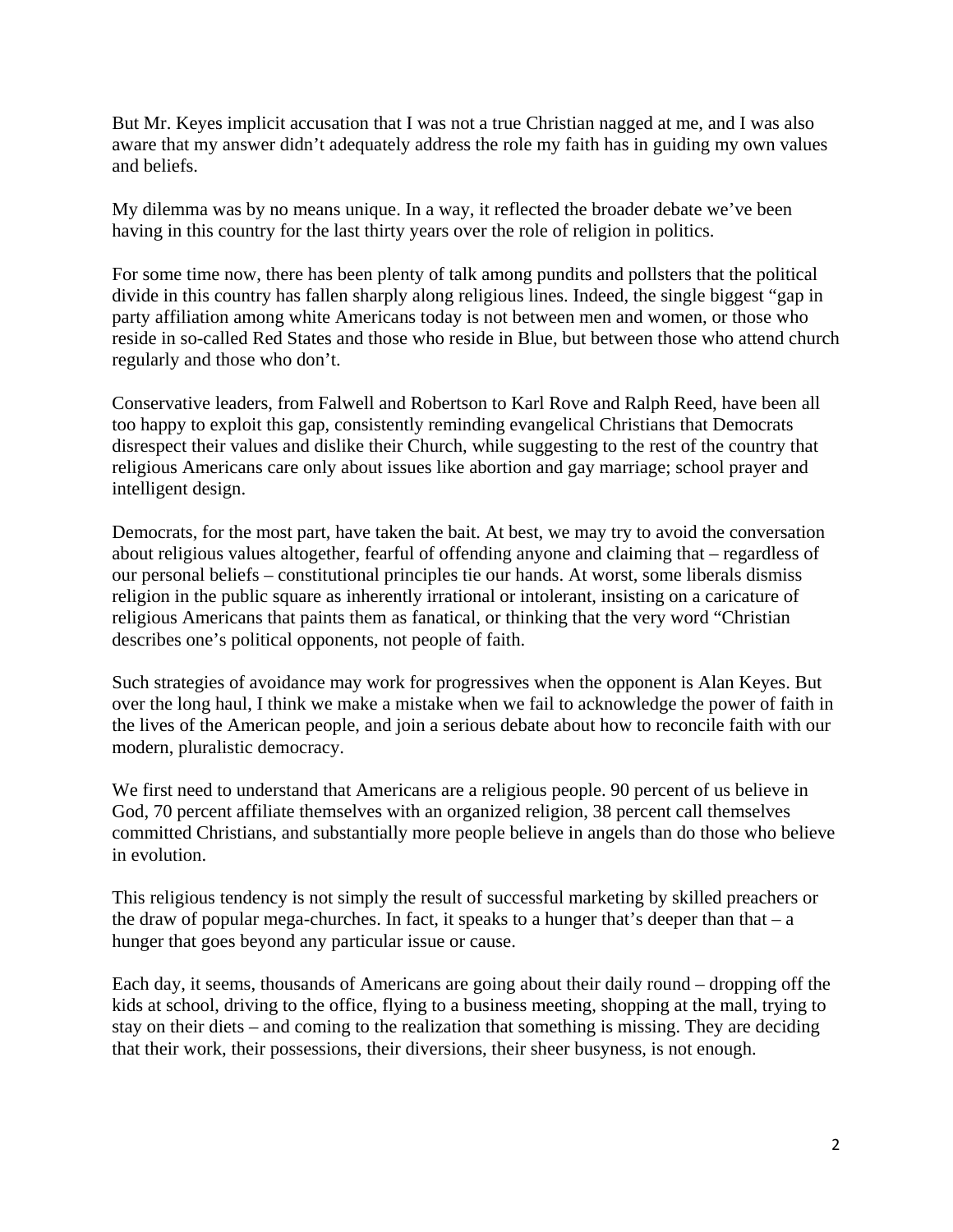They want a sense of purpose, a narrative arc to their lives. They're looking to relieve a chronic loneliness, a feeling supported by a recent study that shows Americans have fewer close friends and confidants than ever before. And so they need an assurance that somebody out there cares about them, is listening to them – that they are not just destined to travel down a long highway towards nothingness.

I speak from experience here. I was not raised in a particularly religious household. My father, who returned to Kenya when I was just two, was Muslim but as an adult became an atheist. My mother, whose parents were non-practicing Baptists and Methodists, grew up with a healthy skepticism of organized religion herself. As a consequence, I did too.

It wasn't until after college, when I went to Chicago to work as a community organizer for a group of Christian churches, that I confronted my own spiritual dilemma.

The Christians who I worked with recognized themselves in me; they saw that I knew their Book and shared their values and sang their songs. But they sensed a part of me that remained removed, detached, an observer in their midst. In time, I too came to realize that something was missing – that without a vessel for my beliefs, without a commitment to a particular community of faith, at some level I would always remain apart and alone.

If not for the particular attributes of the historically black church, I may have accepted this fate. But as the months passed in Chicago, I found myself drawn to the church.

For one thing, I believed and still believe in the power of the African-American religious tradition to spur social change, a power made real by some of the leaders here today. Because of its past, the black church understands in an intimate way the Biblical call to feed the hungry and cloth the naked and challenge powers and principalities. And in its historical struggles for freedom and the rights of man, I was able to see faith as more than just a comfort to the weary or a hedge against death; it is an active, palpable agent in the world. It is a source of hope.

And perhaps it was out of this intimate knowledge of hardship, the grounding of faith in struggle, that the church offered me a second insight: that faith doesn't mean that you don't have doubts. You need to come to church precisely because you are of this world, not apart from it; you need to embrace Christ precisely because you have sins to wash away – because you are human and need an ally in your difficult journey.

It was because of these newfound understandings that I was finally able to walk down the aisle of Trinity United Church of Christ one day and affirm my Christian faith. It came about as a choice, and not an epiphany; the questions I had did not magically disappear. But kneeling beneath that cross on the South Side of Chicago, I felt I heard God's spirit beckoning me. I submitted myself to His will, and dedicated myself to discovering His truth.

The path I traveled has been shared by millions upon millions of Americans – evangelicals, Catholics, Protestants, Jews and Muslims alike; some since birth, others at a turning point in their lives. It is not something they set apart from the rest of their beliefs and values. In fact, it is often what drives them.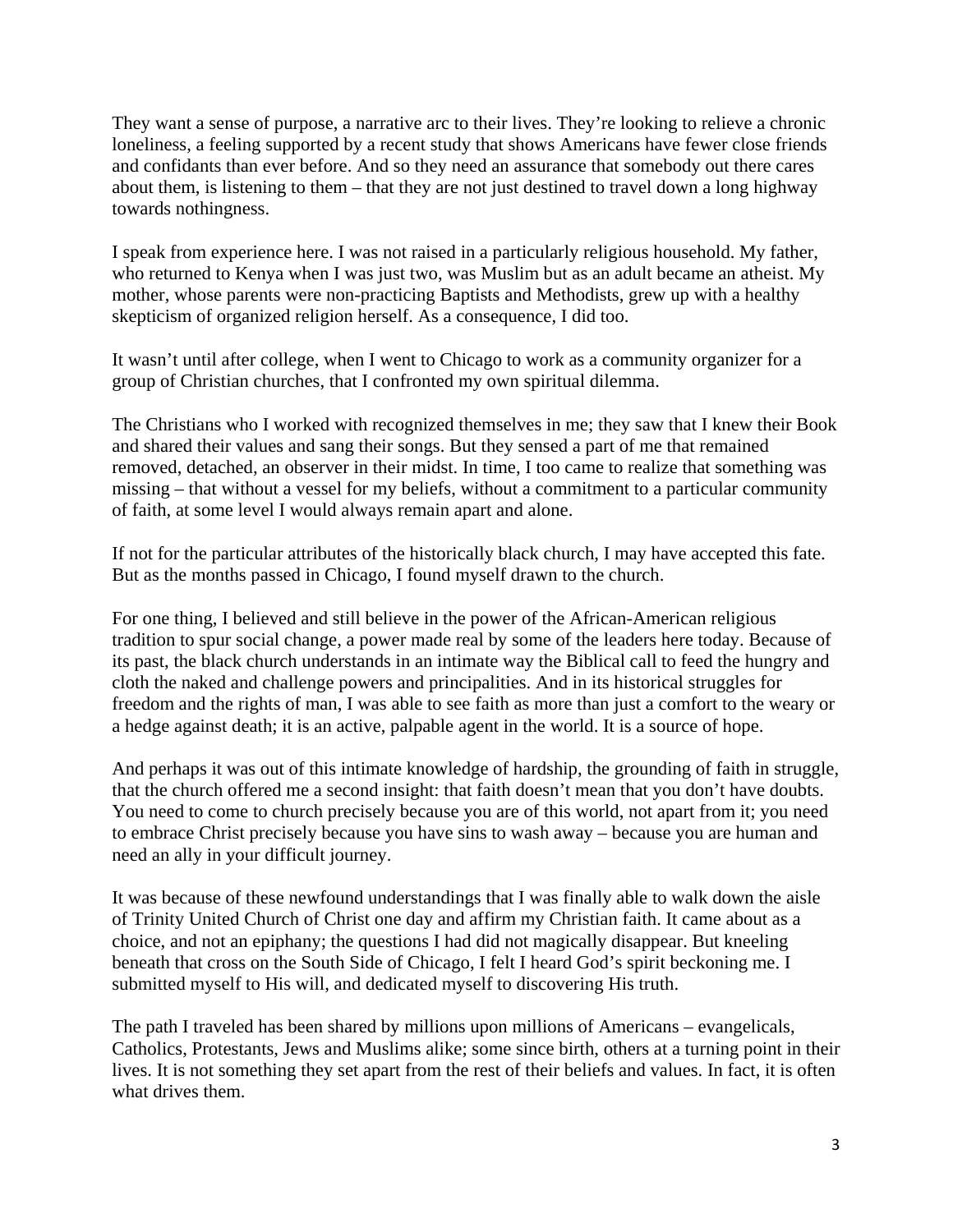This is why, if we truly hope to speak to people where they're at – to communicate our hopes and values in a way that's relevant to their own – we cannot abandon the field of religious discourse.

Because when we ignore the debate about what it means to be a good Christian or Muslim or Jew; when we discuss religion only in the negative sense of where or how it should not be practiced, rather than in the positive sense of what it tells us about our obligations towards one another; when we shy away from religious venues and religious broadcasts because we assume that we will be unwelcome – others will fill the vacuum, those with the most insular views of faith, or those who cynically use religion to justify partisan ends.

In other words, if we don't reach out to evangelical Christians and other religious Americans and tell them what we stand for, Jerry Falwell's and Pat Robertson's will continue to hold sway.

More fundamentally, the discomfort of some progressives with any hint of religion has often prevented us from effectively addressing issues in moral terms. Some of the problem here is rhetorical – if we scrub language of all religious content, we forfeit the imagery and terminology through which millions of Americans understand both their personal morality and social justice. Imagine Lincoln's Second Inaugural Address without reference to "the judgments of the Lord, or King's I Have a Dream speech without reference to "all of God's children. Their summoning of a higher truth helped inspire what had seemed impossible and move the nation to embrace a common destiny.

Our failure as progressives to tap into the moral underpinnings of the nation is not just rhetorical. Our fear of getting "preachy may also lead us to discount the role that values and culture play in some of our most urgent social problems.

After all, the problems of poverty and racism, the uninsured and the unemployed, are not simply technical problems in search of the perfect ten point plan. They are rooted in both societal indifference and individual callousness – in the imperfections of man.

Solving these problems will require changes in government policy; it will also require changes in hearts and minds. I believe in keeping guns out of our inner cities, and that our leaders must say so in the face of the gun manufacturer's lobby – but I also believe that when a gang-banger shoots indiscriminately into a crowd because he feels somebody disrespected him, we have a problem of morality; there's a hole in that young man's heart – a hole that government programs alone cannot fix.

I believe in vigorous enforcement of our non-discrimination laws; but I also believe that a transformation of conscience and a genuine commitment to diversity on the part of the nation's CEOs can bring quicker results than a battalion of lawyers.

I think we should put more of our tax dollars into educating poor girls and boys, and give them the information about contraception that can prevent unwanted pregnancies, lower abortion rates, and help assure that that every child is loved and cherished. But my bible tells me that if we train a child in the way he should go, when he is old he will not turn from it. I think faith and guidance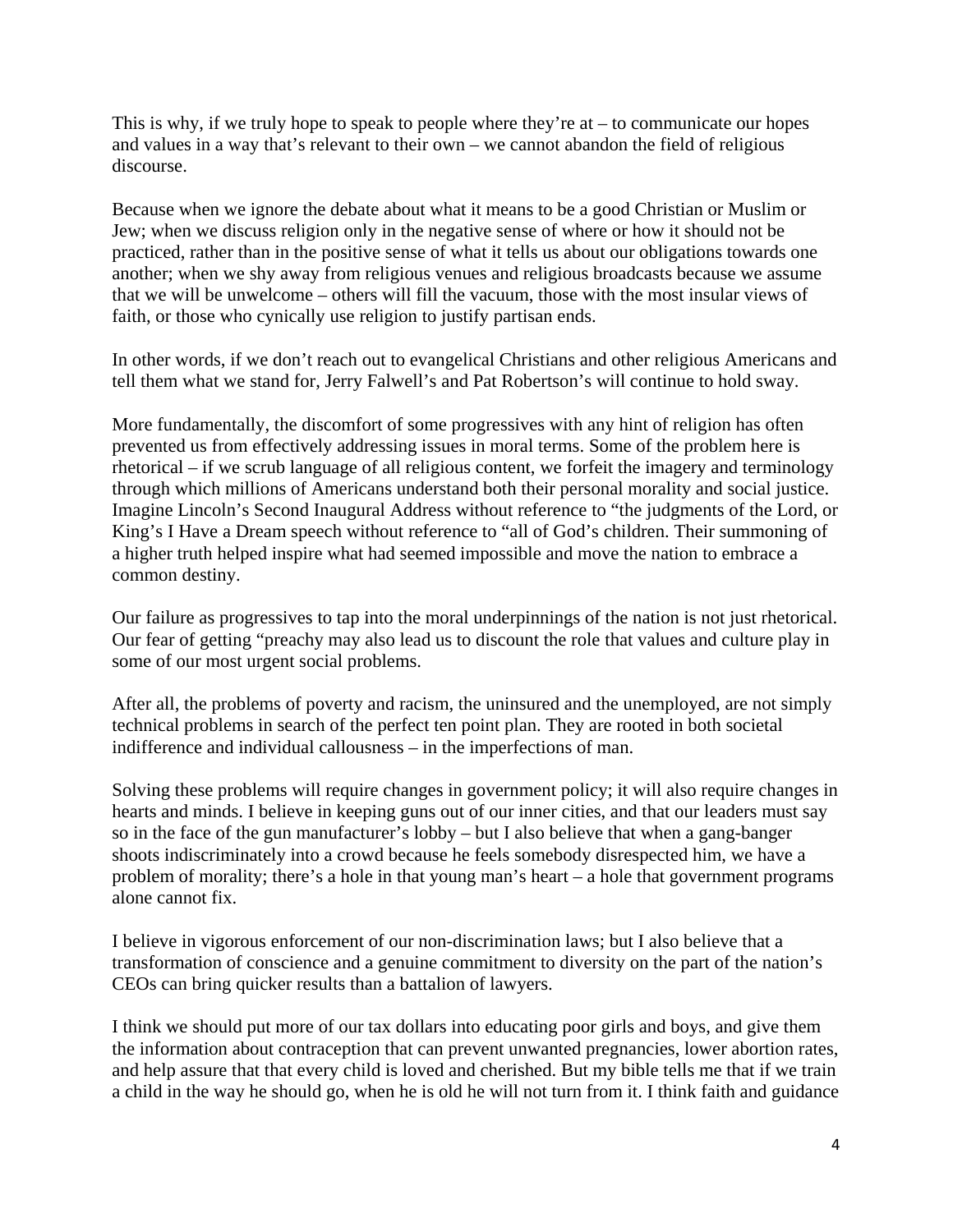can help fortify a young woman's sense of self, a young man's sense of responsibility, and a sense of reverence all young people for the act of sexual intimacy.

I am not suggesting that every progressive suddenly latch on to religious terminology. Nothing is more transparent than inauthentic expressions of faith – the politician who shows up at a black church around election time and claps – off rhythm – to the gospel choir.

But what I am suggesting is this – secularists are wrong when they ask believers to leave their religion at the door before entering into the public square. Frederick Douglas, Abraham Lincoln, Williams Jennings Bryant, Dorothy Day, Martin Luther King – indeed, the majority of great reformers in American history – were not only motivated by faith, but repeatedly used religious language to argue for their cause. To say that men and women should not inject their "personal morality into public policy debates is a practical absurdity; our law is by definition a codification of morality, much of it grounded in the Judeo-Christian tradition.

Moreover, if we progressives shed some of these biases, we might recognize the overlapping values that both religious and secular people share when it comes to the moral and material direction of our country. We might recognize that the call to sacrifice on behalf of the next generation, the need to think in terms of "thou and not just "I, resonates in religious congregations across the country. And we might realize that we have the ability to reach out to the evangelical community and engage millions of religious Americans in the larger project of America's renewal.

Some of this is already beginning to happen. Pastors like Rick Warren and T.D. Jakes are wielding their enormous influences to confront AIDS, Third World debt relief, and the genocide in Darfur. Religious thinkers and activists like my friend Jim Wallis and Tony Campolo are lifting up the Biblical injunction to help the poor as a means of mobilizing Christians against budget cuts to social programs and growing inequality. National denominations have shown themselves as a force on Capitol Hill, on issues such as immigration and the federal budget. And across the country, individual churches like my own are sponsoring day care programs, building senior centers, helping ex-offenders reclaim their lives, and rebuilding our gulf coast in the aftermath of Hurricane Katrina.

To build on these still-tentative partnerships between the religious and secular worlds will take work – a lot more work than we've done so far. The tensions and suspicions on each side of the religious divide will have to be squarely addressed, and each side will need to accept some ground rules for collaboration.

While I've already laid out some of the work that progressives need to do on this, I that the conservative leaders of the Religious Right will need to acknowledge a few things as well.

For one, they need to understand the critical role that the separation of church and state has played in preserving not only our democracy, but the robustness of our religious practice. That during our founding, it was not the atheists or the civil libertarians who were the most effective champions of this separation; it was the persecuted religious minorities, Baptists like John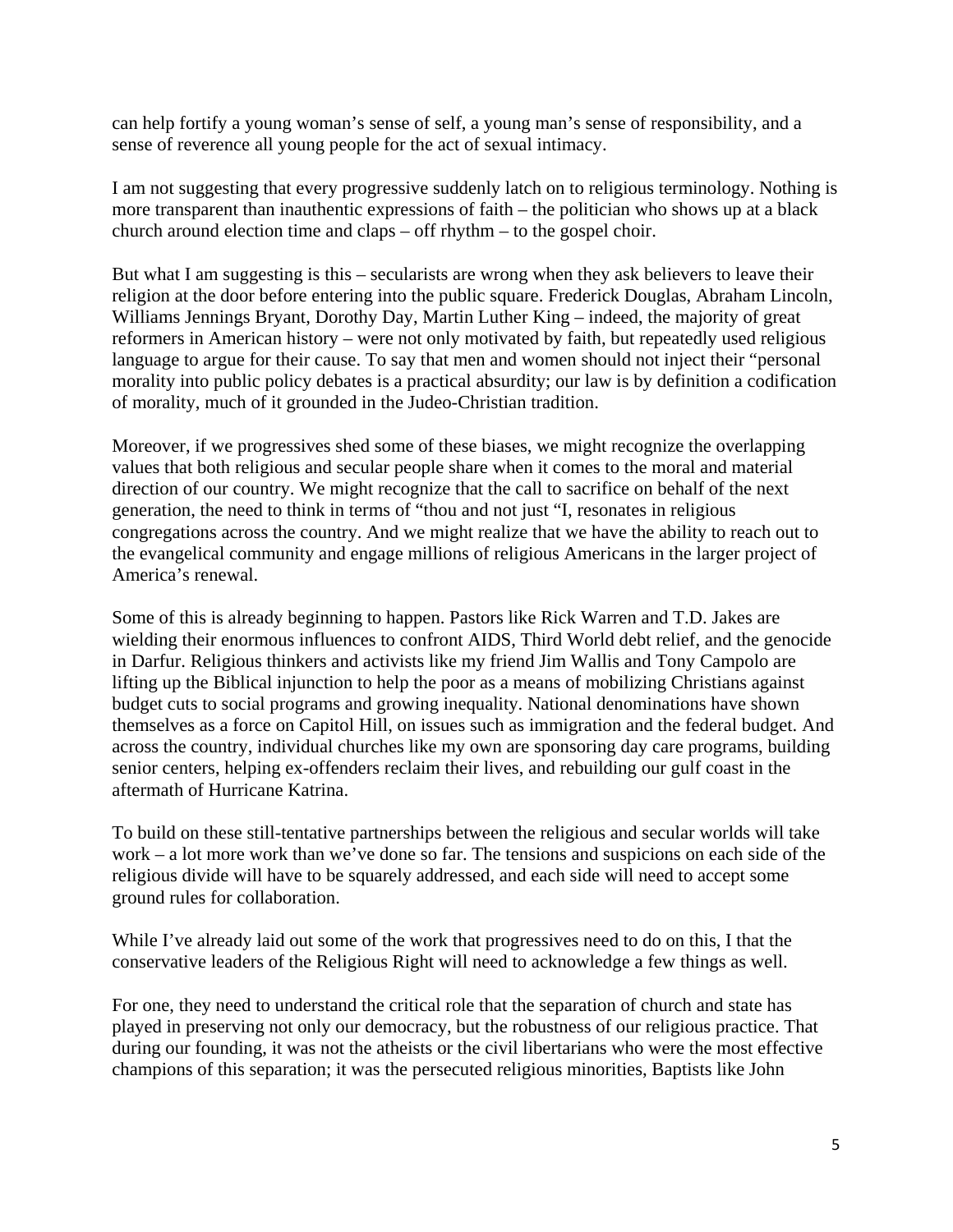Leland, who were most concerned that any state-sponsored religion might hinder their ability to practice their faith.

Moreover, given the increasing diversity of America's population, the dangers of sectarianism have never been greater. Whatever we once were, we are no longer just a Christian nation; we are also a Jewish nation, a Muslim nation, a Buddhist nation, a Hindu nation, and a nation of nonbelievers.

And even if we did have only Christians within our borders, who's Christianity would we teach in the schools? James Dobson's, or Al Sharpton's? Which passages of Scripture should guide our public policy? Should we go with Levitacus, which suggests slavery is ok and that eating shellfish is abomination? How about Deuteronomy, which suggests stoning your child if he strays from the faith? Or should we just stick to the Sermon on the Mount – a passage so radical that it's doubtful that our Defense Department would survive its application?

This brings me to my second point. Democracy demands that the religiously motivated translate their concerns into universal, rather than religion-specific, values. It requires that their proposals be subject to argument, and amenable to reason. I may be opposed to abortion for religious reasons, but if I seek to pass a law banning the practice, I cannot simply point to the teachings of my church or evoke God's will. I have to explain why abortion violates some principle that is accessible to people of all faiths, including those with no faith at all.

This may be difficult for those who believe in the inerrancy of the Bible, as many evangelicals do. But in a pluralistic democracy, we have no choice. Politics depends on our ability to persuade each other of common aims based on a common reality. It involves the compromise, the art of the possible. At some fundamental level, religion does not allow for compromise. It insists on the impossible. If God has spoken, then followers are expected to live up to God's edicts, regardless of the consequences. To base one's life on such uncompromising commitments may be sublime; to base our policy making on such commitments would be a dangerous thing.

We all know the story of Abraham and Isaac. Abraham is ordered by God to offer up his only son, and without argument, he takes Isaac to the mountaintop, binds him to an altar, and raises his knife, prepared to act as God has commanded.

Of course, in the end God sends down an angel to intercede at the very last minute, and Abraham passes God's test of devotion.

But it's fair to say that if any of us saw a twenty-first century Abraham raising the knife on the roof of his apartment building, we would, at the very least, call the police and expect the Department of Children and Family Services to take Isaac away from Abraham. We would do so because we do not hear what Abraham hears, do not see what Abraham sees, true as those experiences may be. So the best we can do is act in accordance with those things that are possible for all of us to know, be it common laws or basic reason.

Finally, any reconciliation between faith and democratic pluralism requires some sense of proportion.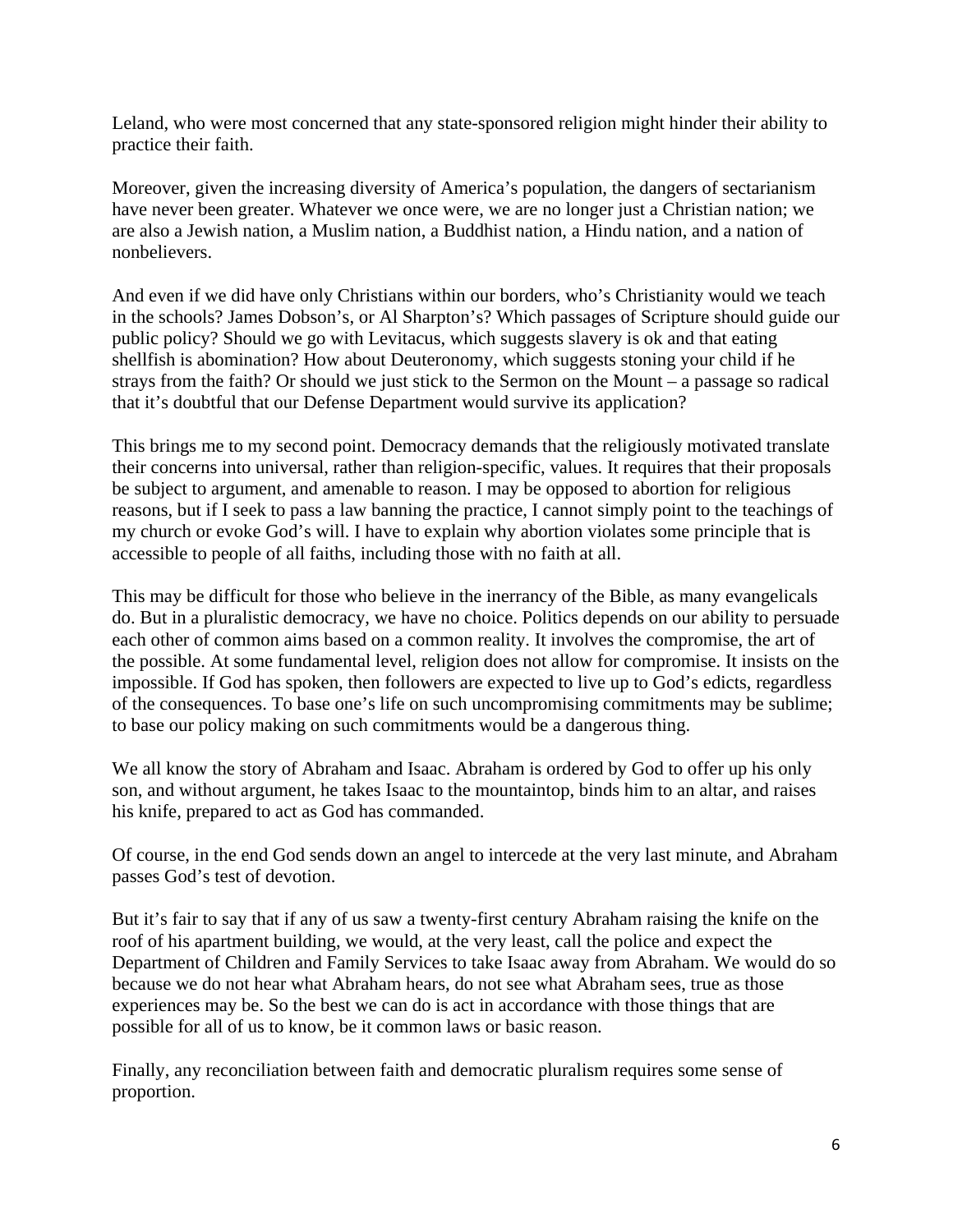This goes for both sides.

Even those who claim the Bible's inerrancy make distinctions between Scriptural edicts, a sense that some passages – the Ten Commandments, say, or a belief in Christ's divinity – are central to Christian faith, while others are more culturally specific and may be modified to accommodate modern life.

The American people intuitively understand this, which is why the majority of Catholics practice birth control and some of those opposed to gay marriage nevertheless are opposed to a Constitutional amendment to ban it. Religious leadership need not accept such wisdom in counseling their flocks, but they should recognize this wisdom in their politics.

But a sense of proportion should also guide those who police the boundaries between church and state. Not every mention of God in public is a breach to the wall of separation – context matters. It is doubtful that children reciting the Pledge of Allegiance feel oppressed or brainwashed as a consequence of muttering the phrase "under God; I certainly didn't. Having voluntary student prayer groups using school property to meet should not be a threat, any more than its use by the High School Republicans should threaten Democrats. And one can envision certain faith-based programs – targeting ex-offenders or substance abusers – that offer a uniquely powerful way of solving problems.

So we all have some work to do here. But I am hopeful that we can bridge the gaps that exist and overcome the prejudices each of us bring to this debate. And I have faith that millions of believing Americans want that to happen. No matter how religious they may or may not be, people are tired of seeing faith used as a tool to attack and belittle and divide – they're tired of hearing folks deliver more screed than sermon. Because in the end, that's not how they think about faith in their own lives.

So let me end with another interaction I had during my campaign. A few days after I won the Democratic nomination in my U.S. Senate race, I received an email from a doctor at the University of Chicago Medical School that said the following:

"Congratulations on your overwhelming and inspiring primary win. I was happy to vote for you, and I will tell you that I am seriously considering voting for you in the general election. I write to express my concerns that may, in the end, prevent me from supporting you.

 The doctor described himself as a Christian who understood his commitments to be "totalizing. His faith led him to a strong opposition to abortion and gay marriage, although he said that his faith also led him to question the idolatry of the free market and quick resort to militarism that seemed to characterize much of President Bush's foreign policy.

But the reason the doctor was considering not voting for me was not simply my position on abortion. Rather, he had read an entry that my campaign had posted on my website, which suggested that I would fight "right wing ideologues who want to take away a woman's right to choose. He went on to write: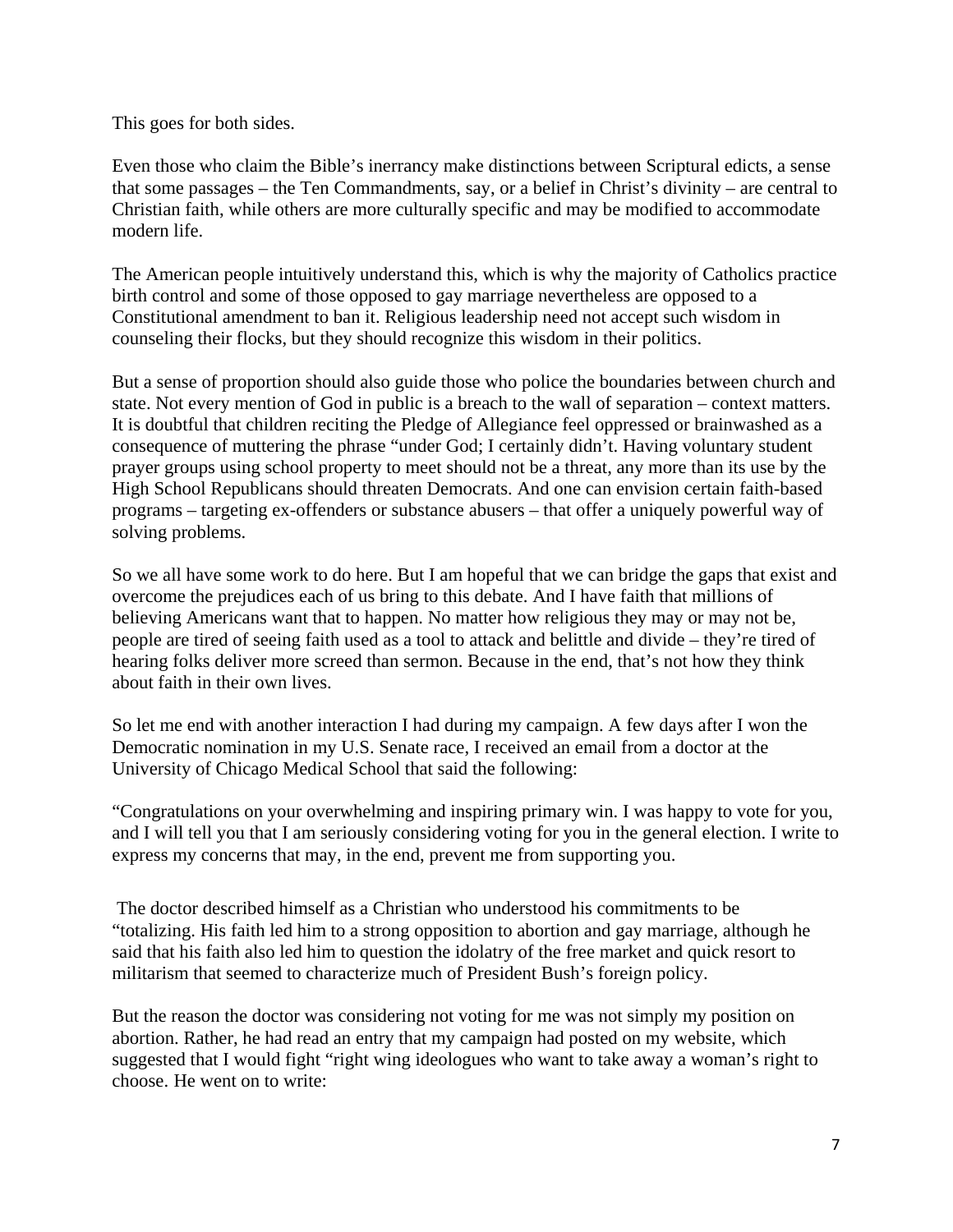"I sense that you have a strong sense of justice…and I also sense that you are a fair minded person with a high regard for reason…Whatever your convictions, if you truly believe that those who oppose abortion are all ideologues driven by perverse desires to inflict suffering on women, then you, in my judgment, are not fair-minded….You know that we enter times that are fraught with possibilities for good and for harm, times when we are struggling to make sense of a common polity in the context of plurality, when we are unsure of what grounds we have for making any claims that involve others…I do not ask at this point that you oppose abortion, only that you speak about this issue in fair-minded words.

I checked my web-site and found the offending words. My staff had written them to summarize my pro-choice position during the Democratic primary, at a time when some of my opponents were questioning my commitment to protect Roe v. Wade.

Re-reading the doctor's letter, though, I felt a pang of shame. It is people like him who are looking for a deeper, fuller conversation about religion in this country. They may not change their positions, but they are willing to listen and learn from those who are willing to speak in reasonable terms – those who know of the central and awesome place that God holds in the lives of so many, and who refuse to treat faith as simply another political issue with which to score points.

I wrote back to the doctor and thanked him for his advice. The next day, I circulated the email to my staff and changed the language on my website to state in clear but simple terms my prochoice position. And that night, before I went to bed, I said a prayer of my own – a prayer that I might extend the same presumption of good faith to others that the doctor had extended to me.

It is a prayer I still say for America today – a hope that we can live with one another in a way that reconciles the beliefs of each with the good of all. It's a prayer worth praying, and a conversation worth having in this country in the months and years to come. Thank you.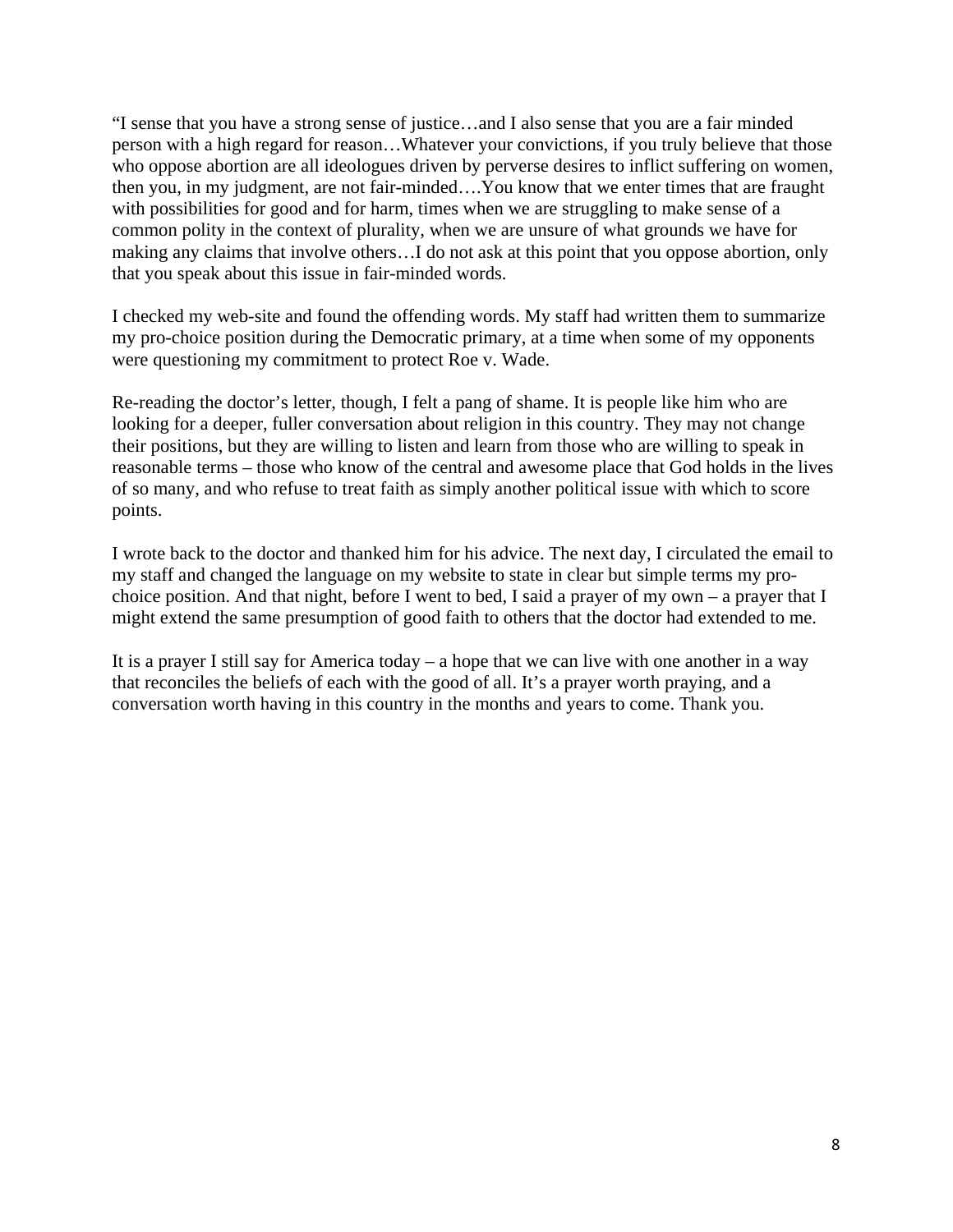#### **Faith in America Mitt Romney**

#### *December 6, 2007 George Bush Presidential Library in College Station, Texas*

*The following is a transcript (as prepared for delivery) of former Massachusetts Gov. Mitt Romney's speech "Faith in America." The speech begins with Romney addressing former President George H.W. Bush, who introduced the former governor.*

**Romney:** Thank you, Mr. President, for your kind introduction.

"It is an honor to be here today. This is an inspiring place because of you and the first lady, and because of the film exhibited across the way in the Presidential library. For those who have not seen it, it shows the President as a young pilot, shot down during the Second World War, being rescued from his life-raft by the crew of an American submarine. It is a moving reminder that when America has faced challenge and peril, Americans rise to the occasion, willing to risk their very lives to defend freedom and preserve our nation. We are in your debt. Thank you, Mr. President.

"Mr. President, your generation rose to the occasion, first to defeat Fascism and then to vanquish the Soviet Union. You left us, your children, a free and strong America. It is why we call yours the greatest generation. It is now my generation's turn. How we respond to today's challenges will define our generation. And it will determine what kind of America we will leave our children, and theirs.

"America faces a new generation of challenges. Radical violent Islam seeks to destroy us. An emerging China endeavors to surpass our economic leadership. And we are troubled at home by government overspending, overuse of foreign oil, and the breakdown of the family.

"Over the last year, we have embarked on a national debate on how best to preserve American leadership. Today, I wish to address a topic which I believe is fundamental to America's greatness: our religious liberty. I will also offer perspectives on how my own faith would inform my presidency, if I were elected.

"There are some who may feel that religion is not a matter to be seriously considered in the context of the weighty threats that face us. If so, they are at odds with the nation's founders, for they, when our nation faced its greatest peril, sought the blessings of the Creator. And further, they discovered the essential connection between the survival of a free land and the protection of religious freedom. In John Adams' words: 'We have no government armed with power capable of contending with human passions unbridled by morality and religion... Our constitution was made for a moral and religious people.'

"Freedom requires religion just as religion requires freedom. Freedom opens the windows of the soul so that man can discover his most profound beliefs and commune with God. Freedom and religion endure together, or perish alone.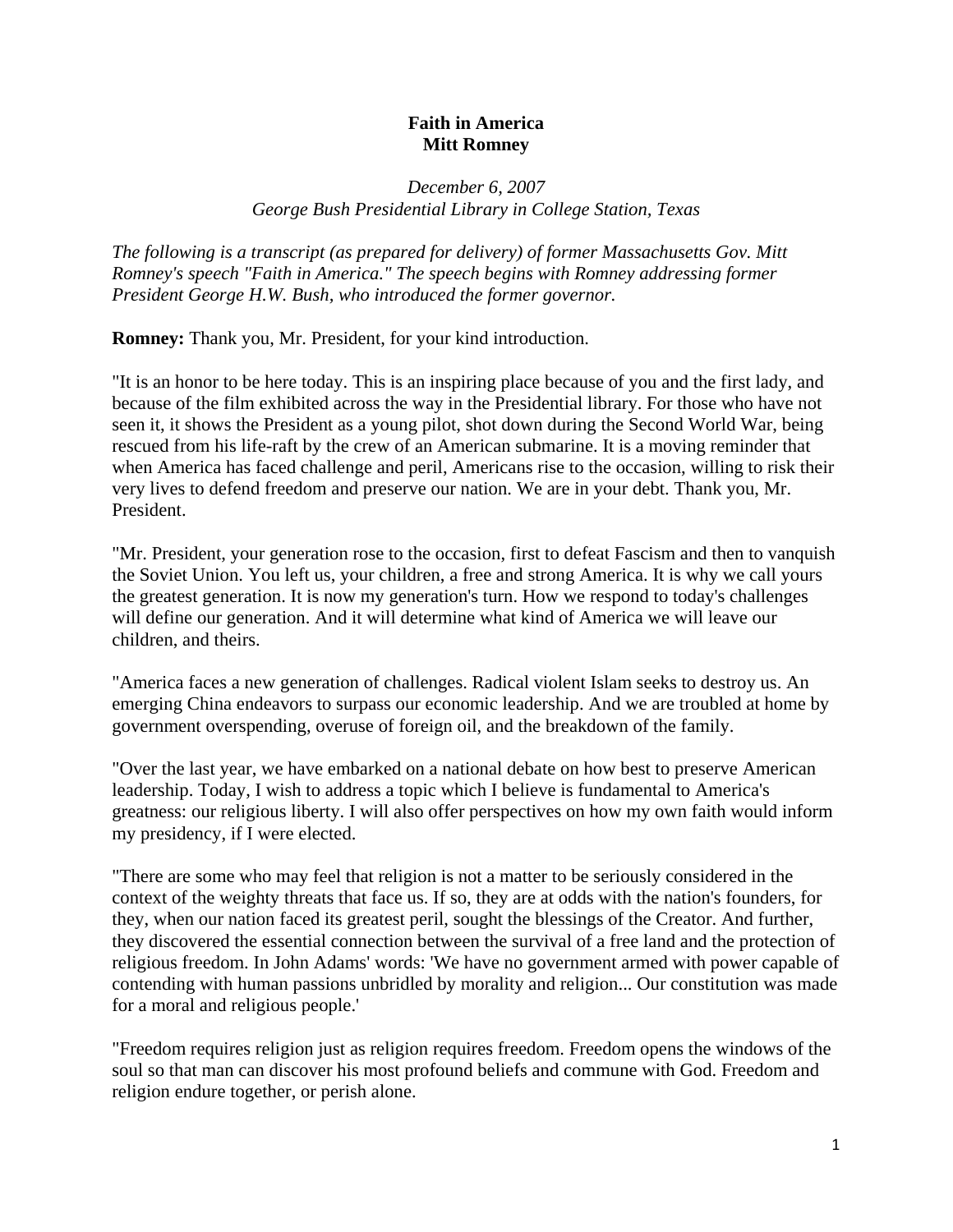"Given our grand tradition of religious tolerance and liberty, some wonder whether there are any questions regarding an aspiring candidate's religion that are appropriate. I believe there are. And I will answer them today.

"Almost 50 years ago another candidate from Massachusetts explained that he was an American running for president, not a Catholic running for president. Like him, I am an American running for president. I do not define my candidacy by my religion. A person should not be elected because of his faith nor should he be rejected because of his faith.

"Let me assure you that no authorities of my church, or of any other church for that matter, will ever exert influence on presidential decisions. Their authority is theirs, within the province of church affairs, and it ends where the affairs of the nation begin.

"As governor, I tried to do the right as best I knew it, serving the law and answering to the Constitution. I did not confuse the particular teachings of my church with the obligations of the office and of the Constitution - and of course, I would not do so as president. I will put no doctrine of any church above the plain duties of the office and the sovereign authority of the law.

"As a young man, Lincoln described what he called America's 'political religion' - the commitment to defend the rule of law and the Constitution. When I place my hand on the Bible and take the oath of office, that oath becomes my highest promise to God. If I am fortunate to become your president, I will serve no one religion, no one group, no one cause, and no one interest. A president must serve only the common cause of the people of the United States.

"There are some for whom these commitments are not enough. They would prefer it if I would simply distance myself from my religion, say that it is more a tradition than my personal conviction, or disavow one or another of its precepts. That I will not do. I believe in my Mormon faith and I endeavor to live by it. My faith is the faith of my fathers - I will be true to them and to my beliefs.

"Some believe that such a confession of my faith will sink my candidacy. If they are right, so be it. But I think they underestimate the American people. Americans do not respect believers of convenience.

Americans tire of those who would jettison their beliefs, even to gain the world.

"There is one fundamental question about which I often am asked. What do I believe about Jesus Christ? I believe that Jesus Christ is the Son of God and the Savior of mankind. My church's beliefs about Christ may not all be the same as those of other faiths. Each religion has its own unique doctrines and history. These are not bases for criticism but rather a test of our tolerance. Religious tolerance would be a shallow principle indeed if it were reserved only for faiths with which we agree.

"There are some who would have a presidential candidate describe and explain his church's distinctive doctrines. To do so would enable the very religious test the founders prohibited in the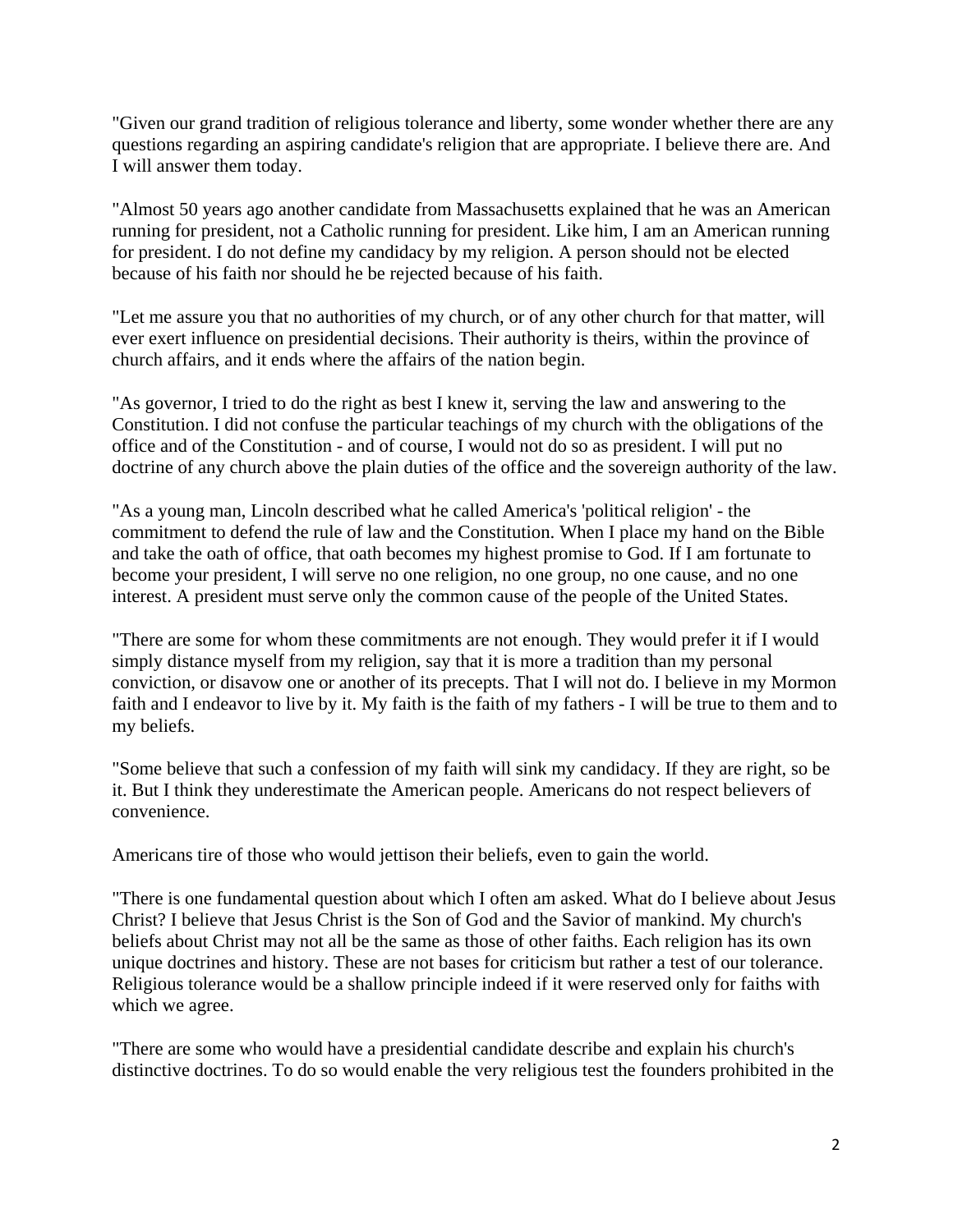Constitution. No candidate should become the spokesman for his faith. For if he becomes president he will need the prayers of the people of all faiths.

"I believe that every faith I have encountered draws its adherents closer to God. And in every faith I have come to know, there are features I wish were in my own: I love the profound ceremony of the Catholic Mass, the approachability of God in the prayers of the Evangelicals, the tenderness of spirit among the Pentecostals, the confident independence of the Lutherans, the ancient traditions of the Jews, unchanged through the ages, and the commitment to frequent prayer of the Muslims. As I travel across the country and see our towns and cities, I am always moved by the many houses of worship with their steeples, all pointing to heaven, reminding us of the source of life's blessings.

"It is important to recognize that while differences in theology exist between the churches in America, we share a common creed of moral convictions. And where the affairs of our nation are concerned, it's usually a sound rule to focus on the latter - on the great moral principles that urge us all on a common course. Whether it was the cause of abolition, or civil rights, or the right to life itself, no movement of conscience can succeed in America that cannot speak to the convictions of religious people.

"We separate church and state affairs in this country, and for good reason. No religion should dictate to the state nor should the state interfere with the free practice of religion. But in recent years, the notion of the separation of church and state has been taken by some well beyond its original meaning. They seek to remove from the public domain any acknowledgment of God. Religion is seen as merely a private affair with no place in public life. It is as if they are intent on establishing a new religion in America - the religion of secularism. They are wrong.

"The founders proscribed the establishment of a state religion, but they did not countenance the elimination of religion from the public square. We are a nation 'Under God' and in God, we do indeed trust.

"We should acknowledge the Creator as did the Founders - in ceremony and word. He should remain on our currency, in our pledge, in the teaching of our history, and during the holiday season, nativity scenes and menorahs should be welcome in our public places. Our greatness would not long endure without judges who respect the foundation of faith upon which our constitution rests. I will take care to separate the affairs of government from any religion, but I will not separate us from 'the God who gave us liberty.'

"Nor would I separate us from our religious heritage. Perhaps the most important question to ask a person of faith who seeks a political office, is this: does he share these American values: the equality of human kind, the obligation to serve one another, and a steadfast commitment to liberty?

"They are not unique to any one denomination. They belong to the great moral inheritance we hold in common. They are the firm ground on which Americans of different faiths meet and stand as a nation, united.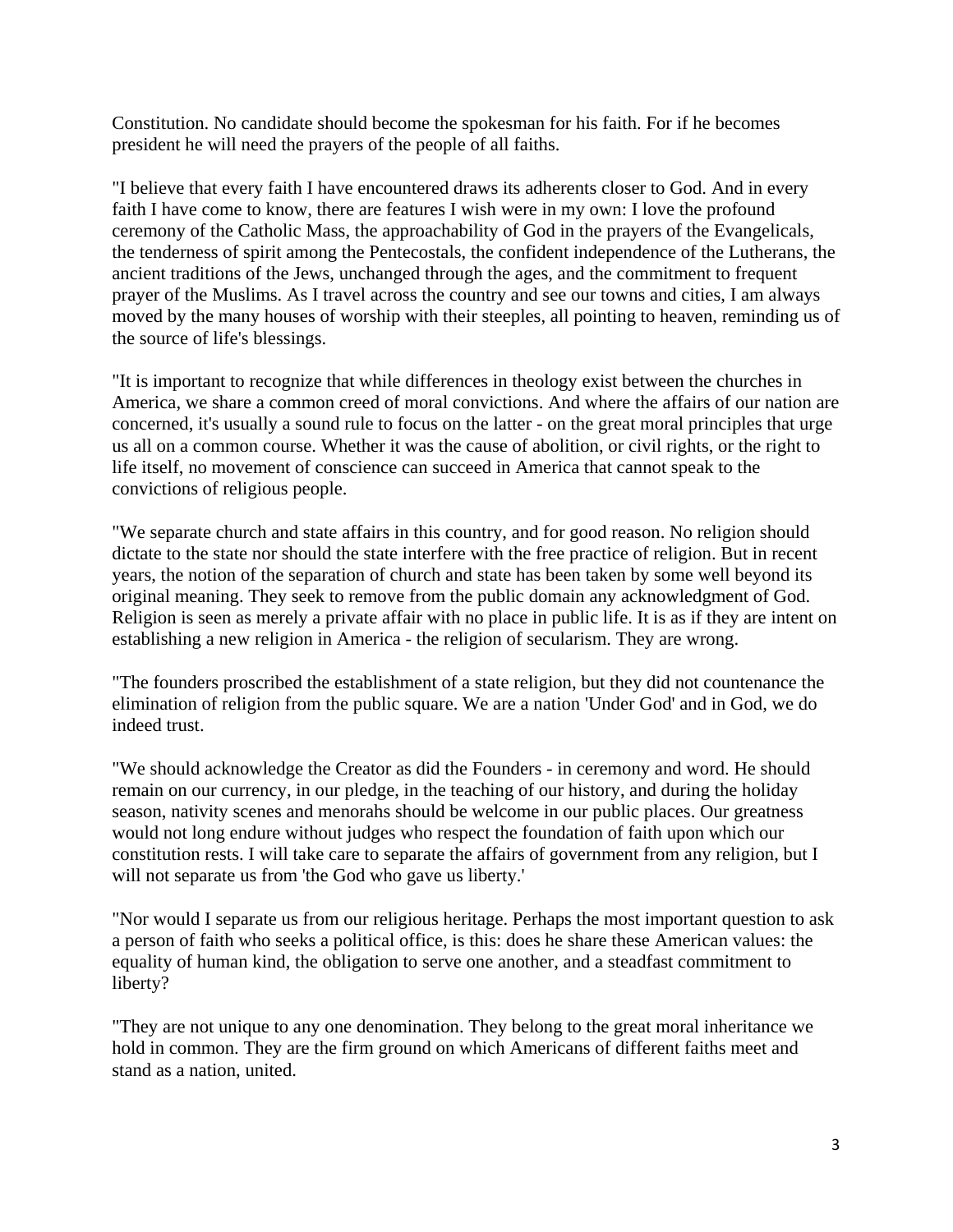"We believe that every single human being is a child of God - we are all part of the human family. The conviction of the inherent and inalienable worth of every life is still the most revolutionary political proposition ever advanced. John Adams put it that we are 'thrown into the world all equal and alike.'

"The consequence of our common humanity is our responsibility to one another, to our fellow Americans foremost, but also to every child of God. It is an obligation which is fulfilled by Americans every day, here and across the globe, without regard to creed or race or nationality.

"Americans acknowledge that liberty is a gift of God, not an indulgence of government. No people in the history of the world have sacrificed as much for liberty. The lives of hundreds of thousands of America's sons and daughters were laid down during the last century to preserve freedom, for us and for freedom loving people throughout the world. America took nothing from that Century's terrible wars - no land from Germany or Japan or Korea; no treasure; no oath of fealty. America's resolve in the defense of liberty has been tested time and again. It has not been found wanting, nor must it ever be. America must never falter in holding high the banner of freedom.

"These American values, this great moral heritage, is shared and lived in my religion as it is in yours. I was taught in my home to honor God and love my neighbor. I saw my father march with Martin Luther King. I saw my parents provide compassionate care to others, in personal ways to people nearby, and in just as consequential ways in leading national volunteer movements. I am moved by the Lord's words: 'For I was an hungered, and ye gave me meat: I was thirsty, and ye gave me drink: I was a stranger, and ye took me in: naked, and ye clothed me...'

"My faith is grounded on these truths. You can witness them in Ann and my marriage and in our family. We are a long way from perfect and we have surely stumbled along the way, but our aspirations, our values, are the self-same as those from the other faiths that stand upon this common foundation. And these convictions will indeed inform my presidency.

"Today's generations of Americans have always known religious liberty. Perhaps we forget the long and arduous path our nation's forbearers took to achieve it. They came here from England to seek freedom of religion. But upon finding it for themselves, they at first denied it to others. Because of their diverse beliefs, Ann Hutchinson was exiled from Massachusetts Bay, a banished Roger Williams founded Rhode Island, and two centuries later, Brigham Young set out for the West. Americans were unable to accommodate their commitment to their own faith with an appreciation for the convictions of others to different faiths. In this, they were very much like those of the European nations they had left.

"It was in Philadelphia that our founding fathers defined a revolutionary vision of liberty, grounded on self evident truths about the equality of all, and the inalienable rights with which each is endowed by his Creator.

"We cherish these sacred rights, and secure them in our Constitutional order. Foremost do we protect religious liberty, not as a matter of policy but as a matter of right. There will be no established church, and we are guaranteed the free exercise of our religion.